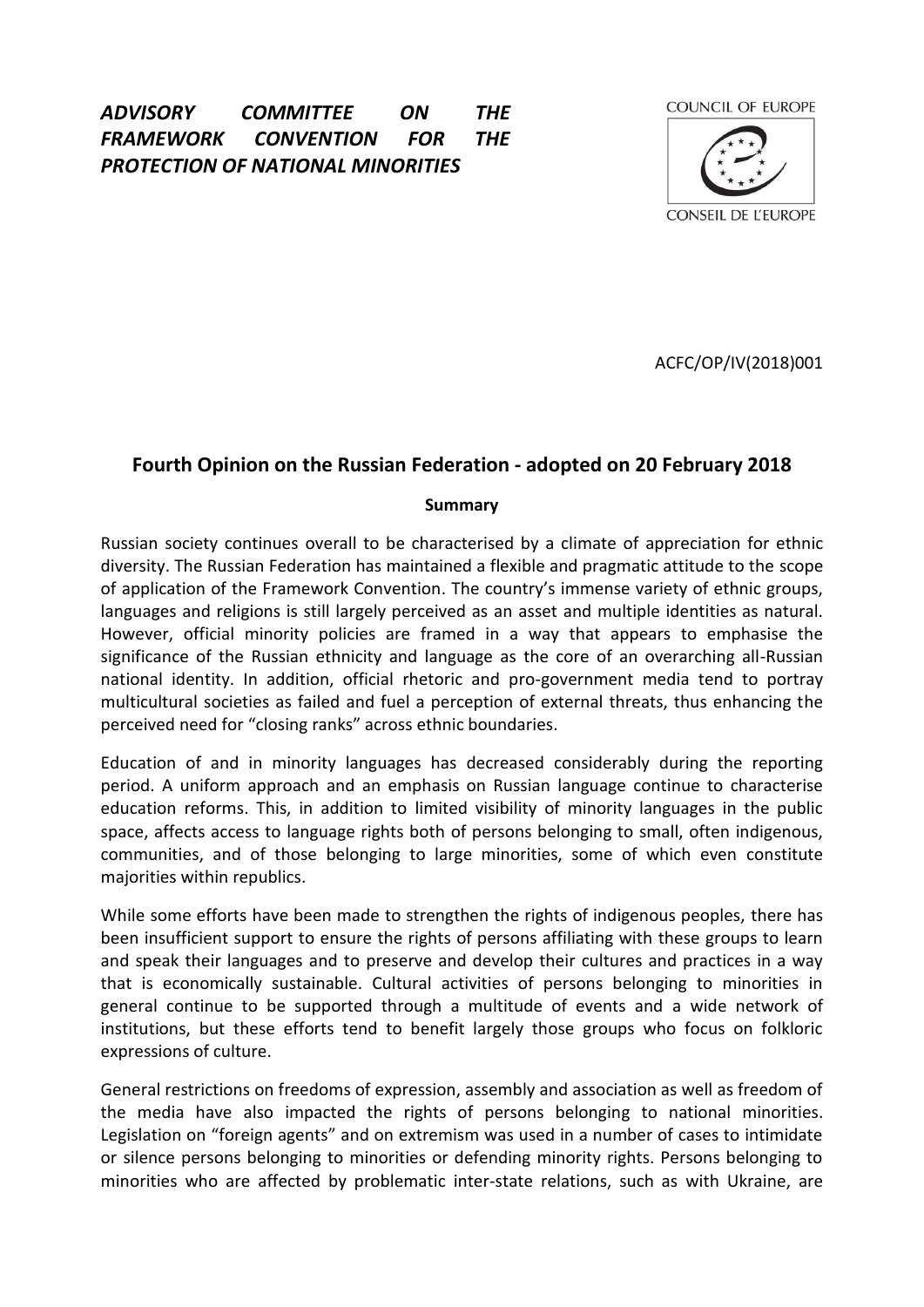particularly vulnerable in this context. A differentiated system of consultative councils and other fora for participation of persons belonging to minorities has been created. These mechanisms are not used to their full potential partially owing to the above-mentioned restrictions and a lack of possibilities for expression of diversity within minority communities.

**Recommendations for immediate action:** 

 **Take resolute measures to guarantee full and effective equality for persons belonging to national minorities; strengthen efforts to implement the Concept Paper for the sustainable development of indigenous small-numbered peoples. Ensure that conditions are in place for persons belonging to indigenous peoples to maintain and develop their cultures in the widest sense and provide for their effective participation in matters concerning them, including the use of land and resources.**

 **Amend the legislation and change practice regarding non-governmental organisations and national cultural autonomies in a way that all persons belonging to national minorities can enjoy freedom of association and benefit from support for their cultural activities. Guarantee effective participation of persons belonging to national minorities in consultative bodies at all levels and ensure that their composition genuinely represents a wide range of views amongst persons belonging to national minorities.** 

 **Develop and implement programmes promoting respect and intercultural understanding and societal integration as an all-encompassing process, based on the recognition of minority communities as an equal and integral part of society.**

 **Adopt, in consultation with persons belonging to national minorities, a comprehensive long-term strategy and corresponding legislation safeguarding the teaching in and of minority languages from kindergarten to higher education, including through strengthening bilingual and multilingual teaching approaches. Ensure that comprehensive and adequate knowledge about national minorities, including on their histories, is provided in education, in particular in teaching and learning materials.**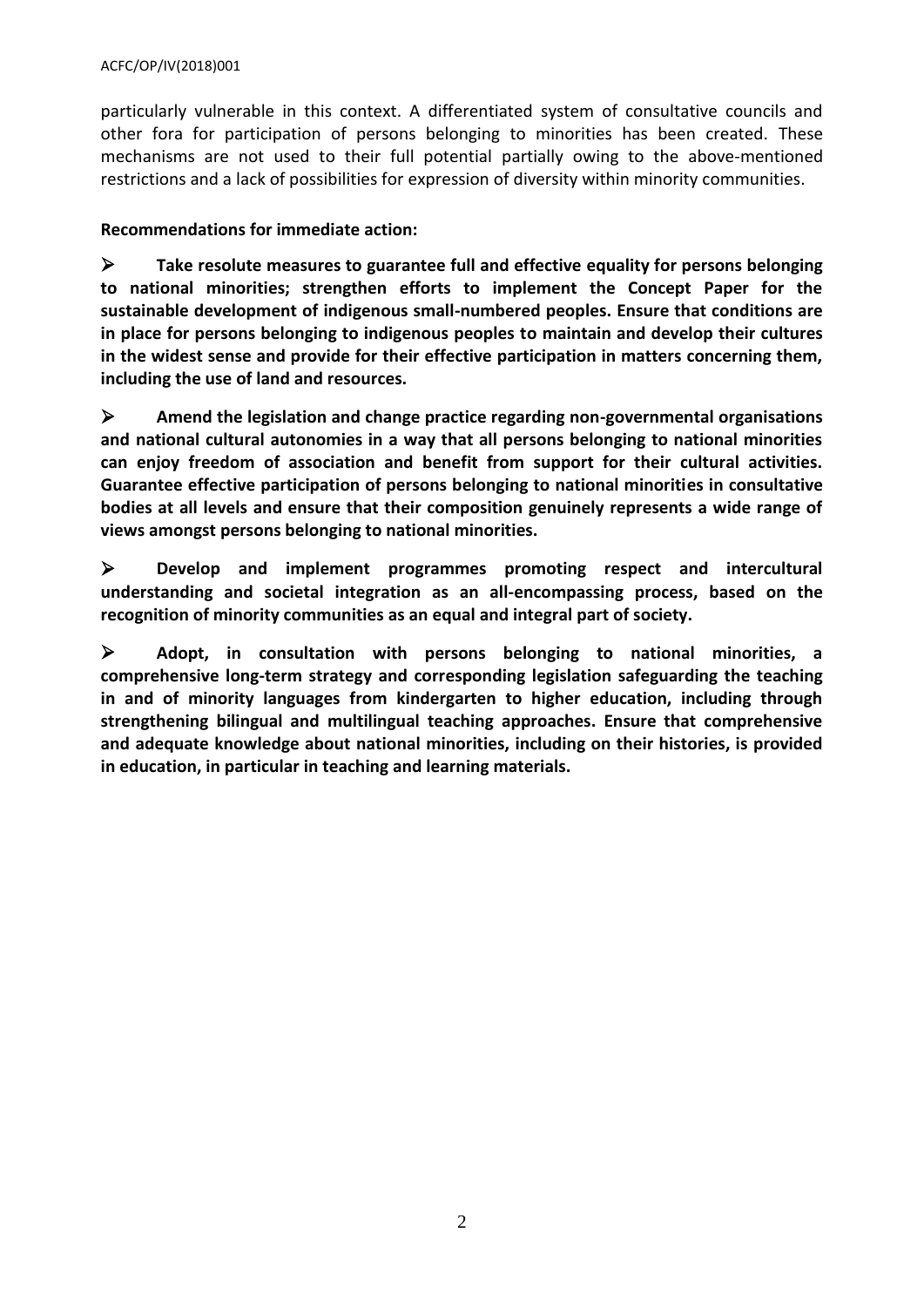# **Table of contents**

| I.   |                                                                                       |
|------|---------------------------------------------------------------------------------------|
|      |                                                                                       |
|      |                                                                                       |
|      | ASSESSMENT OF MEASURES TAKEN TO IMPLEMENT THE RECOMMENDATIONS FOR IMMEDIATE ACTION  7 |
|      | ASSESSMENT OF MEASURES TAKEN TO IMPLEMENT THE FURTHER RECOMMENDATIONS  9              |
| Н.   |                                                                                       |
|      |                                                                                       |
|      |                                                                                       |
|      |                                                                                       |
|      |                                                                                       |
|      |                                                                                       |
|      |                                                                                       |
|      |                                                                                       |
|      |                                                                                       |
|      |                                                                                       |
|      |                                                                                       |
|      |                                                                                       |
|      |                                                                                       |
|      |                                                                                       |
|      |                                                                                       |
| III. |                                                                                       |
|      |                                                                                       |
|      |                                                                                       |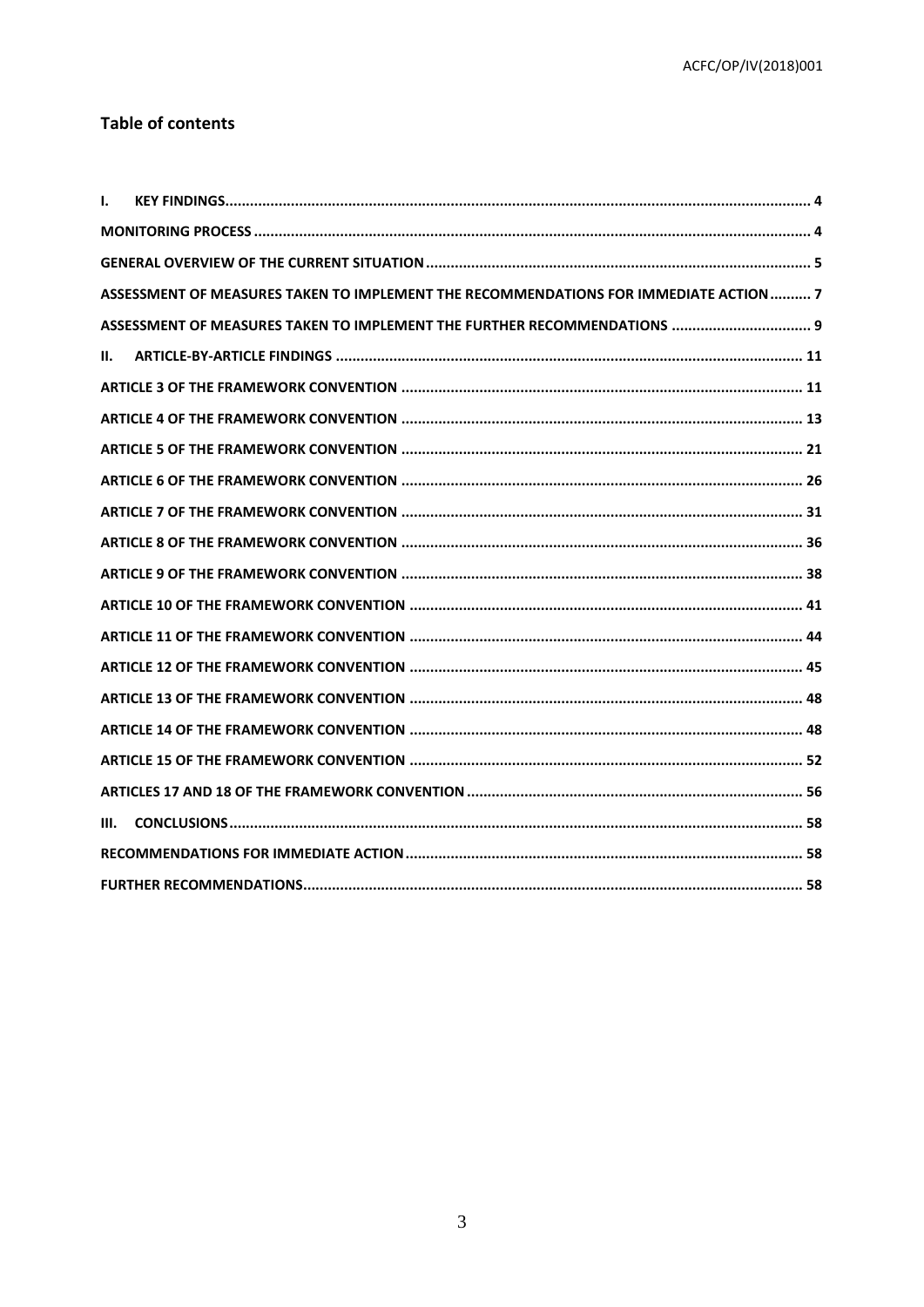# <span id="page-3-0"></span>**I. Key findings**

#### <span id="page-3-1"></span>**Monitoring process**

 $\overline{\phantom{a}}$ 

1. This fourth cycle opinion on the implementation of the Framework Convention by the Russian Federation was adopted in accordance with Article 26(1) of the Framework Convention and Rule 23 of Resolution(97)10 of the Committee of Ministers. The findings are based on information contained in the fourth State Report, submitted by the authorities on 20 December 2016, on other written sources and on information obtained by the Advisory Committee from governmental and non-governmental contacts during its visit to Moscow Municipality and Moscow *oblast*, Murmansk *oblast*, Tyumen *oblast*, the Republic of Tatarstan and Krasnodar *kray* from 16 to 24 October 2017.<sup>1</sup>

2. The Advisory Committee appreciates the assistance provided by the authorities during the visit. However, the fourth state report, due on 1 December 2014, was regrettably submitted with a delay of two years. The Advisory Committee regrets that no follow-up seminar with the involvement of the Advisory Committee was organised in the Russian Federation after the conclusion of the last monitoring cycle in 2013. Such an event would have been a useful opportunity for discussion of the Advisory Committee's Opinion and the Committee of Ministers' recommendations, as well as more generally of developments and policies affecting national minorities. The Advisory Committee notes that the opinion has been translated into Russian, but regrets that it has not been translated into any minority languages and is not available on the website of the Federal Agency for Ethnic Affairs, which co-ordinates minority policies in the Russian Federation.

3. The Advisory Committee looks forward to continuing its dialogue with the authorities of the Russian Federation as well as with representatives of national minorities. In order to promote an inclusive and transparent process, the Advisory Committee strongly encourages the authorities to make the present opinion public upon its receipt. It also invites the authorities to translate the present opinion and the forthcoming Committee of Ministers' resolution into Russian and minority languages, and to disseminate it widely among all relevant actors. The Advisory Committee welcomes the expressed wish of the authorities to hold a follow-up event after the publication of this fourth cycle opinion. It considers that a follow-up dialogue to review the observations and recommendations made in this opinion would be beneficial.

<sup>1</sup> A visit of Perm *kray* and the Republic of Kalmykia, as initially proposed by the Advisory Committee, was not possible due to regional elections and technical reasons.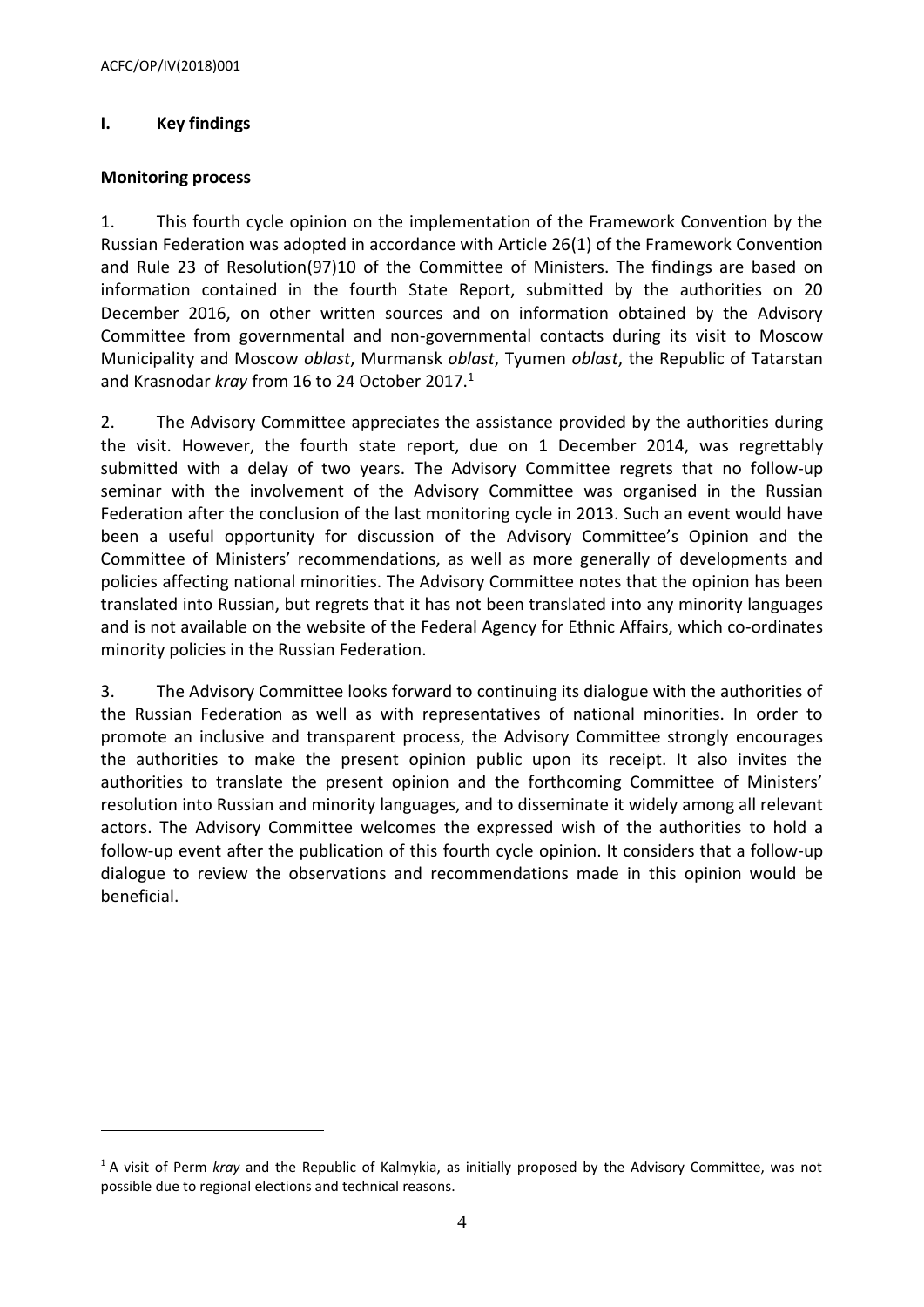ACFC/OP/IV(2018)001

#### <span id="page-4-0"></span>**General overview of the current situation**

 $\overline{\phantom{a}}$ 

4. Public policies on issues related to national minorities in the Russian Federation continue to reflect a general appreciation of the country's diversity. All 193 ethnic groups<sup>2</sup> identified by the 2010 census are considered as falling within the scope of application of the Framework Convention and the Advisory Committee welcomes this open and inclusive approach. Against this backdrop, the Advisory Committee was able to observe during its visit that much attention is given to the management of the country's rich ethnic and religious diversity at federal, but also at regional and local levels. The Advisory Committee notes that circumstances are very diverse across the regions it visited, namely the multi-cultural capital Moscow with many thousands of newcomers from other regions as well as abroad arriving every year, the sparsely populated Murmansk region on the Kola Peninsula bordering Finland and Norway with a small population of Sami, the Republic of Tatarstan with the titular population of Tatars constituting a numerical majority and over 170 other ethnic groups on its territory, the vast region of Tyumen in West Siberia featuring both highly developed industry and pockets of indigenous peoples living traditionally, and finally the Southern region of Krasnodar *kray* running along the Black Sea, territorially contiguous with the North Caucasus Federal District and bordering Georgia. Based on the diversity of situations regarding minorities in these regions, the Advisory Committee could observe certain patterns it considers relevant for the whole country, both in terms of achievements in the protection of minority rights and in terms of tendencies to lower the level of minority protection.

5. The Advisory Committee notes that the key document on national minority protection is the "Strategy on State Nationalities Policy for the period until 2025" (hereinafter "the Strategy") adopted in December 2012. The main objectives of the Strategy are the "consolidation of the all-Russian civil consciousness and spiritual community of the multinational people of the Russian Federation (Russian nation)", the "preservation and development of ethno-cultural diversity", and the "harmonisation" of inter-ethnic relations. Furthermore, the Strategy aims at ensuring "adaptation and integration" of migrants. The Advisory Committee notes that the Strategy makes reference to the ethnic, cultural and religious diversity of the country and contains elements aiming at building a civic identity. This notwithstanding, it observes that in the implementation of this Strategy over the past years a strong emphasis has been put on the Russian language and culture while minority languages and cultures appear to be marginalised. Overall, the Advisory Committee observes that the discourse on minority issues is increasingly dominated by values such as "national unity", "ethnic harmony" and "patriotism". Diversity of ethnicities or languages, as applicable to national minorities or to migrants, tends to be perceived as a possible source of conflict. The Advisory Committee is concerned about this trend and recalls its view that a genuinely cohesive and integrated society can only be built through embracing its diversity and guaranteeing the full enjoyment of the rights enshrined in the Framework Convention, which includes respect for and protection of minority cultures and languages as well as civic freedoms.

<sup>2</sup> According to official English translations by Russian authorities, the Russian term *natsional'nyi* is either "ethnic" or "national" depending on the context. The present opinion follows these official translations wherever available, whilst otherwise using the term "ethnic".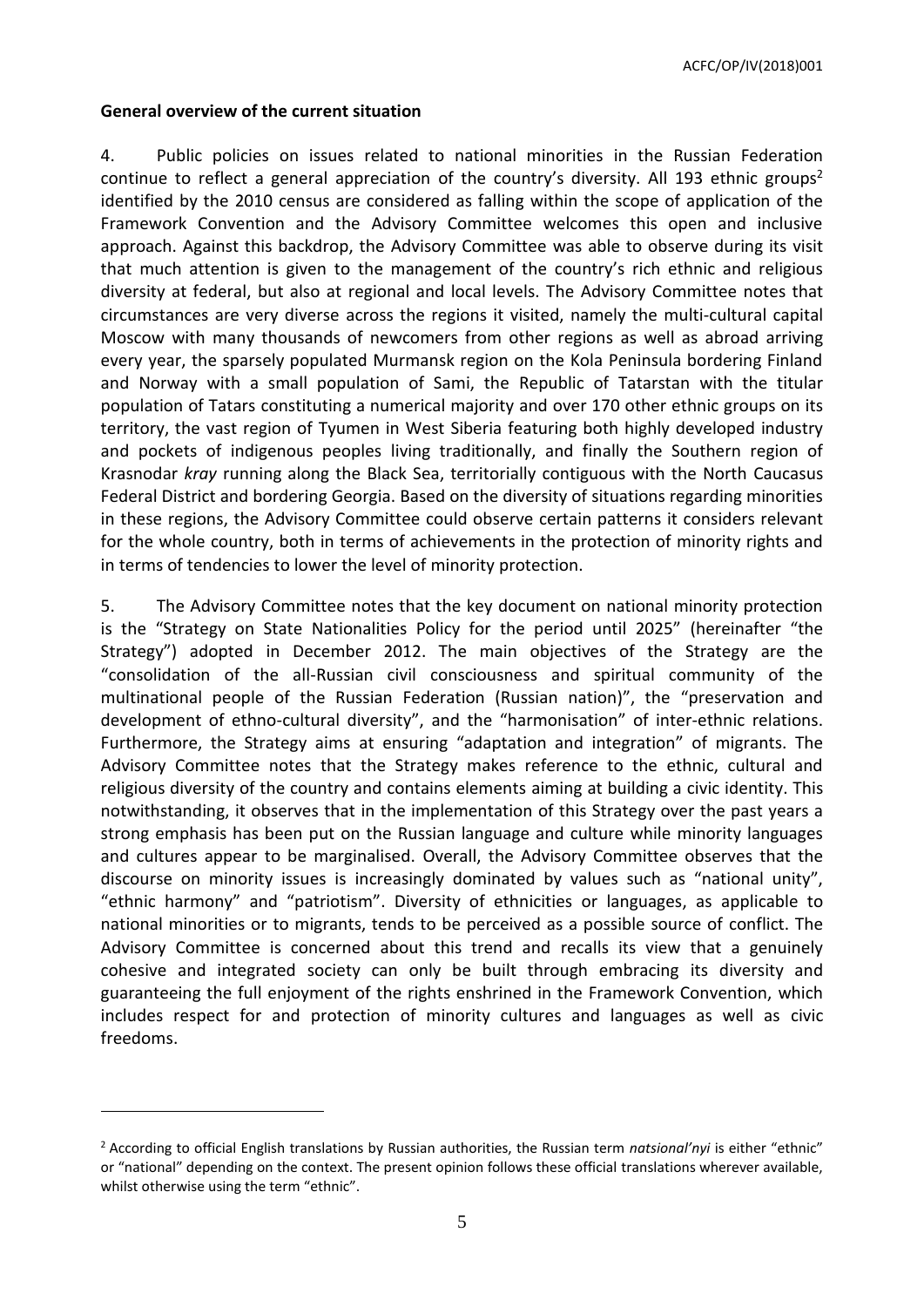#### ACFC/OP/IV(2018)001

6. The Advisory Committee is worried about a tendency in the media and public discourse to depict "non-Russian" characteristics negatively. Examples of this tendency are: xenophobia against persons belonging to "visible minorities", such as persons from the North Caucasus, migrants and Roma; the excessive use of the anti-extremism legislation against Muslims and "non-traditional" religions; a patronising approach towards indigenous small-numbered peoples and most recently some official scepticism towards bilingualism in republics such as Tatarstan. Since the annexation of Crimea and the conflict in Eastern Ukraine, governmentcontrolled media are fuelling a patriotic mobilisation of society against Ukraine. The Advisory Committee is concerned that this discourse risks side-lining not only persons belonging to the Ukrainian national minority but also anyone not aligning with the majority, including persons belonging to other national minority groups.

7. Overall, the Advisory Committee is concerned about the increasing dominance of the Russian language in different settings, which goes along with a lack of effective support for minority languages. Apart from in some of the republics, minority languages are hardly used in contacts with the authorities or visible through toponyms and other signs and inscriptions in the public space. In recent years, however, the role of the second (or third) official language appears to be diminishing even in the republics, including in those were the titular ethnic group is in the majority.

8. The weak position of minority languages in the education system, which started with the educational reform in 2006, was not remedied during the reporting period. On the contrary, the teaching in and of minority languages in schools has decreased owing, *inter alia*, to the closure of small village schools, including in the so-called "compact settlements" where minority languages were taught. Overall, the Advisory Committee observes that the languages of numerically small groups, many of which have indigenous status, are particularly endangered. The increased attention given to the teaching of the Russian language combined with certain less supportive attitudes towards minority languages might lead to their further marginalisation and endanger their further use and development.

9. As a result of a conflict over minority language teaching between the federal government and republics in 2017, mandatory teaching of these republics' respective second official languages is no longer possible (see Article 14). While more influential republics such as Tatarstan protested against this decision, other, smaller republics appear to be resigned to their fate and have already abolished mandatory teaching of their second official languages. The Advisory Committee deplores that the fate of minority languages ultimately depends on the strength, both in numerical and economic terms, of regional minorities and their elites. The lack of support for linguistic diversity inevitably leads to a situation where there are few incentives for parents to choose minority language education for their children.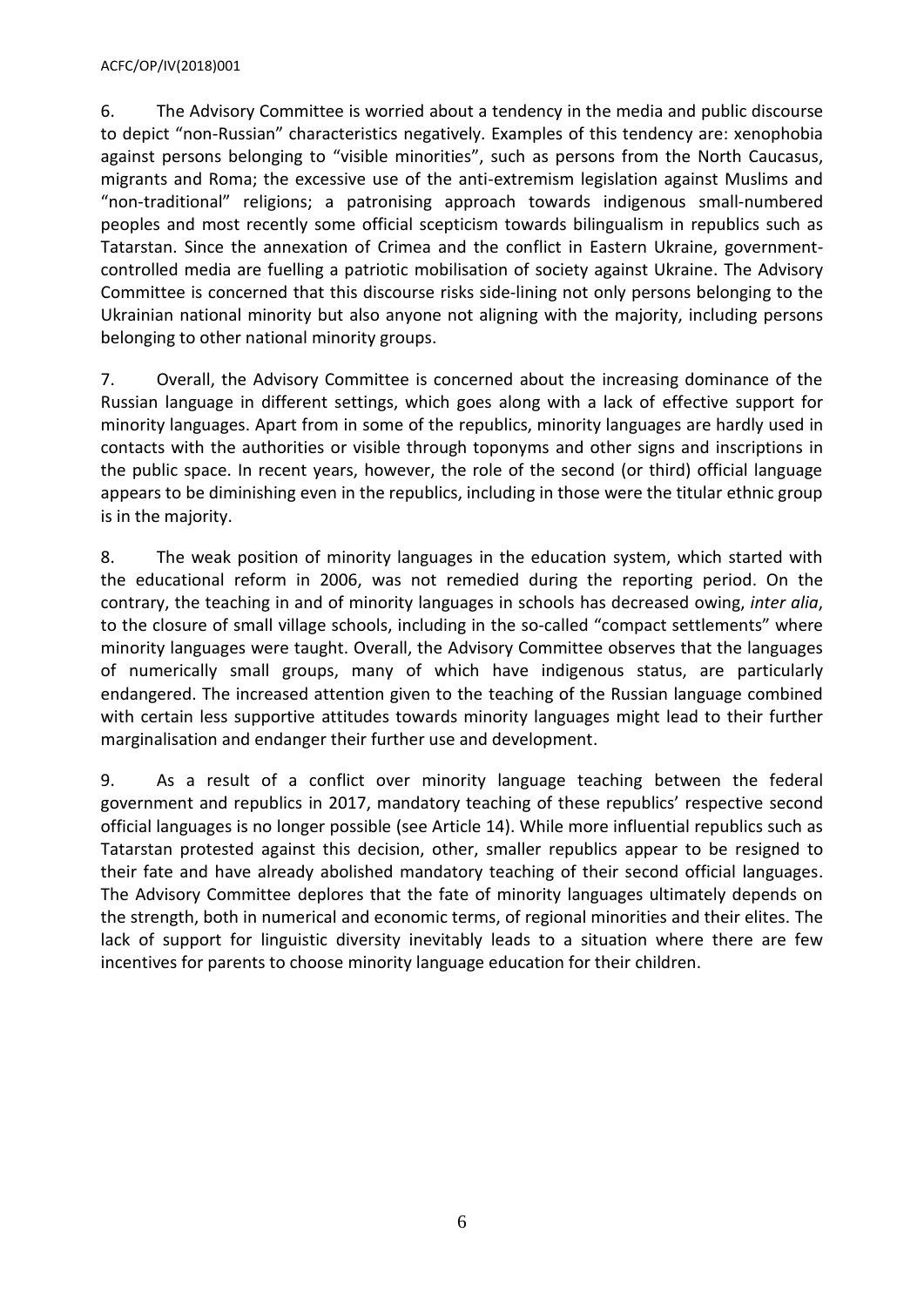### <span id="page-6-0"></span>**Assessment of measures taken to implement the recommendations for immediate action**

10. Overall, only a limited set of measures have been undertaken to implement recommendations for immediate action made in the Advisory Committee's third opinion and the corresponding Committee of Ministers' resolution. The piecemeal legislative provisions in key policy areas concerning minority rights have played to the advantage of further centralising tendencies during the reporting period. While comprehensible in certain areas, uniform measures in other fields such as education played to the disadvantage of national minorities because they have limited the room for manoeuvre of the regions to adapt policies to the specific situations on the ground.

11. The constraining effects of these processes on persons belonging to national minorities are particularly visible in the educational field. Consequently, the recommendation to introduce firm legal guarantees for persons belonging to national minorities to learn and speak their languages cannot be considered implemented (see Articles 12–14). On the contrary, the trend to strengthen the Russian language at the expense of minority languages which started with the education reform in 2006, the introduction of the unified state exam in 2009, the adoption of the new Law on Education in 2012 and the amendments to the federal curriculum, has increased rather than reversed. Furthermore, mandatory teaching of the second official languages in republics has been practically abolished during the reporting period.

12. Progress has been made in the area of regional and local residency registration systems. The Advisory Committee notes with satisfaction that a centralised online tool has been made available through the Ministry of the Interior where citizens can apply for residency registration.<sup>3</sup> Furthermore, the number of documents to be submitted for registration has been reduced, the registration of persons belonging to indigenous peoples leading nomadic or semi-nomadic lifestyles simplified and a complaint procedure under the supervision of the Federal Migration Service established.<sup>4</sup> Nevertheless, the Advisory Committee finds it problematic that despite the 2015 clarification by the Supreme Court, parents without a residency registration continue to encounter problems when enrolling their children to school.<sup>5</sup>

13. Efforts have been undertaken to address the issue of statelessness of former citizens of the Soviet Union, often persons belonging to national minorities. Nevertheless, according to the United Nations High Commissioner for Refugees (UNHCR) there are still at least 90 000 stateless persons.<sup>6</sup> In 2012, the Federal Law No. 62-FZ on Citizenship of the Russian Federation was amended by a chapter on regularisation of former citizens of the Soviet Union until 2017. As this had not been fully solved by 2016, the formal opportunity to obtain Russian citizenship for this category was extended until 1 January 2020. Despite progress made, pockets of stateless persons and the risk of discrimination linked to their status remain, including for

<sup>&</sup>lt;sup>3</sup> Public services portal of the Russian Federation, available a[t www.gosuslugi.ru/10050/1](http://www.gosuslugi.ru/10050/1) (in Russian).

<sup>4</sup> Twenty-third and twenty-fourth periodic reports of the Russian Federation to the Committee on the Elimination of Racial Discrimination (CERD), (1 July 2016), pp. 38-39.

<sup>5</sup> Civic Assistance Committee (August 2016), Access to education, [http://refugee.ru/en/news/access-to-education.](http://refugee.ru/en/news/access-to-education/)

<sup>&</sup>lt;sup>6</sup> UNHCR, Forced displacement in 2016, available at [www.unhcr.org/5943e8a34.pdf,](http://www.unhcr.org/5943e8a34.pdf) p. 62. No reliable information on the number of stateless persons is available, as official statistics treat stateless persons and foreigners as one category.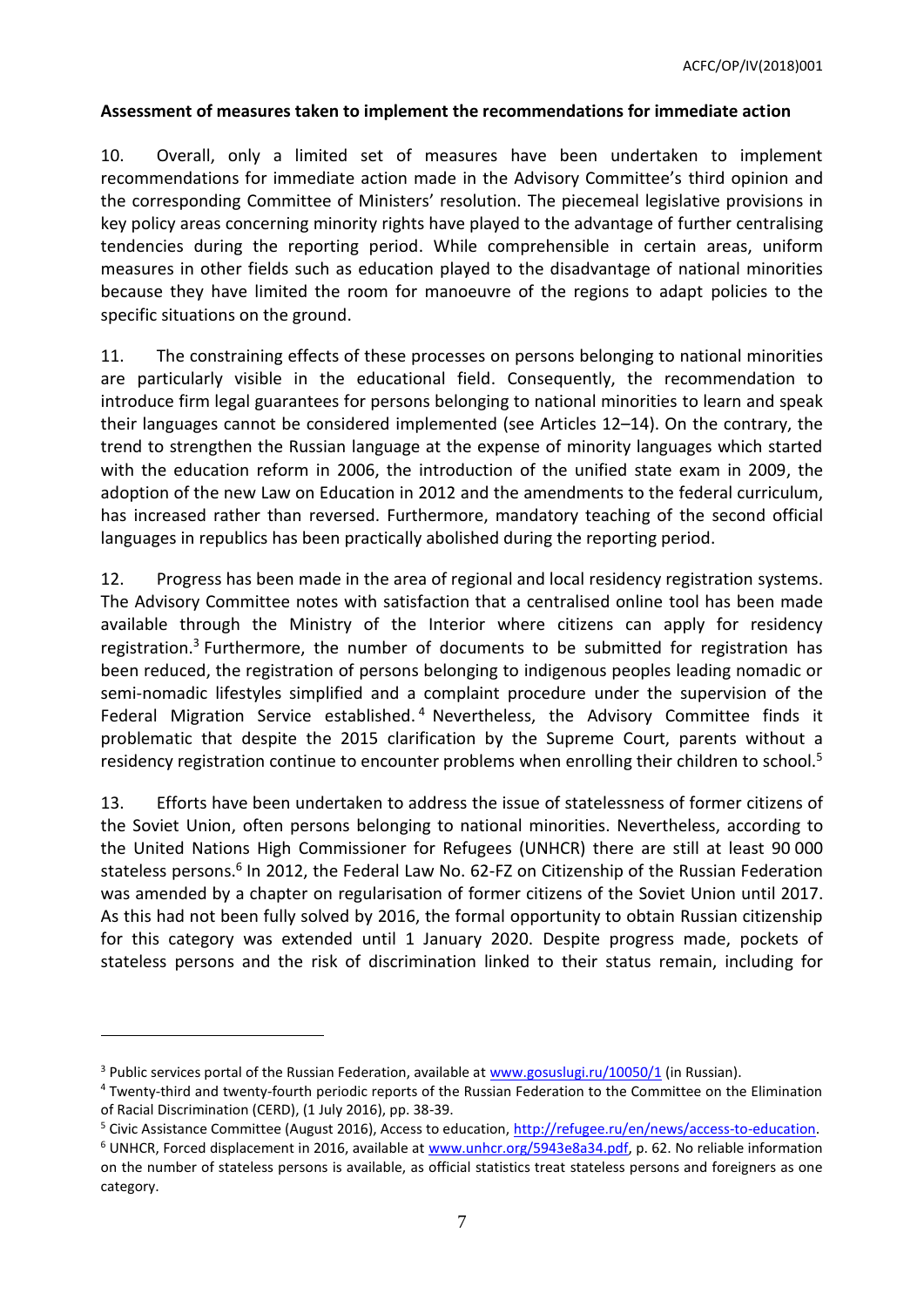$\overline{a}$ 

those belonging to minorities.<sup>7</sup> Some stateless persons are sent to "Centres for Interim Detention of Foreign Citizens" and, as they cannot be expulsed to another country, stay there for extended periods.<sup>8</sup> While noting progress regarding regularisation of Ahiska Turks (also known as Meskhetians) as well as Yazidis and Kurmanches in Krasnodar *kray,<sup>9</sup>* the Advisory Committee regrets that there are still people belonging to these minorities whose status of statelessness prevents them from accessing their minority rights.<sup>10</sup>

14. Some measures have been taken to ensure a more effective response to instances of alleged police misconduct, abuse and other human rights violations. For instance, a roadmap for internal security of the Ministry of the Interior of January 2013 aims for increased monitoring of officers' behaviour and respect for citizens' rights and human dignity. Furthermore, hotlines for filing complaints have been set up at regional and federal levels.<sup>11</sup> However, the Advisory Committee regrets to note that human rights violations against persons belonging to national minorities by police and other law enforcement bodies continue to be widespread (see Article 6). Ethnic profiling and arbitrary identity checks, in particular of persons from the North Caucasus and of Roma, are reportedly common. There is a trend to employ Cossack militia as an auxiliary police force, who according to interlocutors of the Advisory Committee are more prone to behave in an openly discriminatory manner and are subject to less control than regular police staff. The Advisory Committee furthermore received worrying reports on discrimination, ill-treatment and torture of persons from the North Caucasus as well as of stateless persons in the penal system.

15. The implementation of the Concept Paper on the sustainable development of indigenous small-numbered peoples has been slow and several objectives have not yet been achieved despite the timelines in the initial action plan (see Article 4). Federal funding has decreased over the years and appears insufficient, compared to the ambitious aims of the Concept Paper. The quality of life of indigenous peoples remains below the average. The rights provided for the indigenous peoples, including concerning the use of land and access to natural resources, are part of a complex legal framework, subject to frequent amendments or adoption of new regulations at different levels, often with contradictory effects. Effective consultation and involvement of indigenous peoples on all issues of relevance to them, in particular regarding economic development of the territories in which they live, is not carried out in a consistent and systematic manner (see Article 15). Business interests conflict increasingly with the rights of indigenous peoples. Indigenous peoples are more and more affected by the effects of the extractive industry in the territories in which they live, which causes significant environmental damage, endangers their way of life, their activities and their cultural and religious heritage (see Article 5).

<sup>7</sup> ADC Memorial/Institute on Statelessness and Inclusion/European Network on Statelessness (2017), Joint submission to the Human Rights Council at the 30<sup>th</sup> Session of the Universal Periodic Review, available at [https://adcmemorial.org/wp-content/uploads/ISI-UPR-Submission-Russia.pdf.](https://adcmemorial.org/wp-content/uploads/ISI-UPR-Submission-Russia.pdf)

<sup>8</sup> See *Kim vs. Russia*, application No. 44260/13, judgement of 17 July 2014.

<sup>9</sup> Caucasian Knot (4 March 2010), Igor Kuznetsov: Yazidis and Kurmanches in Krasnodar Territory receive Russian passports, available a[t www.eng.kavkaz-uzel.eu/articles/12704/.](http://www.eng.kavkaz-uzel.eu/articles/12704/)

<sup>&</sup>lt;sup>10</sup> Caucasian Knot (18 December 2015), Meskhetian Turks in south of Russia: absence of citizenship is main problem, available at [www.eng.kavkaz-uzel.eu/articles/34008.](http://www.eng.kavkaz-uzel.eu/articles/34008)

 $11$  Twenty-third and twenty-fourth periodic reports of the Russian Federation to the Committee on the Elimination of Racial Discrimination (CERD), 1 July 2016, p. 32.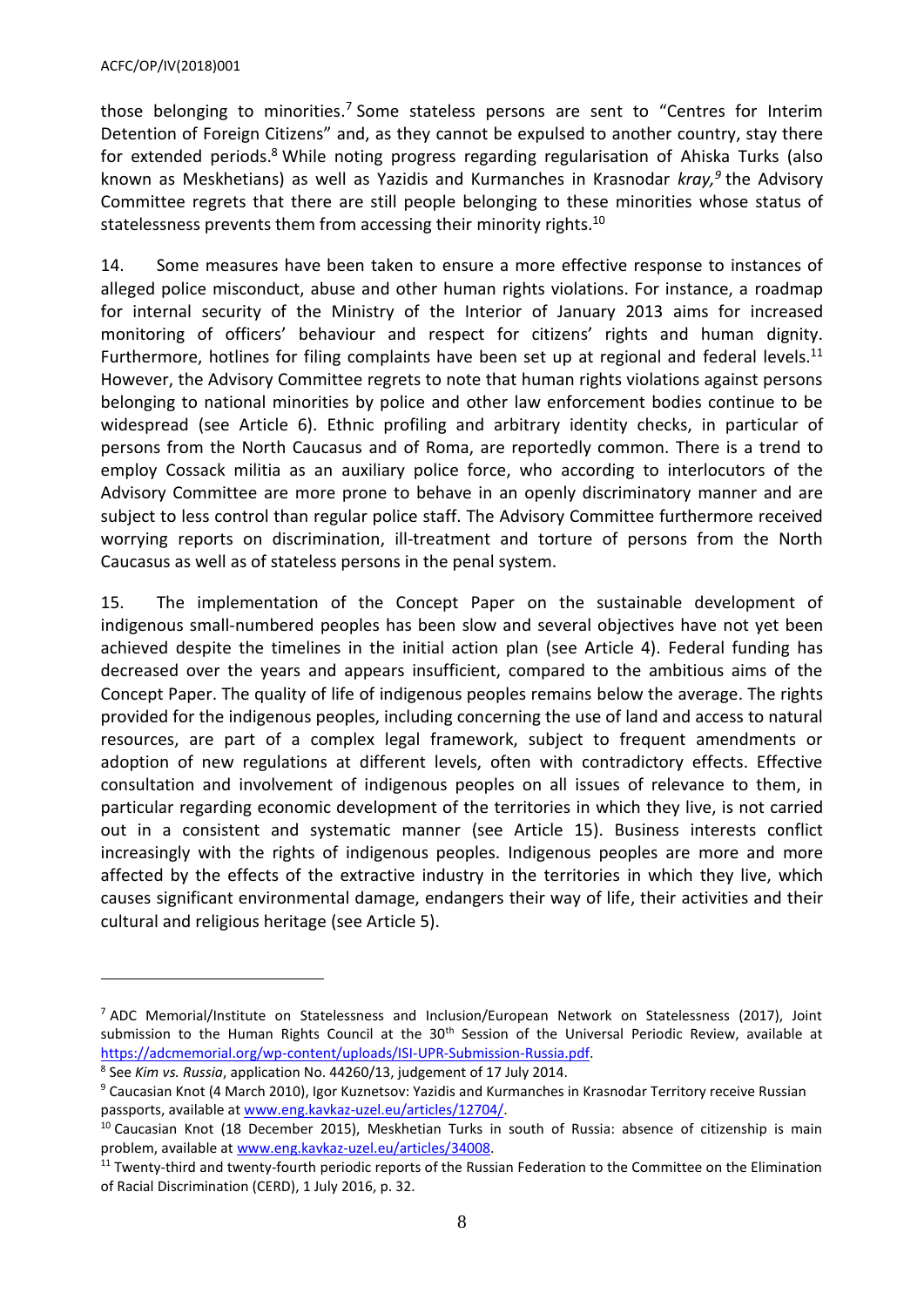ACFC/OP/IV(2018)001

### <span id="page-8-0"></span>**Assessment of measures taken to implement the further recommendations**

16. Since the amendment in 2011 of the Code of Administrative Offences with a definition of discrimination no further measures to complete the legal protection from discrimination have been reported by the authorities. Acknowledging that equality guarantees are contained in many sectoral laws, the Advisory Committee does not consider these legislative acts to constitute a comprehensive anti-discrimination legislation (see Article 4). Similarly, no tangible improvement can be noted regarding public awareness of the existing non-discrimination provisions and of complaint mechanisms such as those provided by ombudspersons. Given the extremely low number of complaints on the grounds of discrimination, neither the High Commissioner for Human Rights in the Russian Federation (federal ombudsperson) nor regional ombudspersons seem to be fulfilling the role of a specialised and independent body combating all forms of discrimination. Discrimination and hate speech against persons belonging to minorities, particularly "visible minorities", and even instances of racism are reportedly still widespread and the Advisory Committee could not observe a reversal of the trend of impunity following offences of this nature.

17. As regards the rights of persons identifying as Roma, only modest steps have been undertaken. A "comprehensive action plan for the social, economic, ethnic and cultural development of the Roma over the period 2013-2014" was adopted in 2013 (see Article 4). The only tangible results reported by the authorities, however, are a pilot project on education in two municipalities and a survey on "Socio-economic, ethno-cultural and legal problems of Roma in Russia". The Advisory Committee regrets the absence of a follow-up to this plan in the form of a comprehensive strategy on full and effective equality of the Roma. Progress has been made in issuing identity documents. During its visit, the Advisory Committee observed sporadic efforts at local level to improve living conditions and access to education of the Roma, but was also confronted with reports about discrimination by local law enforcement bodies. No significant progress has been made in addressing the *de facto* segregation of Roma children in education and their lower educational results (see Article 12). Equally, the issue of informal settlements and substandard housing has not been addressed adequately. Several cases of forced evictions without offering alternative housing or compensation were brought to the attention of the Advisory Committee.

18. A regression has taken place as regards the freedoms of expression, assembly and association enjoyed by persons belonging to national minorities. Amendments to the legislation on non-governmental organisations (NGOs) in 2012 and 2015, respectively, created the categories of "foreign agents" and "undesirable organisations". This has increased the administrative burden on minority organisations, significantly reduced possibilities to receive funding from abroad and put them under pressure to limit their work to narrowly understood cultural and social activities. A range of legislative developments in the areas of extremism, information technologies and media have infringed on the right to freedom of expression. The Advisory Committee is deeply concerned about a number of cases affecting persons belonging to minorities (see Article 7). Similarly, the freedom of conscience and the right to manifest religious beliefs have been restricted (see Article 8). Amendments to the Federal Law No.125- FZ of 26 September 1997 on Freedom of Conscience and Religious associations in 2015 and 2016 affect in particular those who practice "non-traditional" religions and religious communities receiving funding from abroad, including those belonging to national minorities.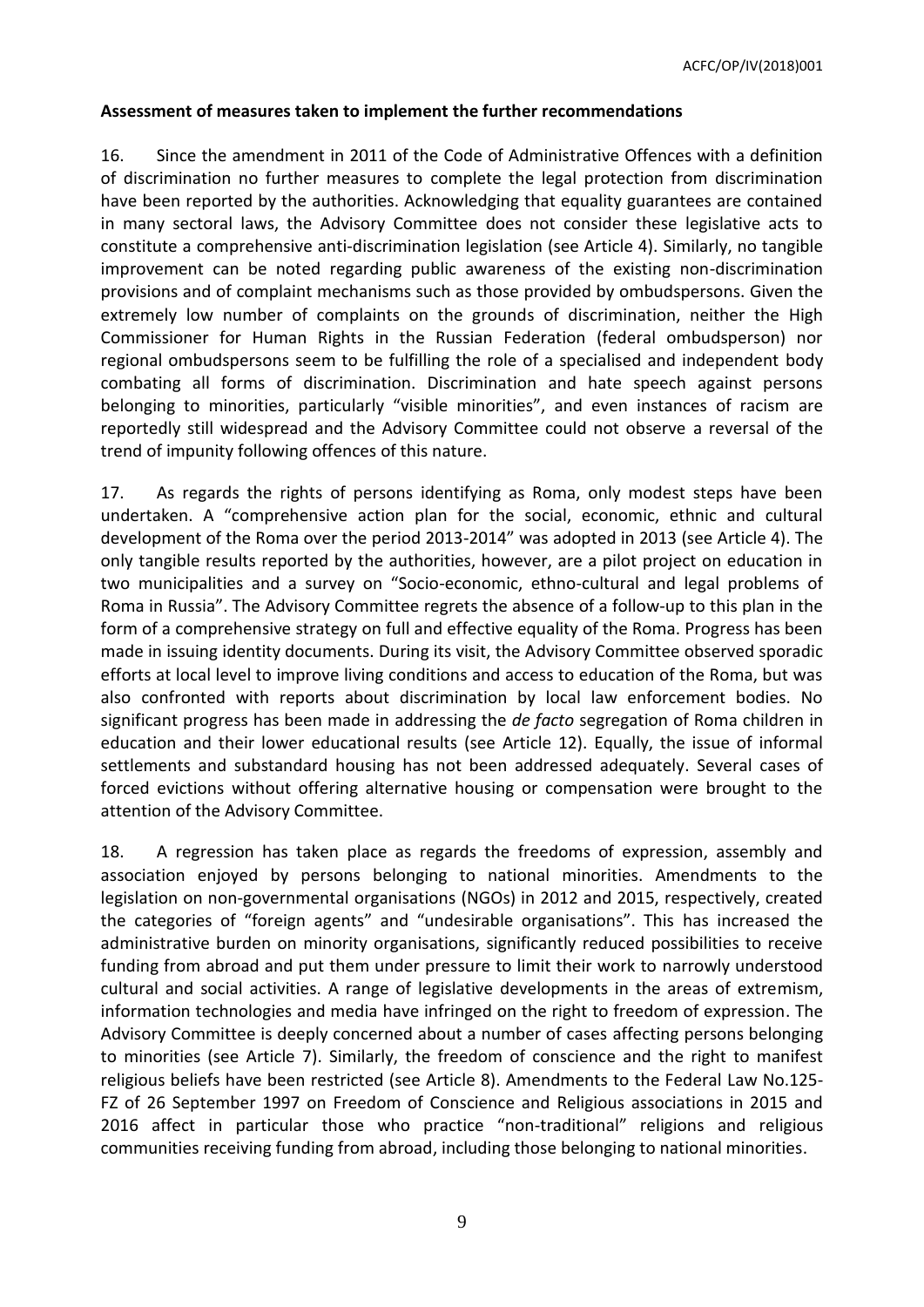#### ACFC/OP/IV(2018)001

 $\overline{\phantom{a}}$ 

19. There is a mixed track record in the area of minority media. The Advisory Committee notes with satisfaction that, according to information provided by the authorities, both the number of minority media and the overall amount of funding has increased significantly. In total, 1 946 print media, news agencies and electronic media in 61 minority languages are reported for 2016. Interlocutors of the Advisory Committee report difficulties in managing the transition from print to online versions of their media and may require support in this area (see Article 9). On a more general note, it is disquieting that minority media operate in a general climate of very limited freedom of the press.<sup>12</sup> For instance, legal amendments of 2017 allow for the designation of media receiving foreign funding as "foreign agent", thus potentially adding similar stigma and bureaucratic obstacles on minority media with connections to other countries as the legislation on non-profit organisations.

20. In the area of national minority participation, two opposing trends can be observed (see Article 15). On the one hand, a differentiated system of consultative bodies, inter-ethnic and inter-faith councils, councils of indigenous peoples, houses of national cultures and civic chambers has been established at federal, regional and local levels. On the other hand, the above-mentioned restrictions on freedom of association and the overall climate of suspicion towards "foreign agents" and "extremists" has created a situation where minority organisations wanting to participate in these fora have to operate within narrow boundaries. While these bodies provide communication channels for many everyday concerns, minority representatives voicing more critical or political views report they do not feel represented by them. In addition, the authorities try to ensure that only one organisation per minority is registered at any given level, which restricts internal pluralism and raises questions regarding the representativeness of some of these organisations.

 $12$  See for example the entries on the Russian Federation in the Council of Europe database on media freedom alerts, available at [www.coe.int/en/web/media-freedom/all-alerts.](http://www.coe.int/en/web/media-freedom/all-alerts)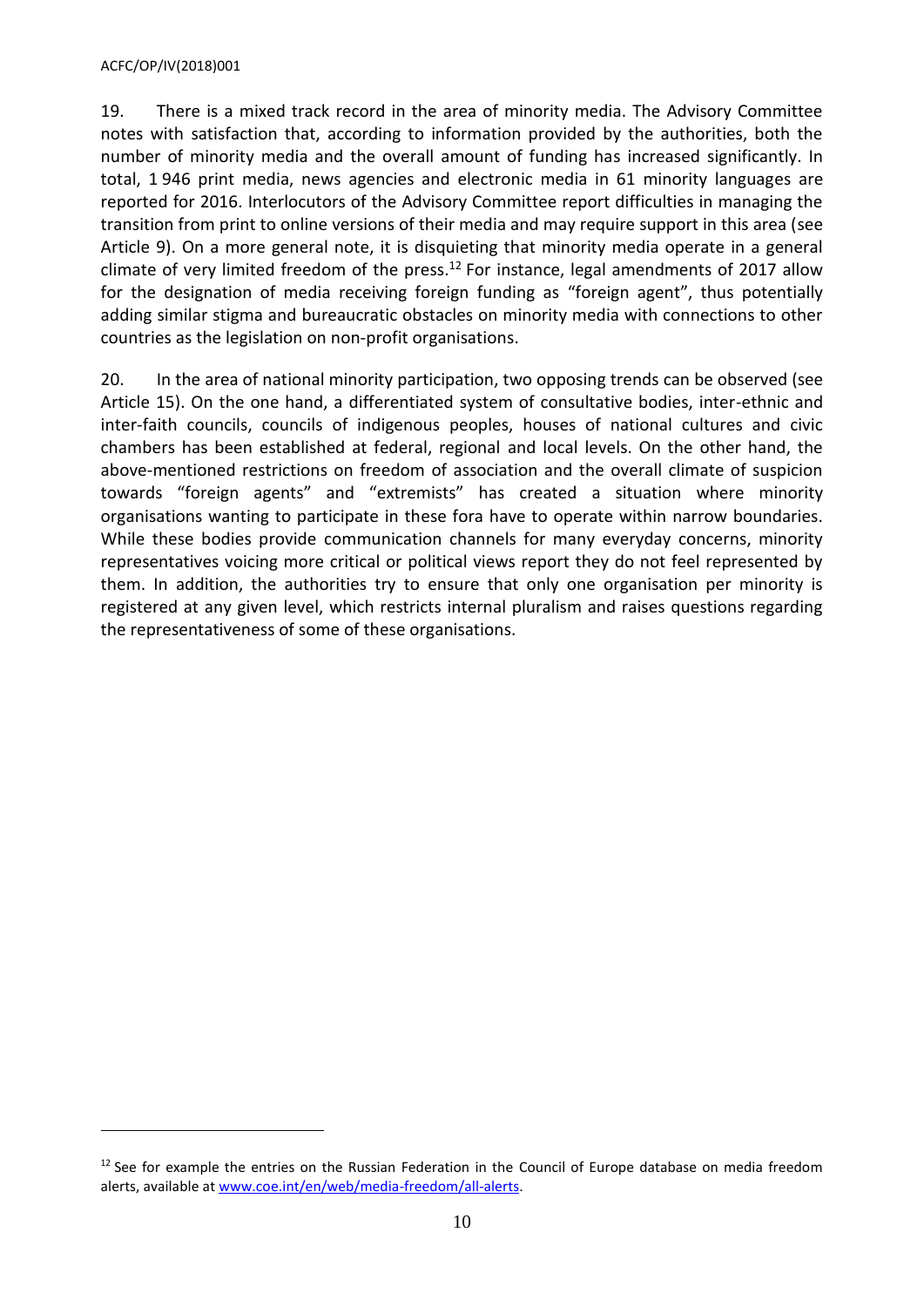# <span id="page-10-0"></span>**II. Article-by-article findings**

 $\overline{a}$ 

### <span id="page-10-1"></span>**Article 3 of the Framework Convention**

### **Personal scope of application and census**

21. The authorities continue to pursue an inclusive and flexible approach with regard to the scope of application of the Framework Convention. They usually refer to the 193 ethnic affiliations identified in the 2010 census as the groups covered by the Framework Convention.<sup>13</sup> This includes the category of "indigenous small-numbered peoples"<sup>14</sup> who enjoy a particular status under federal legislation. The Advisory Committee welcomes this flexible approach towards the scope of application of the Framework Convention. Nonetheless, the Advisory Committee regrets that Russian citizenship and to some extent resident registration are a precondition for the enjoyment of a number of rights, including minority rights (see Article 6).

22. The results of the 2010 population census were published in 2012. According to the census, persons affiliating with 193 ethnic groups, speaking 277 languages and dialects, live in the Russian Federation.<sup>15</sup> The Advisory Committee notes that a question on ethnic affiliation was included and welcomes that the response was optional. It further welcomes that the question was open-ended. Upon publication, however, ethnic affiliations were categorised into 145 groups and 48 sub-groups.<sup>16</sup> The Advisory Committee notes that representatives of some national minorities are not satisfied with this approach. For example, the Advisory Committee was informed that persons identifying as Siberian Tatars in the Tyumen Region would like to be recognised as a separate "nationality" rather than a sub-group of (Volga) Tatars. In this context, the Advisory Committee is concerned about information it received that in the 2010 census persons identifying as Siberian Tatars were encouraged by interviewers to indicate Tatar rather than Siberian Tatar for their ethnic affiliation. Furthermore, in its third opinion, the Advisory Committee expressed concerns about efforts to combine the speakers of Moksha and Erzya

<sup>&</sup>lt;sup>13</sup> Associations of ethnic Russians are represented in some consultative bodies on inter-ethnic affairs such as the "Assembly of the peoples of Tatarstan" (see Article 15).

<sup>&</sup>lt;sup>14</sup> The Russian federal legislation does not provide for a particular status of "indigenous peoples" in general, but contains special provisions only for "indigenous small-numbered peoples", i.e. numbering less than 50 000 persons, among other criteria. A Unified list of indigenous small-numbered peoples of the Russian Federation was approved by the Government Resolution No. 255 of 24 March 2000, and includes 47 indigenous small-numbered peoples. The List of indigenous small-numbered peoples of the North, Siberia and the Far East of the Russian Federation (as amended), approved by the Government Decree No. 536-r of 17 April 2006 includes 40 indigenous peoples (of the 47 in the Unified list). In addition, there is a list of indigenous small-numbered peoples of the Republic of Dagestan approved by the Resolution No. 191 of 18 October 2000 of the State Council of the Republic of Dagestan on the indigenous small-numbered peoples of the Republic of Dagestan, containing another 14 groups.

<sup>&</sup>lt;sup>15</sup> According to the Federal Service of Government Statistics, the 22 ethnic groups totalling more than 400 000 persons are Russians (80.90%), Tatars (3.87%), Ukrainians (1.41%), Bashkirs (1.15%), Chuvash (1.05%), Chechens (1.04%), Armenians (0.86%), Avars (0.66%), Mordvins (0.54%), Kazakhs (0.47%), Azerbaijanis (0.40%), Dargins (0.43%), Udmurts (0.40%), Mari (0.40%), Ossetians (0.39%), Belorussians (0.38%), Kabardinians (0.38%), Kumyks (0.37%), Yakuts (0.35%), Lezgins (0.35%), Buryats (0.34%) and Ingushs (0.32).

 $<sup>16</sup>$  Federal Service of Government Statistics (2012), Methodological explanations to the 2010 Population Census,</sup> available at [www.gks.ru/free\\_doc/new\\_site/perepis2010/croc/Documents/Materials/metod\\_comments.docx](http://www.gks.ru/free_doc/new_site/perepis2010/croc/Documents/Materials/metod_comments.docx) (in Russian).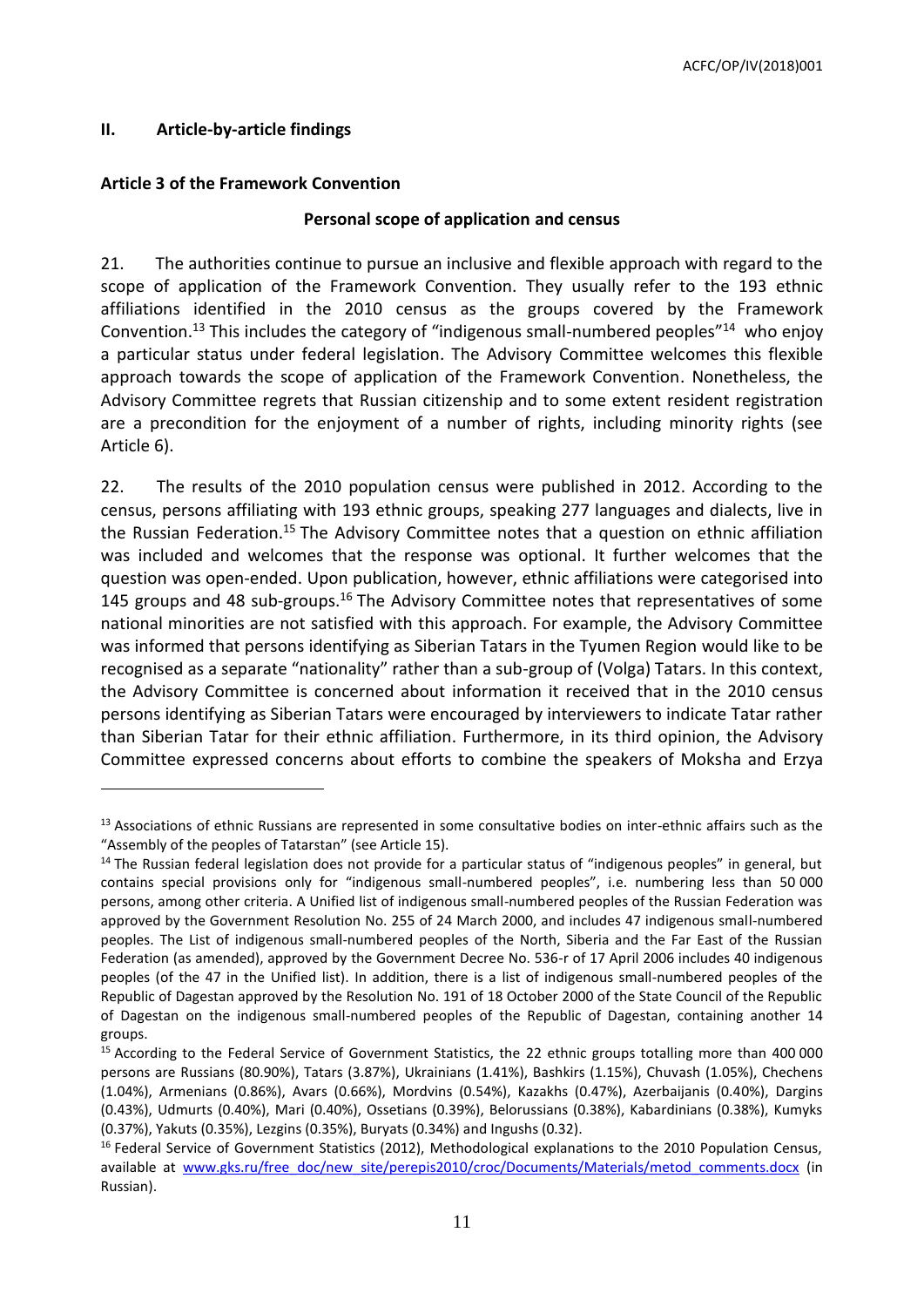$\overline{a}$ 

minority languages into one category of "Mordvins". The census results indeed show a significant increase in the number of persons identifying as "Mordvins". Conversely, the number of persons identifying as Moksha dropped from 47 406 in the 2002 census to only 4 178 in 2010. <sup>17</sup> The Advisory Committee furthermore takes note that representatives of the Pomors, officially defined as a sub-group of the Russian ethnic group, prefer to be identified as a separate ethnicity. While the Advisory Committee understands the wish of the authorities to 'organise' the high number of ethnic communities into somewhat larger clusters, it wishes to stress the importance of the right to free self-identification of persons belonging to national minorities and the need to consult with minority representatives on any matters of classification.

23. Russian federal legislation establishes an upper limit of 50 000 persons for a group to be recognised as an indigenous small-numbered people, together with the criteria of living on ancestral lands, maintaining a traditional way of life, economic activities and crafts and identifying as a separate ethnic group.<sup>18</sup> In addition, inclusion in the list of small-indigenous peoples of the Russian Federation occurs on the basis of a request made to the federal authorities by the regional authorities in the areas where the indigenous peoples live. The Advisory Committee notes that some groups, among which representatives of the Pomors and of the Komi-Izhemtsy, are interested in their recognition as indigenous small-numbered peoples, a status which in principle allows for an enhanced protection of certain rights enshrined in the Framework Convention. The Advisory Committee underlines that criteria, in particular thresholds, should be interpreted in a flexible manner and be subject to periodic review, so as not to lead to unjustified or discriminatory exclusion from access to minority rights.<sup>19</sup>

24. Interlocutors of the Advisory Committee also made it aware that legal provisions on a "register of persons belonging to the indigenous small-numbered peoples of the Russian Federation" are under preparation. Although more information about the intentions of the authorities in this regard is still needed, the Advisory Committee wishes to remind the authorities of the importance of the principle of free self-identification as elaborated in Article 3 of the Framework Convention and that such a register should also allow for situational and multiple affiliations.<sup>20</sup> The Advisory Committee deems it important to consider carefully the potential impact of such a register and the rights attached to the registration on already existing traditional ties and forms of cooperation between persons belonging or not belonging to indigenous small-numbered peoples bringing together persons sharing community practices and economic interests. It also emphasises that, according to the Framework Convention, minority rights are also exercised "in community with others" whereby the term "others" shall

<sup>&</sup>lt;sup>17</sup> In the same period, the number of persons identifying as Erzya dropped from 78 063 to 49 579.

<sup>&</sup>lt;sup>18</sup> Article 1, Federal Law No. 82-FZ of 30 April 1999 on Guarantees of the Rights of Indigenous Small-numbered Peoples of the Russian Federation.

<sup>&</sup>lt;sup>19</sup> See ACFC Thematic Commentary No. 4 "The Framework Convention: a key tool to managing diversity through minority rights**.** The Scope of Application of the Framework Convention for the Protection of National Minorities" (May 2016), para. 12. As far as the 50 000 threshold is concerned, see also UN CERD (20 September 2017), Concluding observations on the twenty third and twenty fourth periodic reports of the Russian Federation (CERD/C/RUS/CO/23-24), paras. 23-24.

<sup>&</sup>lt;sup>20</sup> See ACFC Thematic Commentary No. 4 "The Framework Convention: a key tool to managing diversity through minority rights**.** The Scope of Application of the Framework Convention for the Protection of National Minorities" (May 2016), paras. 13 and 16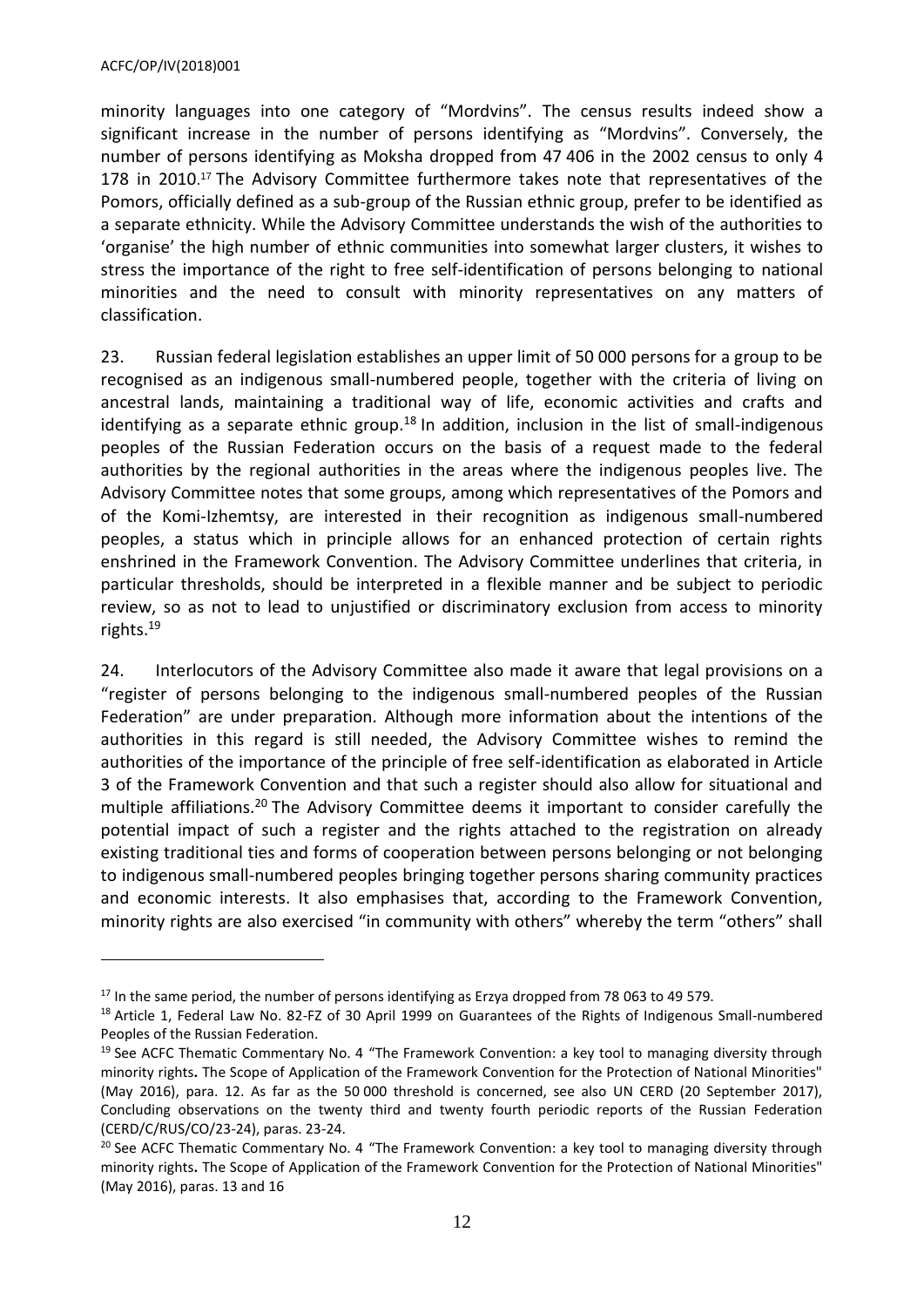be understood in the widest possible sense, including persons belonging to other national minorities or to the majority.<sup>21</sup>

25. The census form furthermore contained questions about the knowledge of Russian (99.4%), of up to three further languages, and a separate question on first language ("native language"/"*rodnoy yazyk*"). The Advisory Committee welcomes the fact that the question on the first language, which was absent in the 2002 population census, was included again and that up to two first languages could be indicated by respondents. The Advisory Committee regrets, though, that the census form did not provide for the possibility to indicate more than one ethnic affiliation. It stresses that an approach allowing for multiple affiliations, as also recommended by the United Nations Economic Commission for Europe (UNECE) Recommendations for the 2010 and 2020 Censuses,  $22$  would better capture the rich multicultural and multilingual character of the population of the Russian Federation. Furthermore, in the view of the Advisory Committee's interlocutors from a wide range of national minorities the 2010 census results indicate a lower number of persons belonging to national minorities than is the case in reality. The possibility to indicate multiple ethnic affiliations would better reflect actual self-identification of these persons.

### *Recommendations*

26. The Advisory Committee calls on the authorities to ensure that the 2020 population census is prepared in consultation with national minority representatives and that it safeguards free and voluntary self-identification. The census methodology should provide for the possibility to declare more than one ethnic affiliation and to process and reflect them in the census results. The processing of the data and categorisation into ethnic groups and "subgroups" should be carried out in consultation with representatives of those concerned.

27. The authorities are encouraged to open a dialogue with persons having expressed an interest in recognition as indigenous peoples. The existing criteria to this effect should be applied flexibly and they should not create unnecessary obstacles in practice.

28. The Advisory Committee calls on the authorities, when establishing a register of persons belonging to indigenous peoples, to develop it in consultation with indigenous peoples' representatives and to take a flexible approach based on the right to free selfidentification and on actual shared practices.

# <span id="page-12-0"></span>**Article 4 of the Framework Convention**

 $\overline{a}$ 

# **Legislative and institutional framework protecting national minorities**

29. Russia's minority policies at federal, regional and local levels are framed under the concept of "nationalities policy" and are guided by the "Strategy on State Nationalities Policy

<sup>&</sup>lt;sup>21</sup> See Explanatory Report to the Framework Convention for the Protection of National Minorities, para. 37.

<sup>&</sup>lt;sup>22</sup> United Nations Economic Commission for Europe (2006), Conference of European Statisticians Recommendations for the 2010 Censuses of Population and Housing, paras. 426 and 430 ff.; United Nations Economic Commission for Europe (2015), Conference of European Statisticians Recommendations for the 2020 Censuses of Population and Housing, paras. 708 and 725.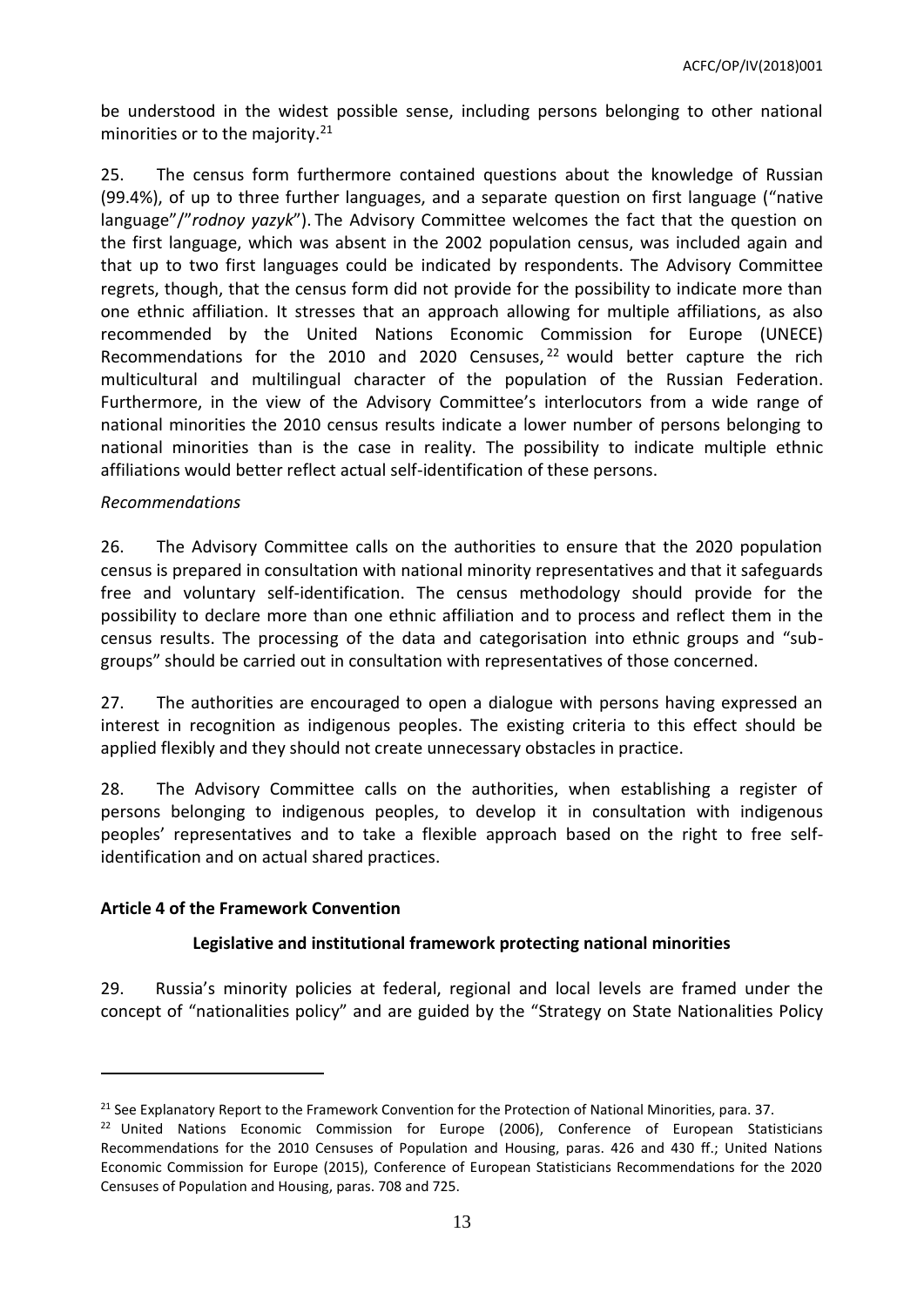$\overline{a}$ 

for the period until 2025" adopted in 2012.<sup>23</sup> The Strategy sets out a number of objectives that are relevant in the implementation of the Framework Convention, including preservation and development of ethnic and cultural diversity; protection of equal rights and freedoms irrespective of ethnicity, language or religion; preservation, development and teaching of minority languages; participation of minorities and co-operation with civil society organisations; promotion of inter-ethnic and inter-religious tolerance and action against xenophobia, extremism and "nationalist ideology"; and a number of objectives related to the protection of small indigenous peoples. While welcoming the Strategy, the Advisory Committee regrets that no comprehensive legal framework protecting the rights of persons belonging to national minorities is currently in place. The Advisory Committee is of the view that such a legal framework would strengthen the protection of persons belonging to minorities, in particular in the context of a number of changes to sectoral legislation on extremism (see Article 6), non-profit organisations and media (see Article 7), religious freedom (see Article 8) and education (see Article 14).

30. The Advisory Committee is pleased to note that the Strategy is accompanied by a detailed government programme, which encompasses all relevant government agencies, emphasises co-operation with civil society organisations and translates the Strategy into concrete actions and evaluable target indicators. <sup>24</sup> Government agencies at both federal and regional levels report annually on its implementation. The current programme running from 2017 to 2025 has a budget of almost 26 billion Russian rubles (RUB) (approx. 375 million EUR).<sup>25</sup> Both the Strategy and the government programme, however, are not dedicated solely to minority policies but also cover two other major objectives, namely the "consolidation of the all-Russian civic consciousness and spiritual community of the multinational people of the Russian Federation" and the "social and cultural adaptation and integration of migrants". In fact, the analysis of the government programme, its corresponding budget and the recent annual reports demonstrates that a substantial part of the budget is actually spent on activities such as the patriotic education of youth, promotion of the Russian language within Russia and abroad, support of the Cossacks, "patriotic values" and the "socio-cultural adaptation" of labour migrants and refugees (see Article 6).

31. Although minority policies are clearly regarded as a cross-cutting issue encompassing various ministries, a dedicated Federal Agency for Ethnic Affairs was set up in 2015 to coordinate the government's activities in this field.<sup>26</sup> The Federal Agency is tasked with implementation of measures to strengthen "the unity of Russia's multi-ethnic people", interethnic and inter-faith understanding and the "ethno-cultural development of Russia's peoples". <sup>27</sup> It is furthermore tasked with preventing discrimination and hostility on the basis of race, ethnicity, religion or language and with monitoring inter-ethnic and inter-religious

<sup>&</sup>lt;sup>23</sup> Adopted by Presidential decree No. 1666 of 19 December 2012, available in English at [http://en.ipravo.info/russia1/law59/607.htm.](http://en.ipravo.info/russia1/law59/607.htm) 

<sup>&</sup>lt;sup>24</sup> Government decree No. 1532 of 29 December 2016 on a programme for the realisation of the Government Strategy on Nationalities Policy for the period 2017 – 2025, available at <http://static.government.ru/media/files/mXU48Zu8LYesYq7Lub4hpWHpJjEmJZSa.pdf> (in Russian).

<sup>&</sup>lt;sup>25</sup> The exchange rate at the time of adoption of this opinion is  $1 \epsilon$  = 70 RUB.

<sup>&</sup>lt;sup>26</sup> Government decree No. 368 of 18 April 2015. From 2004 to 2012 the responsibility for national minorities was with the Ministry of Regional Development and from 2012 to 2015 with the Ministry of Culture.

<sup>&</sup>lt;sup>27</sup> Website of the President of the Russian Federation (13 March 2015), available at [http://en.kremlin.ru/events/president/news/47849.](http://en.kremlin.ru/events/president/news/47849)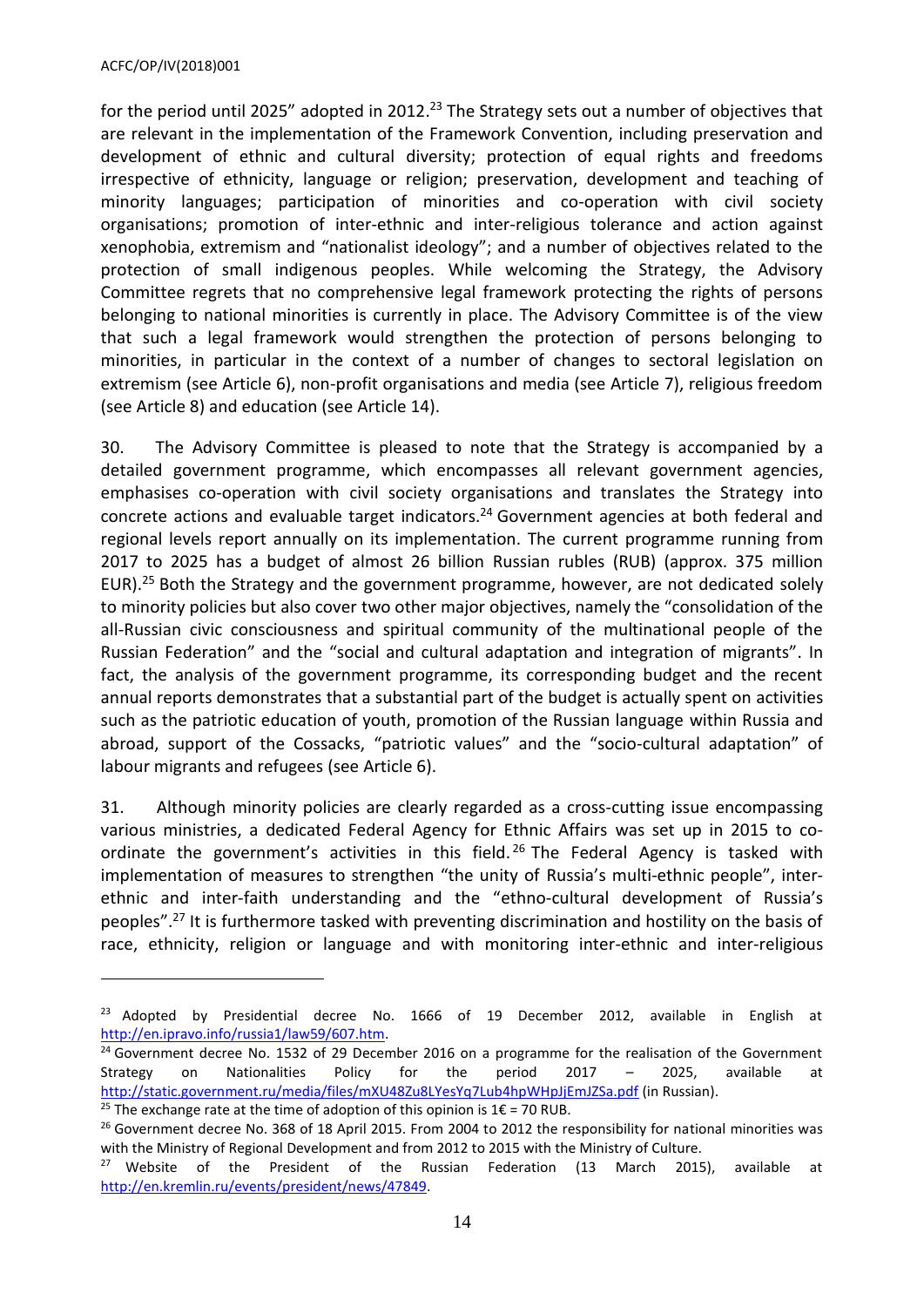relations. In the view of the Advisory Committee, the track record of the Federal Agency so far is mixed. In principle, the Advisory Committee welcomes the establishment of a single government body in charge of national minority policies, which could overcome the fragmented and piecemeal approach to minority policies it criticised in its third opinion. However, the Federal Agency's added value for implementing minority rights may be weakened by the many objectives with which it is entrusted and a certain lack of resources and expertise to cover its task in the sphere of minority protection. Finally, the Federal Agency appears to have placed much emphasis on the prevention of inter-ethnic and inter-religious conflicts and promotion of patriotism and national unity. The linguistic, cultural and participatory rights of persons belonging to national minorities seem so far to have been considered of secondary importance.

### *Recommendations*

 $\overline{a}$ 

32. The Advisory Committee calls on the authorities to adopt comprehensive legislation on the rights of persons belonging to national minorities in line with the Framework Convention and to refrain from unduly limiting access to minority rights through incremental changes in sectoral legislation.

33. The Advisory Committee calls on the authorities to base the implementation of their "nationalities policy" on guaranteeing access to rights for persons belonging to national minorities as enshrined in the Framework Convention, to provide the necessary financial resources and to strengthen this aspect in the mandate and daily work of the Federal Agency for Ethnic Affairs.

### **Legislative and institutional framework to combat discrimination**

34. Anti-discrimination provisions exist in the constitution as well as in a range of federal laws covering different areas. Non-discrimination provisions are contained, *inter alia*, in the Code of Administrative Offences, the Criminal Code and the Criminal Procedure Code, the Civil Code and Civil Procedure Code, the Housing and Labour Codes, the Law on Education, the Law on Freedom of Conscience and Religious Associations, and the Law on National and Cultural Autonomy.<sup>28</sup> In practice, however, the Advisory Committee was informed that there is little public awareness of these provisions and hardly any cases are brought before courts. Furthermore, structural discrimination against persons belonging to national minorities reportedly continues to exist.<sup>29</sup> Frequently mentioned issues are those in the housing, employment and education sectors as well as discrimination in contacts with law enforcement authorities. This concerns in particular "visible minorities", including persons from Central Asian or South Caucasian countries, but also Russian citizens, in particular persons from the

<sup>&</sup>lt;sup>28</sup> See state report, pp. 33-34. See also European Commission against Racism and Intolerance (2013), Report on the Russian Federation, fourth monitoring cycle, CRI(2013)40 and UN CERD (20 September 2017), Concluding observations on the twenty third and twenty fourth periodic reports of the Russian Federation (CERD/C/RUS/CO/23-24), paras. 9-10.

 $29$  SOVA et al. (2017), Racism, discrimination and fight against "extremism" in contemporary Russia and its controlled territories. Alternative report prepared for the 93<sup>rd</sup> session of the UN CERD, available at [https://adcmemorial.org/wp-content/uploads/CERDengRU.pdf,](https://adcmemorial.org/wp-content/uploads/CERDengRU.pdf) pp. 28-34.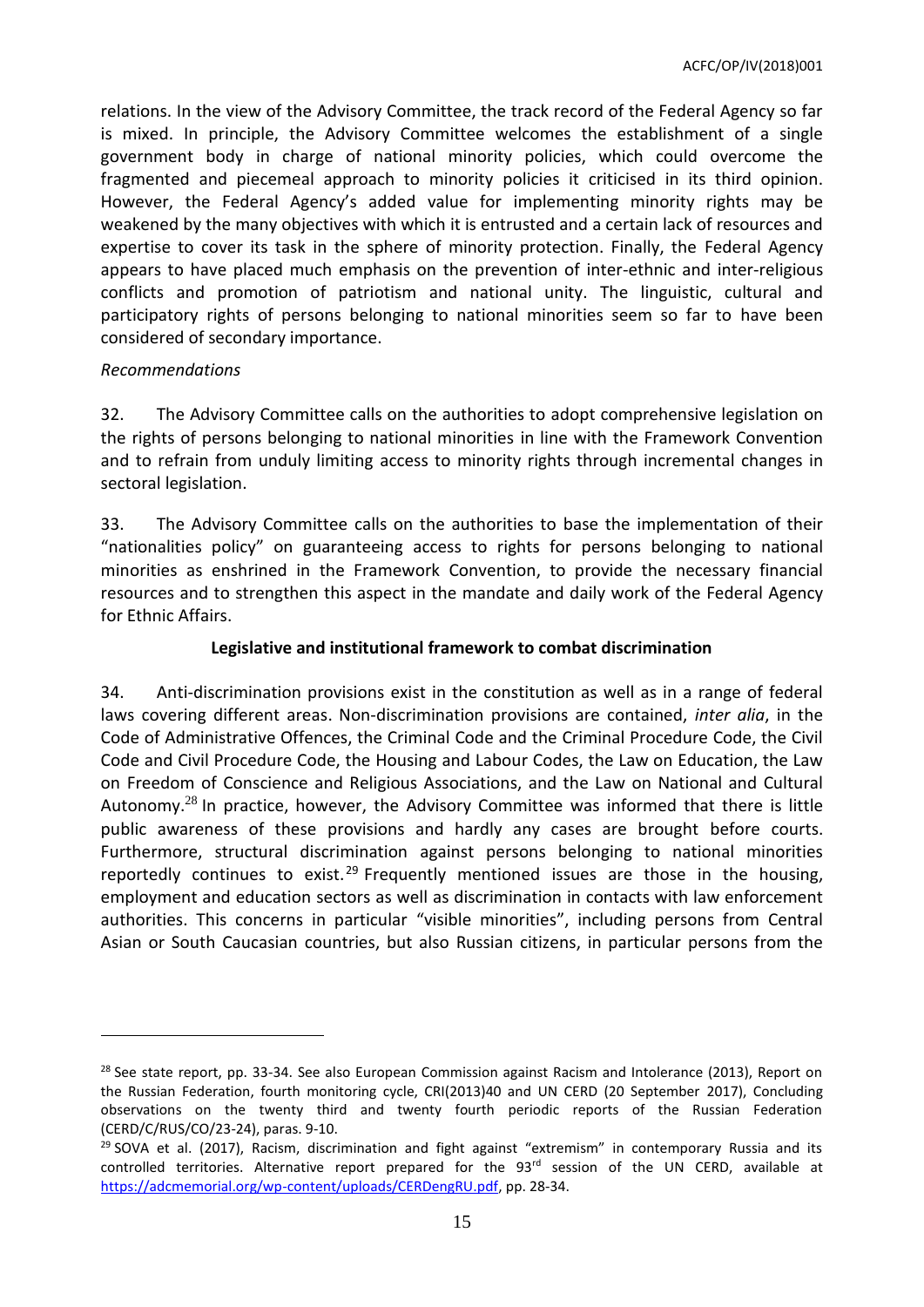$\overline{a}$ 

North Caucasus republics and Roma.<sup>30</sup> The Advisory Committee reiterates its view that the adoption of comprehensive anti-discrimination legislation covering all spheres of life and containing a clear definition of discrimination is important, not least to increase awareness and effectiveness of the anti-discrimination provisions currently scattered across various sectoral laws.

35. The High Commissioner for Human Rights in the Russian Federation (the federal ombudsperson) considers complaints about actions by public authorities. It furthermore has the mandate to take measures upon its own initiative in the case of gross violations of human rights or if a case is of "special social significance". The ombudsperson has no mandate, though, to deal with discrimination-related complaints in the private sector, which would be crucial to address discrimination in the housing and labour markets. The Advisory Committee notes that the ombudsperson has criticised legal restrictions on the freedoms of assembly and association and problems in the penitentiary system and has advocated for the introduction of human rights education in schools. $31$  Discussions with representatives of national minorities suggested that not all were convinced that the ombudsperson was effectively protecting those belonging to national minorities from discrimination. The institution's focus lies on social and economic rights and its activity reports do not mention any own initiatives to address discrimination on ethnic or linguistic grounds. Out of the approximately 140 000 complaints the ombudsperson examined during the reporting period, only about 200 concerned complaints with respect to discrimination and in most cases no violation was found.<sup>32</sup> The Advisory Committee is of the view that a more active approach and targeted awareness-raising initiatives towards those belonging to national minorities, including indigenous peoples, would help bring this topic to the forefront.

36. The Advisory Committee welcomes the fact that during the reporting period the establishment of ombudsperson offices in every region of the Russian Federation was completed and that the legal framework of their mandate was streamlined through the adoption of a federal law in 2015.<sup>33</sup> The objective of the law, as noted by the federal ombudsperson and lawmakers at the time, was to address obvious deficits in the impartiality and independence of regional ombudspersons. $34$  The Advisory Committee finds that this objective has not yet been fully achieved. During the visit, for example, meetings with regional ombudspersons were held in the presence of officials from regional and federal authorities. Ombudspersons and their staff tended to describe the situation regarding minority rights and inter-ethnic relations exclusively in positive terms and said they received few complaints from that constituency. While this can in principle be regarded as positive, the Advisory Committee is concerned by information from some of its interlocutors from national minorities who did not bring up their concerns with the respective regional ombudsperson because they did not

<sup>&</sup>lt;sup>30</sup> SOVA et al. (2017), Racism, discrimination and fight against "extremism" in contemporary Russia and its controlled territories. Alternative report prepared for the 93<sup>rd</sup> session of the UN CERD, available at [https://adcmemorial.org/wp-content/uploads/CERDengRU.pdf,](https://adcmemorial.org/wp-content/uploads/CERDengRU.pdf) pp. 28-34.

 $31$  High Commissioner for Human Rights in the Russian Federation (2017), Activity Report 2016, pp. 201-205.

 $32$  High Commissioner for Human Rights in the Russian Federation (2017), Shadow report to the 23<sup>rd</sup> and 24<sup>th</sup> periodic reports of the Russian Federation to the UN CERD, p. 1.

<sup>33</sup> Federal Law No. 76-FZ of 6 April 2015 on Amending Selected Legislative Acts of the Russian Federation for the Perfection of the Activities of the Ombudspersons on Human Rights.

<sup>&</sup>lt;sup>34</sup> Garant.ru (27 April 2015), Ombudspersons for human rights in the subjects of the Russian Federation: new status and competences, available at [www.garant.ru/article/621669](http://www.garant.ru/article/621669) (in Russian).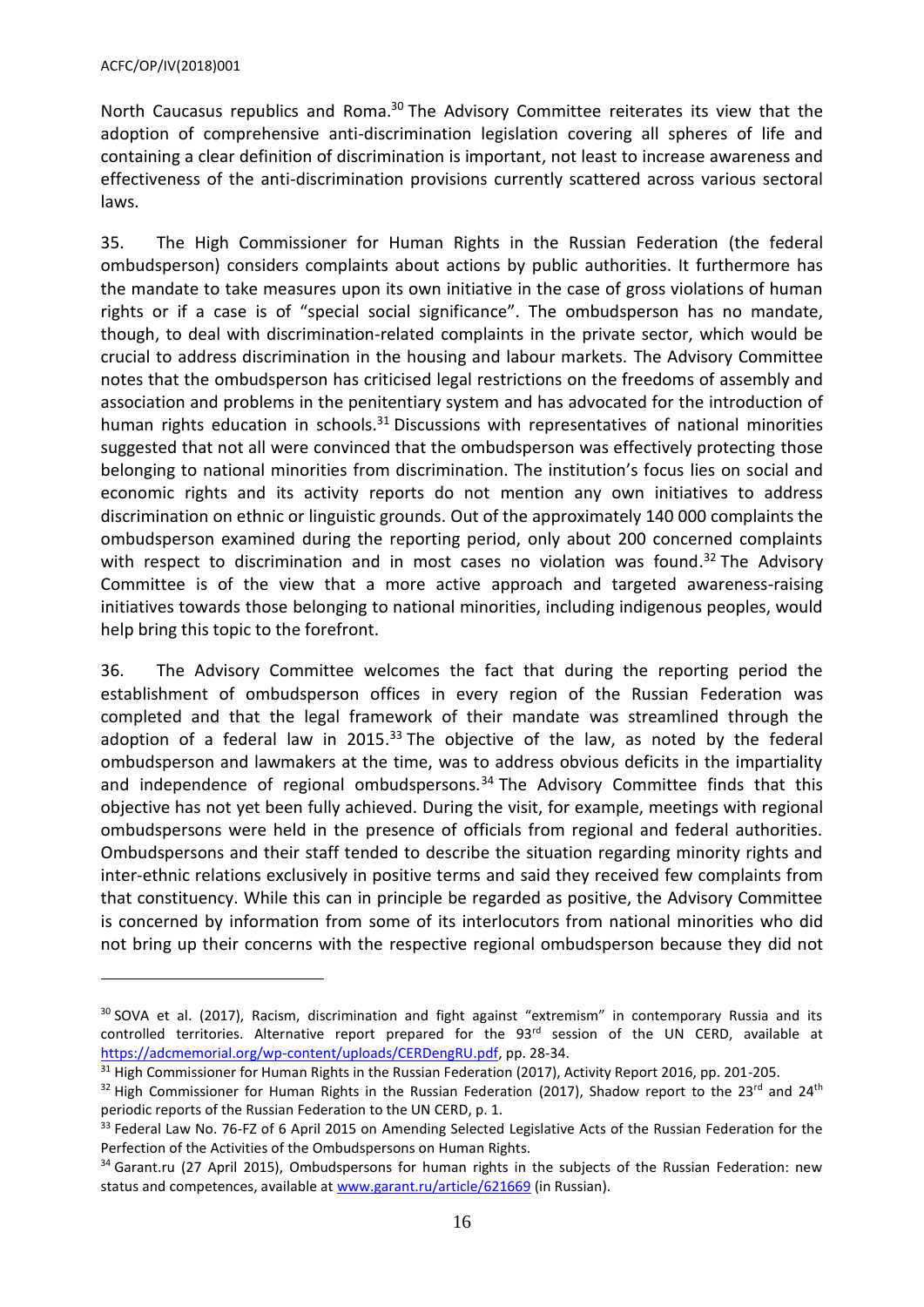expect this to improve their situation. In one case, the interlocutors said they were even informally told by representatives of the ombudsperson's office that it would not investigate the issue so as to avoid the office being in conflict with regional authorities. Furthermore, having observed how contested language questions became during 2017 in the Republic of Tatarstan, the Advisory Committee was surprised to hear during its visit that the ombudsperson had not received a single complaint related to the use of languages. Generally, the Advisory Committee finds it disconcerting that in other regions it visited, though ethnically very diverse, the number of complaints on ethnic grounds was also very low. The ombudsperson of Moscow municipality receives about 10-15 complaints based on ethnicity per year. The ombudsperson of Moscow *oblast* did not receive a single complaint on this basis in 2016. The Advisory Committee thus holds the view that it is crucial for ombudsperson institutions to be seen as effective mechanisms and thus be able to address effectively the concerns of persons belonging to national minorities.

37. According to the state report,<sup>35</sup> ombudspersons for the rights of indigenous smallnumbered peoples have been appointed, in addition to Krasnoyarsk *kray*, in Kamchatka *kray* and the Republic of Sakha (Yakutia). The Advisory Committee's interlocutors were particularly positive about the institutional set-up in the Republic of Sakha, where the ombudsperson for the rights of indigenous small-numbered peoples is organised as a separate institution and is also often in direct contact with persons belonging to indigenous peoples through visits to their villages. According to the state report,<sup>36</sup> legal advice is also provided during these visits. The Advisory Committee understands from its interlocutors, however, that in other constituent entities, such as the Republic of Karelia or Khanty-Mansy autonomous *okrug* (district)*,* there have been initiatives to establish ombudspersons for indigenous small-numbered peoples, but the relevant authorities are reluctant to set up such institutions.

#### *Recommendations*

38. The Advisory Committee urges the authorities to further develop and consistently implement anti-discrimination legislation covering all spheres of life and raise awareness, including among persons belonging to national minorities, of available remedies.

39. The Advisory Committee calls on the High Commissioner for Human Rights in the Russian Federation and the regional ombudspersons to undertake targeted activities raising the awareness of persons belonging to national minorities, including indigenous peoples, of their right to turn to an ombudsperson in cases of discrimination.

# **Promotion of full and effective equality of the Roma**

40. The Advisory Committee notes that following the Advisory Committee's recommendations in its third opinion, a "Comprehensive action plan for the socio-economic and ethno-cultural development of the Roma for 2013-2014" was adopted and implemented. According to the state report, progress was made in issuing personal identity documents and residence registration.<sup>37</sup> During its visit, the Advisory Committee was informed that a new action plan is being developed. The Advisory Committee welcomes that the 2013-2014 action

 $\overline{\phantom{a}}$ 

<sup>&</sup>lt;sup>35</sup> State report, p. 23.

<sup>&</sup>lt;sup>36</sup> State report, p. 24.

<sup>&</sup>lt;sup>37</sup> State report, pp. 23-25.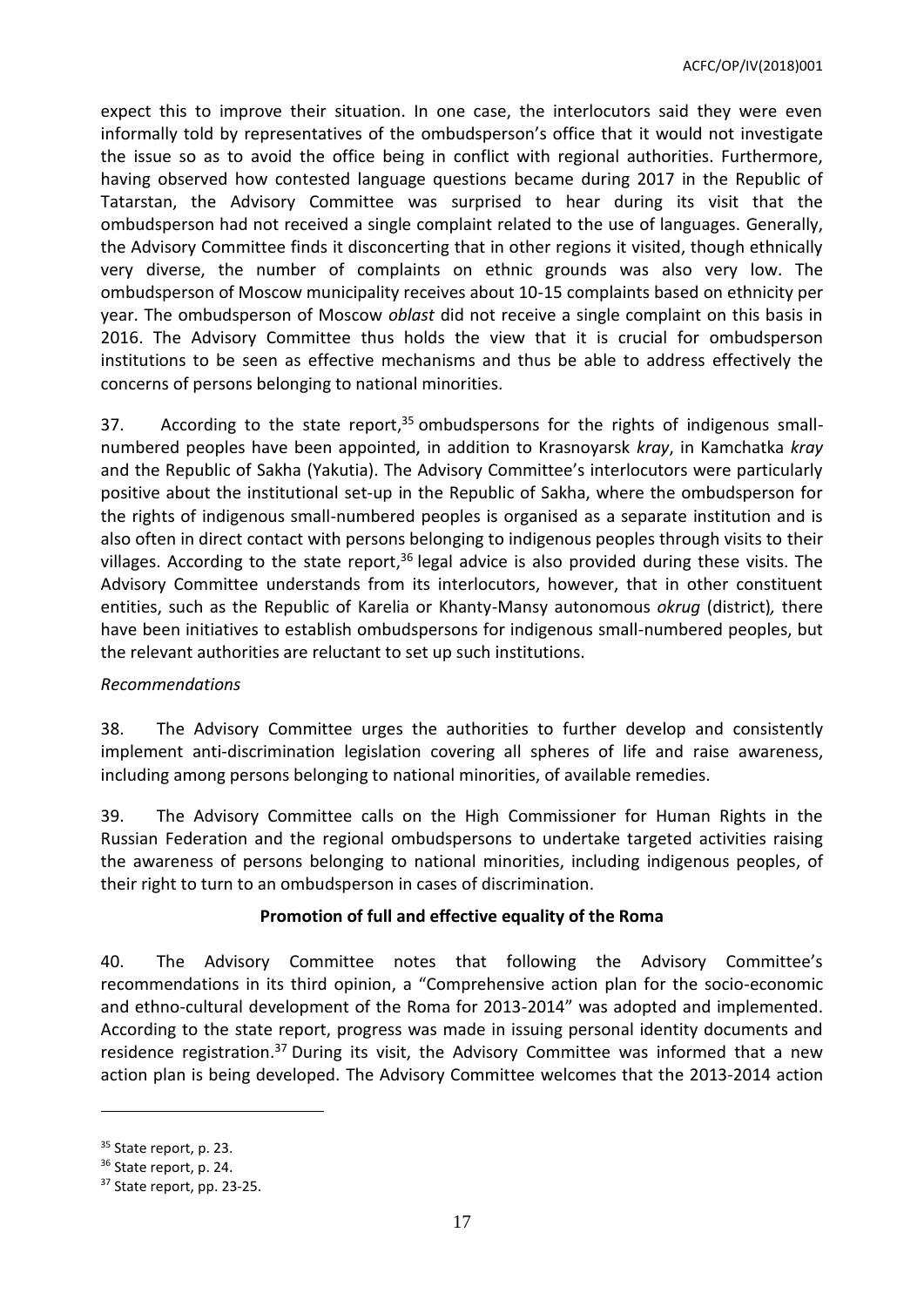plan was developed with the participation of the Federal National Cultural Autonomy of Russian Roma. It regrets, however, that no wider consultation with other non-governmental organisations working on Roma issues has taken place and thinks that the next action plan would benefit from wider consultations. Within the action plan, the Federal Agency for Ethnic Affairs commissioned a survey on "Socio-economic, ethno-cultural and legal problems of Roma in Russia". 38

41. The Advisory Committee observed some noteworthy efforts to improve the education, housing and employment situation of Roma communities at local level. In the Tyumen region, for example, local authorities have improved the schooling situation of children in one of the settlements (see Article 12) and supported Roma families in applying for housing benefits. On the other hand, a high level of inequality continues to persist and in particular the living conditions for most of the Roma remain very poor.<sup>39</sup> This includes the settlement that the delegation visited in Tyumen, where many houses are not equipped with running water and roads are in a very bad state of repair.

42. The Advisory Committee is furthermore deeply concerned about the unresolved legal situation of many Roma settlements, which led to several cases of forced evictions and demolitions without compensation or access to suitable alternative housing. The Advisory Committee understands that these settlements ("tabors") usually date back to the forced settling of the Roma population during Soviet times. With land privatisation, it was impossible for many Roma to obtain titles for their homes, which some municipalities in turn interpret as illegal occupation of property.<sup>40</sup> The Advisory Committee notes, however, that according to the European Court of Human Rights the lack of a current title to a house is not a substantial ground for claiming that the land is illegally occupied.<sup>41</sup> Despite noteworthy efforts by the authorities in some of the regions visited, the language and practices used by representatives of the authorities with regard to the Roma leads the Advisory Committee to conclude that the approach continues to be paternalistic based on a system of ethnic hierarchy.

#### *Recommendations*

 $\overline{a}$ 

43. The Advisory Committee calls on the authorities to develop a multi-year action plan on full and effective equality of the Roma. The action plan should be designed in consultation with a broad spectrum of Roma representatives, including Roma women, based on a thorough

<sup>&</sup>lt;sup>38</sup> Federal Agency for Ethnic Affairs (2016), Summary of the study "Socio-economic, ethno-cultural and legal problems of gypsies in Russia", available at [http://fadn.gov.ru/news/2016/04/07/2733-itogi-issledovaniya](http://fadn.gov.ru/news/2016/04/07/2733-itogi-issledovaniya-sotsialno-ekonomicheskie-etnokulturnye-i-pravovye-problemy-tsygan-v-rossii)[sotsialno-ekonomicheskie-etnokulturnye-i-pravovye-problemy-tsygan-v-rossii](http://fadn.gov.ru/news/2016/04/07/2733-itogi-issledovaniya-sotsialno-ekonomicheskie-etnokulturnye-i-pravovye-problemy-tsygan-v-rossii) (in Russian). See also Radio Liberty (August 2017), Racism and happiness, available at [www.svoboda.org/a/28662724.html.](http://www.svoboda.org/a/28662724.html)

<sup>&</sup>lt;sup>39</sup> See for example ADC Memorial (October 2017), Alternative Report on the Implementation of the FCNM by the Russian Federation: Discrimination of Roma in Russia; SOVA et al. (2017), Racism, discrimination and fight against "extremism" in contemporary Russia and its controlled territories. Alternative report prepared for the 93<sup>rd</sup> session of the UN CERD, available a[t https://adcmemorial.org/wp-content/uploads/CERDengRU.pdf.](https://adcmemorial.org/wp-content/uploads/CERDengRU.pdf)

<sup>&</sup>lt;sup>40</sup> ADC Memorial (2017), Alternative report on the implementation of the Framework Convention for the Protection of National Minorities by the Russian Federation: Discrimination of Roma in Russia. ADC Memorial reports about cases of forced evictions and demolitions, usually, without provision of compensation or suitable alternative housing, in Plekhanovo (Tula *oblast*) in 2016, Zelenodolsk District (Republic of Tatarstan) in 2016 and 2017, in Perm in 2014 and 2016.

<sup>41</sup> In *Bagdonavicius and Others v. Russia*, application No. 19841/06, judgement of 11 October 2016, the court ruled in favour of 33 Roma concerning the forced eviction and demolition of their homes in the Guryevsk district of Kaliningrad *oblast*.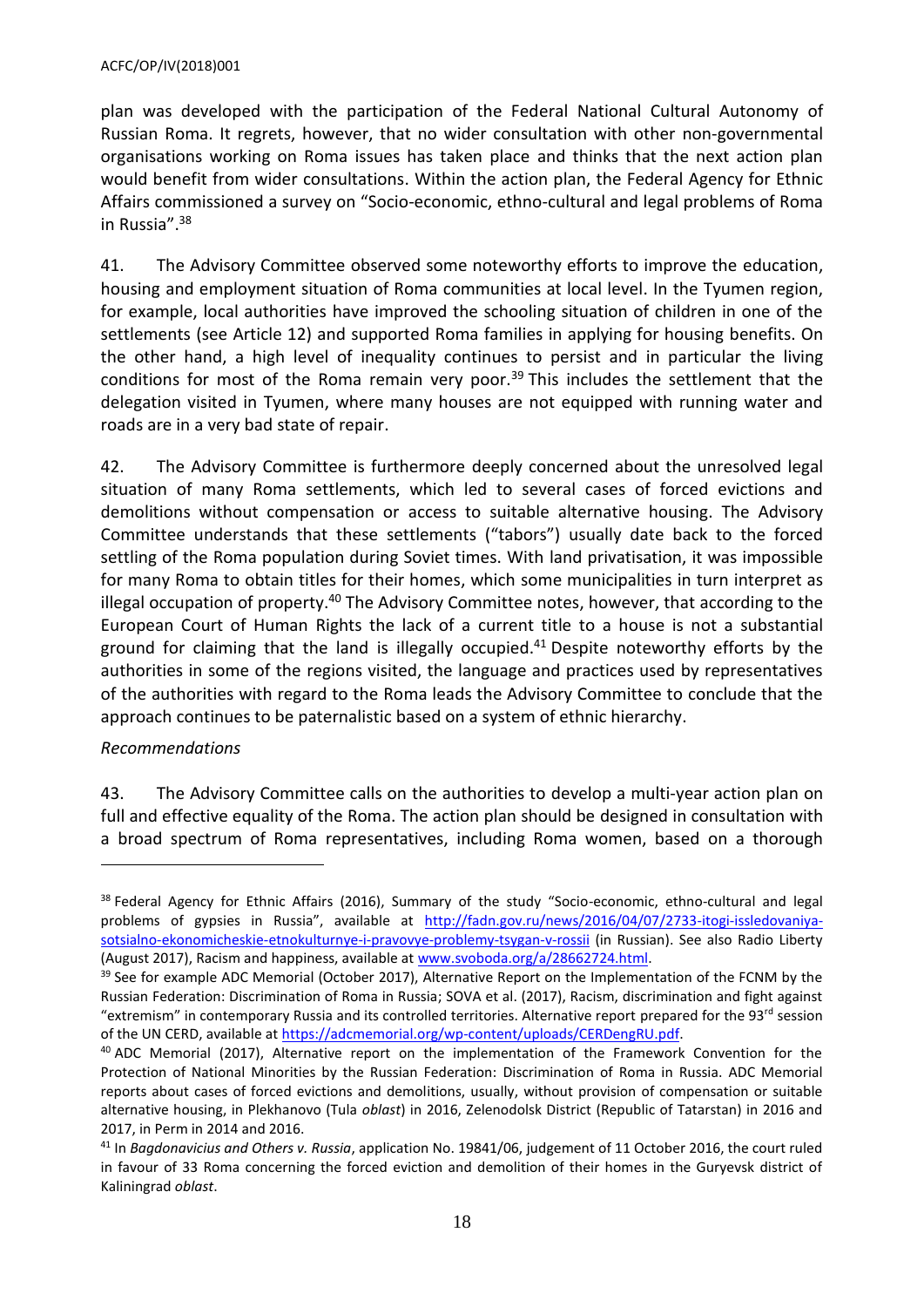assessment of the situation and evaluation of existing pilot projects, include a gender dimension and be sufficiently funded. Responsibilities should be clearly designated, target indicators defined and regular monitoring of its implementation in co-operation with Roma representatives and civil society ensured.

44. The Advisory Committee calls on the authorities to abstain from forced evictions and demolitions of houses and to take measures to regularise informal Roma settlements and ensure they have access to basic services instead. If resettlement is necessary, adequate alternative housing should be ensured in advance in consultation with the persons concerned.

### **Full and effective equality of indigenous small-numbered peoples**

45. The Russian authorities continued to implement the 2009-2025 Concept Paper for sustainable development of indigenous peoples (hereafter the Concept Paper). In the period 2009-2016, 2.1 billion RUB were provided from the federal budget to regional authorities to this effect.<sup>42</sup> Funds are transferred to the regional and local authorities and, according to the federal authorities, representatives of indigenous small-numbered peoples are consulted at local level. These funds have been used for a variety of purposes, from improving access to medical care to building new schools and infrastructure and acquiring equipment to cultural activities. However, information available to the Advisory Committee points to the fact that the implementation of the Concept Paper is lagging behind, as some objectives and activities have not been fully implemented or have been postponed<sup>43</sup> and that federal funding has decreased over time.<sup>44</sup> The Russian authorities themselves assess that the overall funding for the sustainable development of indigenous small-numbered peoples is insufficient and note its tendency to decrease.<sup>45</sup> The third action plan for the implementation of the Concept Paper for period 2016-2025 sets better quality of life and a focus on demographic indicators, better access to education, preservation of cultural heritage and development of international cooperation as its priorities. According to the authorities, 1.3 billion RUB are foreseen in the federal budget until 2025 to this effect, which is 800 million RUB less than the amount provided until 2016.

 $42$  See the Sixth periodic report of the Russian Federation on the implementation of the provisions of the International Covenant on Economic, Social and Cultural Rights (2016), E/C.12/RUS/6, para. 424.

<sup>&</sup>lt;sup>43</sup> See the Concept Paper and the three action plans for its implementation, available at <http://government.ru/docs/24308/> and "In the World of Indigenous Peoples" Almanac, 2015-2016, pp. 22-29. For example, territories of traditional natural use have not yet been established at federal level and priority access to land, forest, water and renewable natural resources has not yet been ensured; work on the unification of terminology has been carried over from the first to the third action plan for the implementation of the Concept Paper, covering 2016-2025. Some representatives of the indigenous small-numbered peoples have described implementation of the two first stages of the Concept Paper as unsatisfactory.

<sup>44</sup> See "In the World of Indigenous Peoples" Almanac, 2015-2016, p. 24, and statements of the Russian authorities: from the federal budget, 128 million RUB were allocated in 2016, according to the presentation "Results of the work of FADN in 2016", available at <http://fadn.gov.ru/agency/kollegiya/reports> (in Russian) and "almost 130 million RUB" were foreseen in 2017, according to the article "Russia to invest over 1.3 billion rubles in support for indigenous peoples of the North by 2025", available at [http://arctic.ru/population/20170323/578018.html,](http://arctic.ru/population/20170323/578018.html) compared to 240 million RUB in 2011, according to the Third Advisory Committee Opinion on the Russian Federation, adopted on 24 November 2011, para. 79.

<sup>&</sup>lt;sup>45</sup> Final report on the activities of the Federal Agency for Ethnic Affairs in 2015 and tasks for 2016, p. 9, available at [http://fadn.gov.ru/system/attachments/attaches/000/027/513/original/%D0%98%D0%A2%D0%9E%D0%93%D0%](http://fadn.gov.ru/system/attachments/attaches/000/027/513/original/%D0%98%D0%A2%D0%9E%D0%93%D0%9E%D0%92%D0%AB%D0%99_%D0%94%D0%9E%D0%9A%D0%9B%D0%90%D0%94.pdf?1459421136) [9E%D0%92%D0%AB%D0%99\\_%D0%94%D0%9E%D0%9A%D0%9B%D0%90%D0%94.pdf?1459421136](http://fadn.gov.ru/system/attachments/attaches/000/027/513/original/%D0%98%D0%A2%D0%9E%D0%93%D0%9E%D0%92%D0%AB%D0%99_%D0%94%D0%9E%D0%9A%D0%9B%D0%90%D0%94.pdf?1459421136) (in Russian).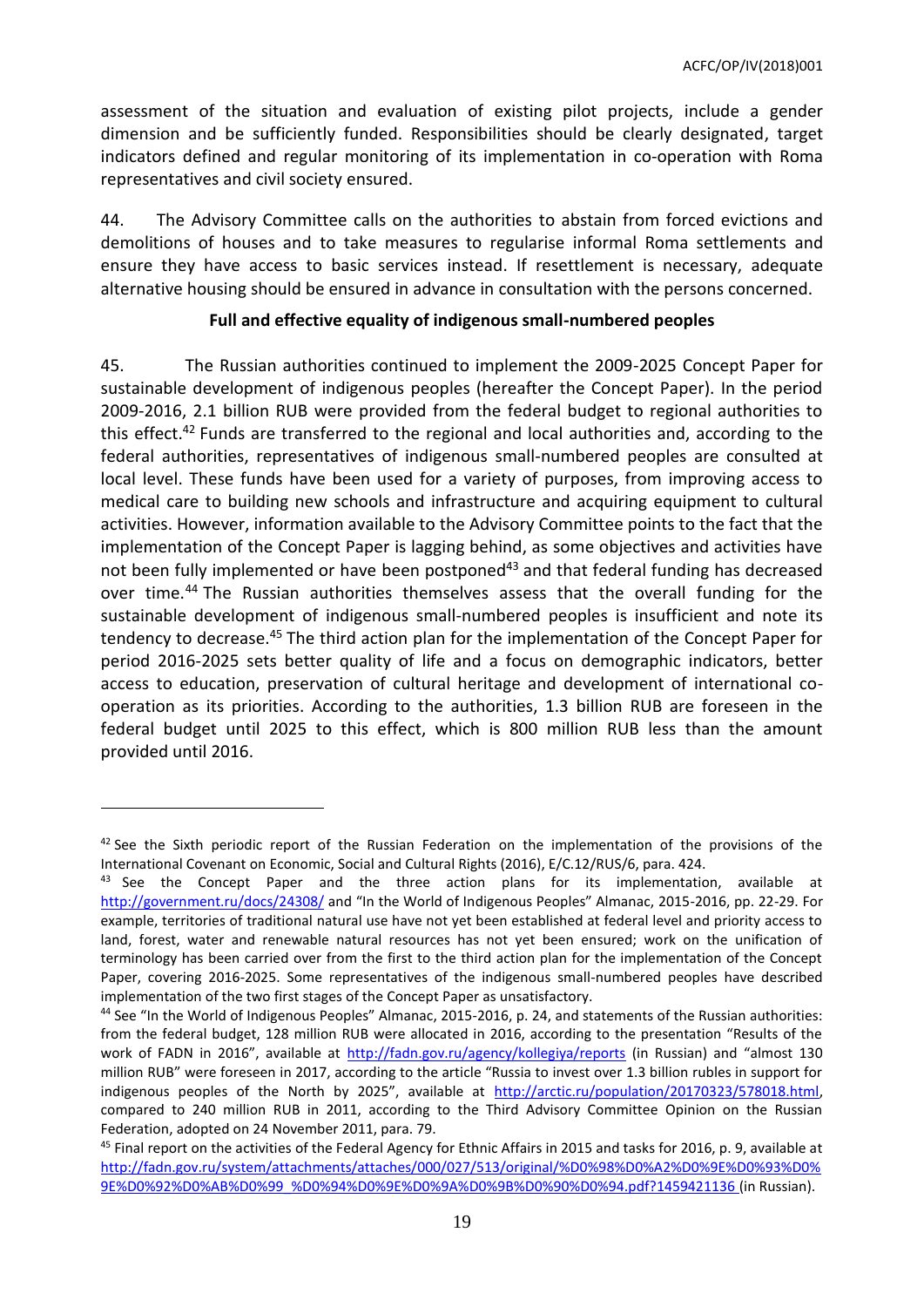#### ACFC/OP/IV(2018)001

 $\overline{a}$ 

46. As far as the quality of life of indigenous peoples is concerned, data collection on this topic does not take place on a systematic and regular basis, $46$  weakening the possibility to assess the effectiveness of the measures taken by the authorities. The existing information shows that life expectancy among indigenous small-numbered peoples is 10-15 years below the average, while levels of child mortality, suicide and poverty-related diseases are above the average.<sup>47</sup> The first action plan for the implementation of the Concept Paper included the development of a system of indicators measuring the quality of life of persons belonging to indigenous peoples, to be integrated in the state statistics system and a study was commissioned to this end.<sup>48</sup> However, the task seems incomplete as the development of a system of indicators for the demographic and socio-economic situation of indigenous peoples is also foreseen in the third action plan. The Advisory Committee underlines that it is important to include a gender dimension when developing and implementing such indicators.

47. The Advisory Committee notes a strong legislative emphasis on the preservation of the traditional way of life and traditional economic activities of indigenous peoples. These are defined in a federal list, together with the territories of traditional residence of the indigenous peoples.<sup>49</sup> Indigenous peoples may set up community-based enterprises (*obshchina*), which can receive subsidies from the authorities, but are non-profit in purpose and may engage only in the traditional economic activities. The Advisory Committee notes that at least one indigenous community - the "Dylacha" community of the Evenk indigenous people in the Republic of Buryatia - was closed down in 2013 *inter alia* for carrying out activities not included in the federal list of traditional economic activities and acting for profit.<sup>50</sup> In the areas the Advisory Committee visited, representatives of the indigenous peoples raised the issue of tourism, which is also not listed as a "traditional economic activity". Interlocutors of the Advisory Committee also indicated that activities such as fishing or hunting are subject to quotas and in practice indigenous peoples have to compete for plots with private businesses, which puts them at a disadvantage. Moreover, quotas often cover only subsistence needs and restrictions apply as to the way activities are to be practiced, something to which private companies are not subjected.<sup>51</sup> Industrial activities have an additional negative impact on the traditional activities of the indigenous peoples, for example by decreasing fish stock in rivers and lakes or interfering with reindeer migration routes. In such circumstances it seems that the possibilities for sustainable socio-economic development of indigenous peoples and their full

<sup>&</sup>lt;sup>46</sup> Submission to the Advisory Committee by the IWGIA, Institute for Ecology and Action Anthropology, Myski local civic organisation "Revival of the Kazas and Shor People", European Network on Indigenous Peoples, paras. 4-5. <sup>47</sup> See IWGIA, The Indigenous World, 2013, pp. 30-32.

<sup>&</sup>lt;sup>48</sup> Submission to the Advisory Committee by the IWGIA, Institute for Ecology and Action Anthropology, Myski local civic organisation "Revival of the Kazas and Shor People", European Network on Indigenous Peoples, paras. 4-5. <sup>49</sup> Government decree No. 631-r of 8 May 2009.

<sup>&</sup>lt;sup>50</sup> See also the Report on observations to communications sent and replies received by the Special Rapporteur on the Rights of Indigenous Peoples, James Anaya, A/HRC/27/52/Add.4, 3 September 2014, Letter by the Special Rapporteur and Reply of the Government, paras.130-132.

<sup>51</sup> Order No. 152 of 19 April 2016 of the Ministry of Agriculture prohibited the use of net gear by indigenous peoples for fishing during certain periods of the year, although this includes also fishing gear traditionally used by them, while continuing to allow its use by commercial enterprises; see IWGIA, The Indigenous World, 2016, p. 80, Parallel Information: Discrimination against indigenous minority peoples of the North, Siberia and the Far East of the Russian Federation, CERD 93rd Session (31 July to 15 August 2017), available at [http://tbinternet.ohchr.org/Treaties/CERD/Shared%20Documents/RUS/INT\\_CERD\\_NGO\\_RUS\\_28209\\_E.pdf,](http://tbinternet.ohchr.org/Treaties/CERD/Shared%20Documents/RUS/INT_CERD_NGO_RUS_28209_E.pdf) para.33 and UN CERD (20 September 2017), Concluding observations on the twenty third and twenty fourth periodic reports of the Russian Federation (CERD/C/RUS/CO/23-24), para.23.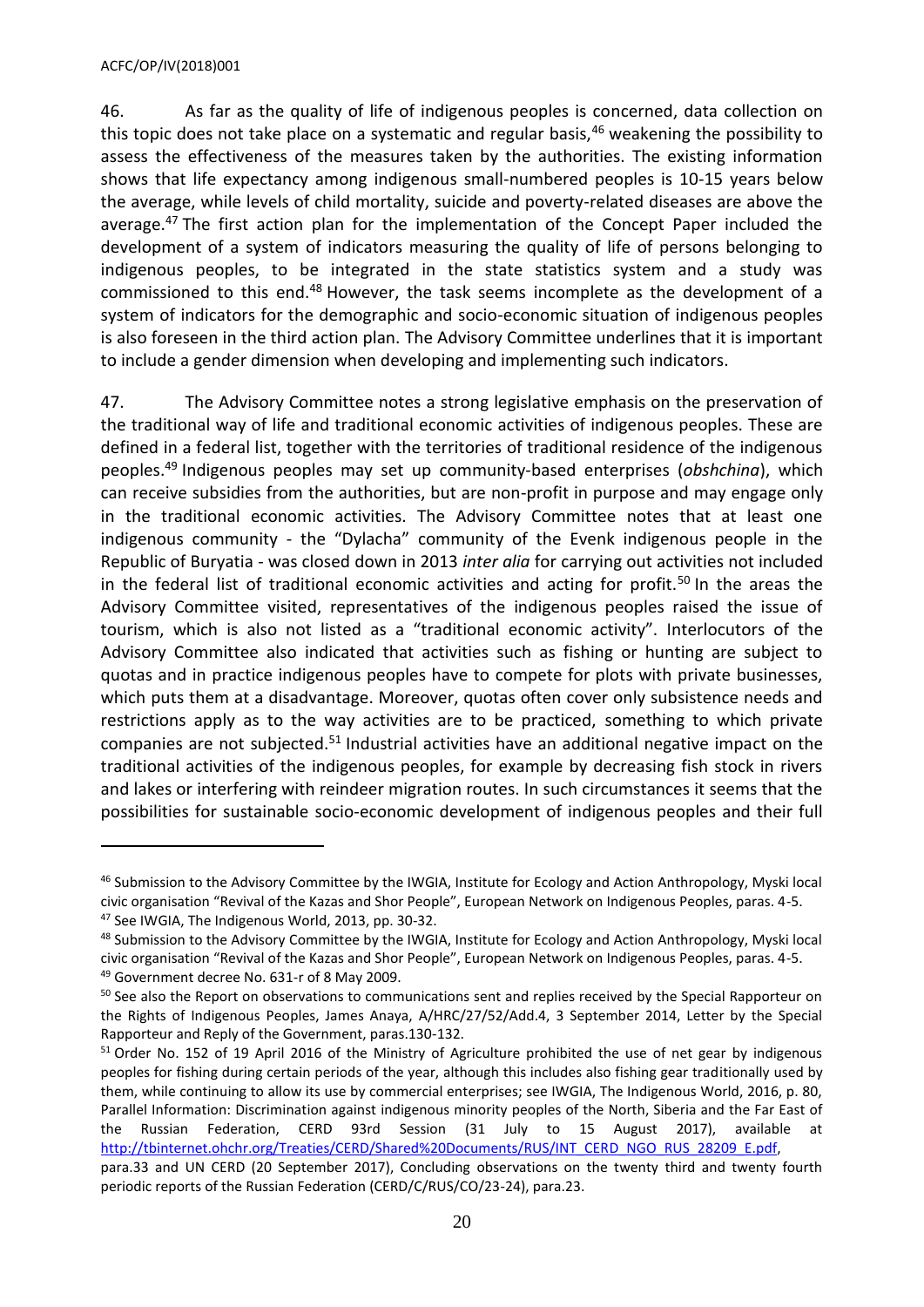and effective equality are limited. Traditional economic activities are vital for indigenous peoples and need full support, including by ensuring preferential, free and non-competitive access to land, wildlife, and other natural resources. This does not exclude, however, also encouraging other models of economic activities of indigenous peoples, even non-traditional, as a means to strengthen their economic viability and self-sufficiency.<sup>52</sup>

### *Recommendation*

 $\overline{a}$ 

48. The Advisory Committee urges the authorities to take both legal and practical measures to ensure full and effective equality of indigenous peoples, in close consultation with their representatives. Sufficient funding should be provided for the implementation of the Concept Paper for the sustainable development of indigenous peoples and efforts should be strengthened in order to reach its objectives. Various models of economic activities should be supported, both traditional and not traditional, in accordance with the needs and interests of the indigenous peoples.

#### <span id="page-20-0"></span>**Article 5 of the Framework Convention**

### **Support for minority cultures**

49. The Advisory Committee notes that the authorities continue to provide funding and inkind support for minority organisations to maintain and develop their culture. It notes with interest the wide network of more than 50 "houses of national cultures", where registered national minority organisations, usually the respective National Cultural Autonomies (see below), are provided with free office space, premises for language courses, dancing classes and cultural events, and other resources. The "House of Friendship" in Kazan (Republic of Tatarstan), for example, hosts 36 organisations, administers a web portal where each community can publish information on its own page, and publishes a journal.<sup>53</sup> Some national minority representatives also referred to these centres as places for solving inter-ethnic issues and providing support to new arrivals such as foreign students or migrants. The Advisory Committee acknowledges the contribution of these centres to the preservation and development of minority cultures. However, certain interlocutors of the Advisory Committee did not feel represented by the centres and the organisations represented in them and said they over-accentuate positive aspects and avoid addressing potentially conflictual or political issues relevant to persons belonging to national minorities. Furthermore, it observes that the leadership of some of the centres it visited follows a rather paternalistic approach towards their constituencies, which could benefit from a more genuine and broader participation of persons belonging to minorities. It notes, moreover, that activities concentrate on traditional expressions of song, music, dance and handcraft, which risks presenting a folkloristic image of national minorities. The Advisory Committee considers in this context that in addition to traditional cultural expressions, support for cultural activities needs to also be extended to contemporary manifestations of culture.

<sup>&</sup>lt;sup>52</sup> See also Report on observations to communications sent and replies received by the Special Rapporteur on the Rights of Indigenous Peoples, James Anaya, A/HRC/27/52/Add.4, 3 September 2014, Letter by the Special Rapporteur and Reply of the Government, paras. 133-137*.*

<sup>&</sup>lt;sup>53</sup> Web Portal of the Assembly of House of Friendship of the Nationalities of Tatarstan, available at [http://addnt.ru/en.](http://addnt.ru/en/)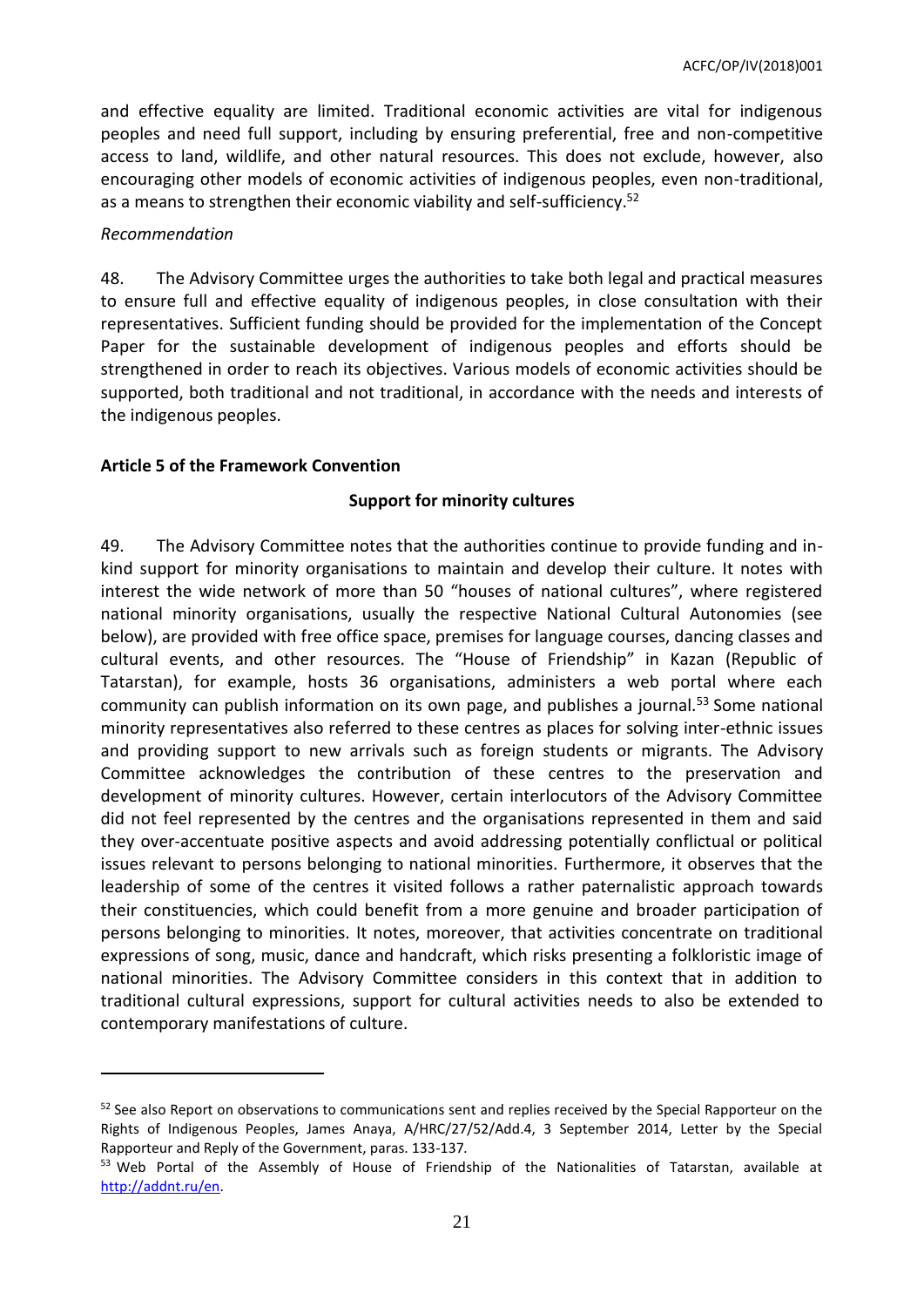#### ACFC/OP/IV(2018)001

 $\overline{a}$ 

50. Allocation of funding to minority organisations is provided at federal, regional and local levels. Funding is available, not for minority cultures as such but for projects meeting the much broader set of objectives defined in the "Strategy on a State Nationalities Policy for the period until 2025" and the underlying regional and local policy documents. An example is the largest programme for NGO support at federal level, the "Fund of Presidential Grants". One of its 12 funding lines is reserved for projects on "Strengthening inter-ethnic and inter-religious harmony".<sup>54</sup> This funding line includes projects on the "preservation and protection of the identity and languages of the peoples of the Russian Federation", but also on the integration of migrants, support to refugees and internally displaced persons, and on prevention of conflicts and radicalisation. Projects on culture, folk crafts, museums and national heritage are eligible under other funding lines, but none of these is specifically targeted at persons belonging to national minorities. While the Advisory Committee welcomes the transparency of the grant competition procedure,<sup>55</sup> it regrets that there is no funding line specifically devoted to the preservation and development of minority cultures.

51. The Federal Agency for Ethnic Affairs administers a separate, smaller programme, which includes funding opportunities for minority organisations, under the "Federal target programme for strengthening the unity of the Russian nation and the ethno-cultural development of the peoples of the Russian Federation (2014-2020)". While decisions about the allocation of Presidential grants are made by a commission of experts of various backgrounds, funding decisions within the Federal Agency for Ethnic Affairs are made by its staff. Representatives of national minority organisations or national minority councils are regrettably not involved in either of these commissions.

52. At regional and local levels, several minority organisations complained about heavy bureaucratic procedures involved in accessing funds and financial reporting, the need to advance money over several months, and the frequent limitation of projects to 12 months. Apart from the premises and other in-kind support provided through the above-mentioned cultural centres, national minority organisations usually do not receive baseline funding that would be guaranteed over a longer period of time. Most organisations reported that their activities are mainly funded through private sponsors and that the small amounts of the grants given at local and regional levels are not worth the administrative burden. On a positive note, the Advisory Committee was pleased to learn that in some regions, specific funding lines for minority NGOs exist and national minority representatives such as the board of local consultative councils participate in the decision-making on fund allocation.

53. The new legislation on "foreign agents" has made it very difficult for many national minority organisations to receive funding from abroad, in particular from countries with which the Russian Federation has problematic inter-state relations (see Articles 7 and 17-18). Even though the Advisory Committee considers that support for minority cultures is the responsibility of the state in which national minorities exist, it regrets that access to additional funding from abroad has become difficult for some of the national minority communities it met

<sup>&</sup>lt;sup>54</sup> In the second of the two rounds of grant competitions in 2017, approximately 252 million RUB was spent on this funding line. Website of the Fund of Presidential Grants, available at [https://xn--80afcdbalict6afooklqi5o.xn-](https://президентскиегранты.рф/Home/SMI) [p1ai/Home/SMI.](https://президентскиегранты.рф/Home/SMI)

<sup>&</sup>lt;sup>55</sup> Regulation on the grant competition for the Presidential Fund on the development of civil society, available at [https://xn--80afcdbalict6afooklqi5o.xn--p1ai/Home/Official.](https://президентскиегранты.рф/Home/Official)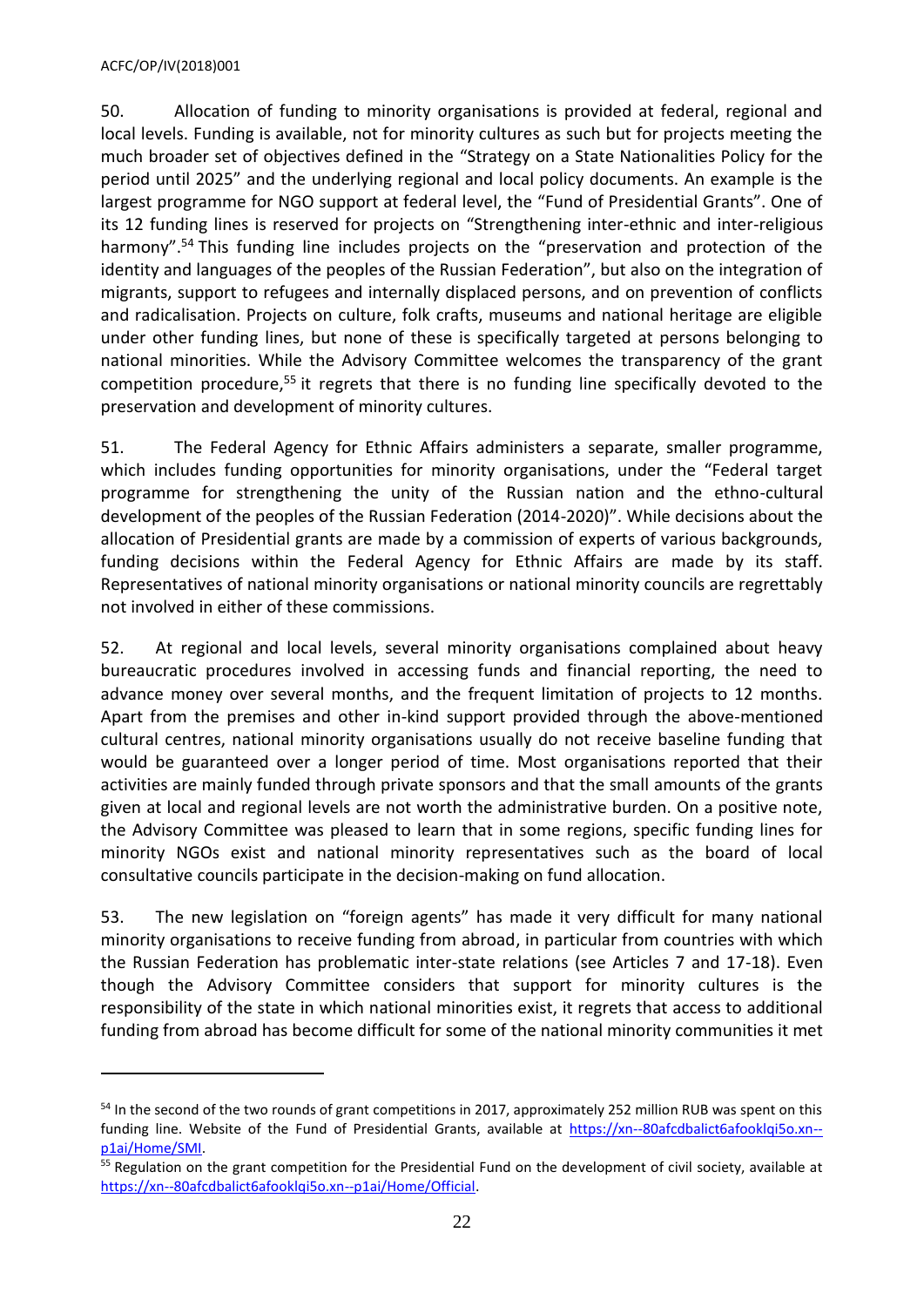during its visit. In addition, cultural organisations of the Ukrainian national minority told the Advisory Committee that they met obstructions when trying to operate in the current climate of heightened tensions caused by the conflict in Eastern Ukraine. They reported difficulties in registering organisations and receiving authorisation for the organisation of Ukrainian cultural events. The Advisory Committee is deeply concerned about reported repression of leaders of existing organisations in several regions. Intimidatory practices have been reported to the Advisory Committee based on a wide interpretation of the anti-extremism legislation (see Article 6). Publishing information about the great famine in Ukraine during the Stalin era ("*holodomor*"), for instance, would reportedly be considered extremist activity.

### *Recommendation*

 $\overline{a}$ 

54. The Advisory Committee urges the authorities to increase their support and simplify access to funds, including by providing sustainable baseline funding for the preservation and development of minority cultures. Support should be extended to contemporary manifestations of culture. Separate funding lines should be made available for projects on minority cultures so that national minority organisations do not have to compete with others under "nationalities policy".

### **National cultural autonomies**

55. National cultural autonomies (NCAs), established on the basis of the Federal Law No. 74-FZ of 17 June 1996, are a specific form of non-governmental organisations that ought to provide national minorities with the possibility to enjoy cultural autonomy on the basis of a shared ethnic affiliation rather than territory. The number of NCAs has increased to 19 federal NCAs, 287 regional NCAs and 937 local NCAs.<sup>56</sup> Initially, the system was meant to complement the territorial autonomy for titular ethnicities in the republics and autonomous *okrugs* and *oblasts*. The Advisory Committee notes that NCAs perform important functions for national minorities and their members by organising language courses in Sunday schools (see Article 13), maintaining music and dancing groups, celebrating "national holidays", participating in festivals, and spreading information in the minority community through newspapers and websites (see Article 9). Furthermore, NCAs at all levels are usually represented in consultative councils and thus participate in public affairs (see Article 15). According to amendments to the Federal Law on National Cultural Autonomies in 2013 and 2014, NCAs have the right to set up private educational institutions at all levels, from kindergarten to professional education (see Article 13), and to engage in projects for the "adaptation of migrants" and the strengthening of "national unity".

56. All these activities, however, do not live up to the expectations raised by the 1996 Law on National Cultural Autonomies, which speaks of their right to "independently regulate the issue of their identity preservation". The Advisory Committee regrets that there is not a single field where NCAs are guaranteed exclusive decision-making powers, not even in narrowly defined areas such as for example institutionalised co-operation with the Ministry of Education on teaching and learning materials used for minority languages in schools (see Article 14). Furthermore, although NCAs are represented in consultative bodies at all levels, they have no guaranteed right to be consulted in decision-making processes on minority issues, such as in legislative processes (see Article 15). Many NCAs are in a precarious situation which is

<sup>56</sup> Website of the Ministry of Justice, available at [http://unro.minjust.ru/NKAs.aspx.](http://unro.minjust.ru/NKAs.aspx)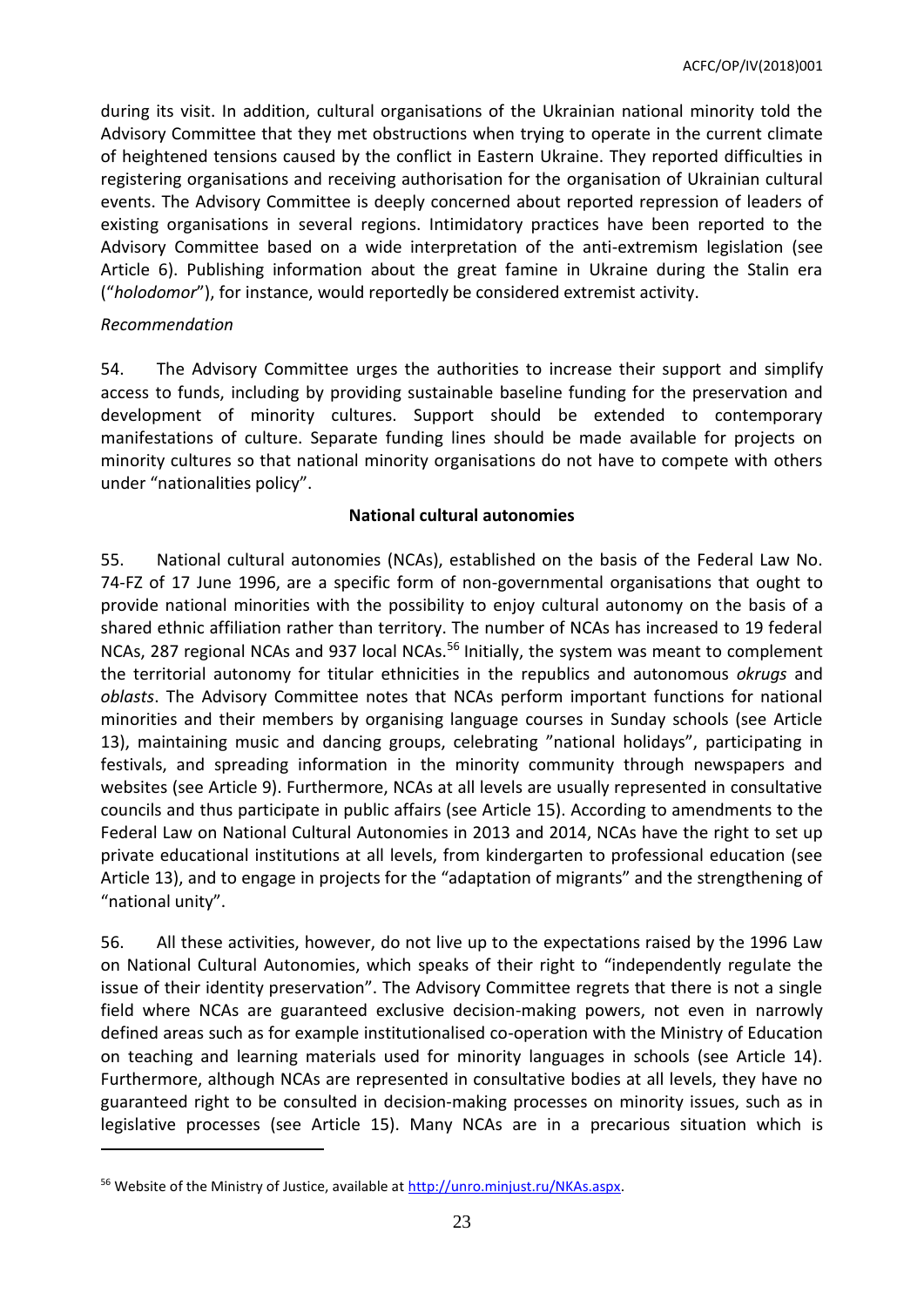compounded by the above-mentioned difficulties in accessing sufficiently stable funding. Furthermore, the fact that the Law on National Cultural Autonomies only allows for the formation of one NCA per nationality at each level rests on the presumption of intra-group homogeneity. Given the complexity and varying interests within national minority communities, there does not always seem to be a clear link between the respective NCA leaders and those they purport to represent.<sup>57</sup> The Advisory Committee recalls that where states provide for cultural autonomy arrangements, the corresponding legislative provisions should clearly specify the competences of the autonomous bodies, the relations between them and relevant state institutions, as well the funding of the autonomy system.<sup>58</sup>

#### *Recommendation*

 $\overline{a}$ 

57. The Advisory Committee urges the authorities to grant more rights of independent decision-making to National Cultural Autonomies, to strengthen their independence through multi-year baseline funding, and to ensure that diversity within national minorities can be reflected in the form of organisation and representation of national minorities at all levels.

#### **Indigenous peoples**

58. The Advisory Committee underlines that the land that indigenous people traditionally inhabit incorporates their cultural history, is the basis for their traditional economic activities and sometimes has a spiritual dimension. The external pressure on this land through the exploitation of its resources endangers their culture and identities. In this context, the Advisory Committee is concerned by the numerous reports it has received from its interlocutors and other sources indicating a deteriorating situation of the indigenous peoples and their ability to use the traditional territories, in particular in the framework of intense economic exploitation of natural resources. For example, it has been brought to the attention of the Advisory Committee that territories of traditional natural use for the indigenous peoples have not been established at federal level and that more than 500 such territories set up at local and regional levels have no guaranteed legal status, as their boundaries have not been confirmed at federal level and are thus easily subject to change.<sup>59</sup> Territories of traditional natural use have also been excluded from the list of "specially protected conservation areas", a status which restricted the exploitation of resources, made state environmental expert review compulsory and granted special consultation rights.<sup>60</sup> Moreover, the provisions for compensation for the

<sup>57</sup> See also Prina F. (2015), National Minorities in Putin's Russia: Diversity and Assimilation, Routledge, chapter 8. <sup>58</sup> ACFC Thematic Commentary No. 2 "The Effective Participation of Persons Belonging to National Minorities in

Cultural, Social and Economic Life and in Public Affairs" (February 2008), para. 136.

<sup>&</sup>lt;sup>59</sup> The Federal Law No. 49-FZ of 7 May 2001 on Territories of Traditional Natural Resource Use by indigenous small-numbered peoples of the North, Siberia and the Russian Far East provides for the creation of such areas "for the purpose of traditional land use and traditional way of life of indigenous peoples" at different levels, while the 2001 Federal Land Code requires that their boundaries are confirmed by the federal government (see also the UN CERD, Concluding observations on the twenty-third and twenty-fourth periodic reports of the Russian Federation, CERD/C/RUS/CO/23-24, 20 September 2017, para. 23; Human Rights Committee, International Covenant on Civil and Political Rights (ICCPR), Concluding observations on the seventh periodic report of the Russian Federation, CCPR/C/RUS/CO/7, para. 24; IWGIA, The Indigenous World Report 2017, p. 76).

 $60$  See Parallel Information Economic, social and cultural rights of indigenous minority peoples of the North, Siberia and the Far East of the Russian Federation, Committee on Economic, Social and Cultural Rights (CESCR), 60th Session, Pre-Sessional Working Group, (27 February to 3 March 2017), available at [http://tbinternet.ohchr.org/Treaties/CESCR/Shared%20Documents/RUS/INT\\_CESCR\\_ICO\\_RUS\\_26470\\_E.pdf,](http://tbinternet.ohchr.org/Treaties/CESCR/Shared%20Documents/RUS/INT_CESCR_ICO_RUS_26470_E.pdf) p. 4;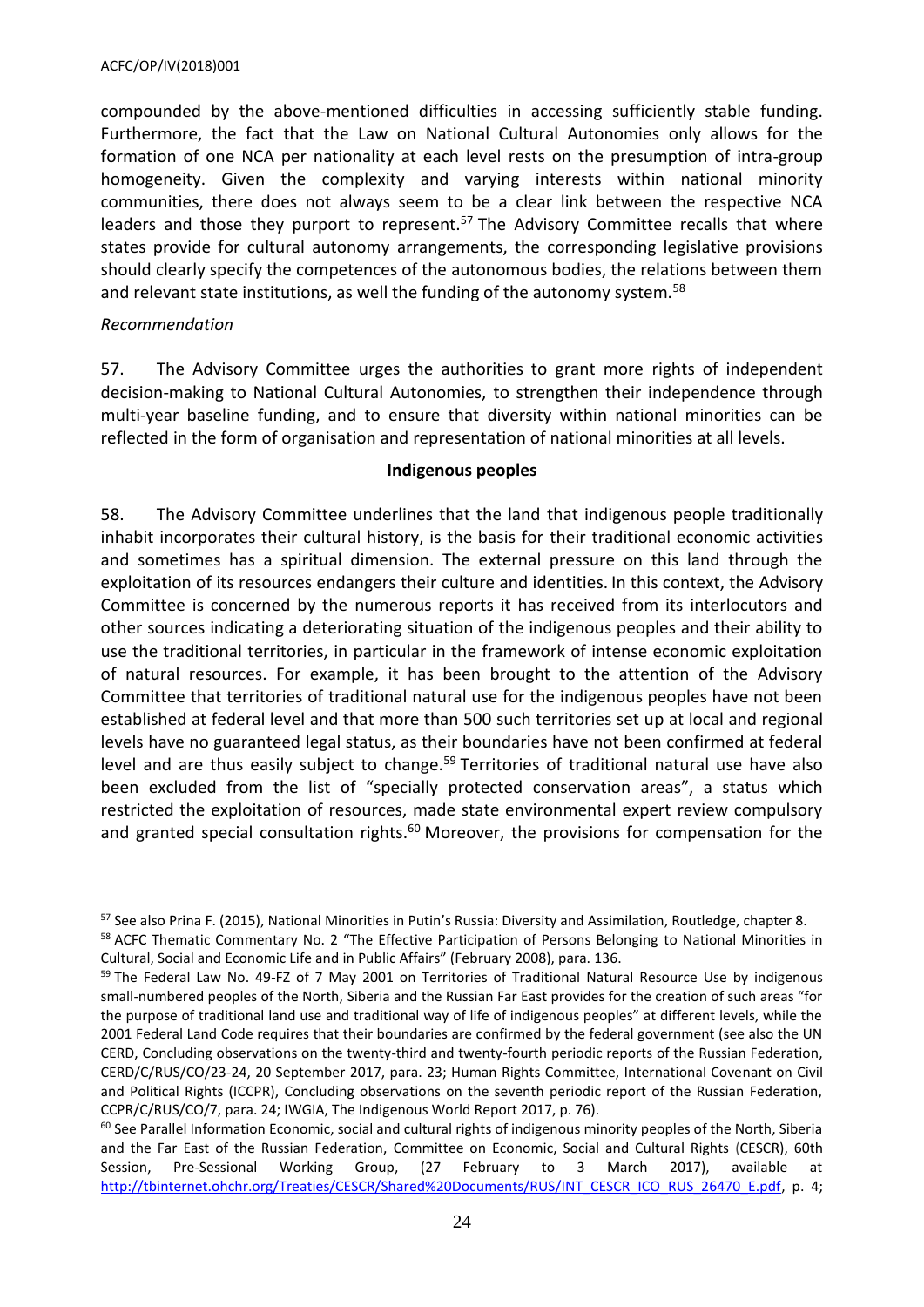loss of land have been weakened.<sup>61</sup> Particular concerns have been expressed by the interlocutors of the Advisory Committee with respect to fishing rights of indigenous peoples. For example, access to traditional fishing areas is restricted as large plots are auctioned and awarded for business purposes and restrictions are also imposed on fishing practices of indigenous peoples.<sup>62</sup>

59. The Advisory Committee is concerned by the extent to which industrial activities linked to the exploitation of natural resources, in particular subsoil, have affected the territories where indigenous peoples live, including through significant environmental damage, and have endangered their traditional ways of life, $63$  as well as limited the possibilities to protect the cultural and religious heritage. Information available to the Advisory Committee<sup>64</sup> includes industrial installations interfering with the traditional pasture and reindeer migration routes on the Yamal Peninsula, to the extent that some communities have had to give up herding and their nomadic existence. Another worrying case is linked to the Numto National Park, in the Khanty-Mansi autonomous okrug, which includes Lake Numto, a sacred place for indigenous peoples and whose boundaries were changed in 2016 for the benefit of oil exploitation in the area.<sup>65</sup> The case of the village of Kazas in the Kemerovo oblast, inhabited by the Shor people and destroyed in 2013 by mining activities, is particularly worrying; moreover, Karagay Lyash, the sacred mountain of the Shor people, has been razed to the ground and the Shor people are prevented from visiting the site of their village and cemetery, as armed checkpoints have been set up by the mining company on the road.<sup>66</sup> Some representatives of indigenous peoples are concerned that the "Far Eastern Hectare" programme, offering land to those settling in the Far East, would further infringe on their rights and enable distribution of the land upon which they

<sup>&</sup>quot;Russia: Legislative change to demolish indigenous land rights" available at [www.iwgia.org/en/russia/2010-russia](http://www.iwgia.org/en/russia/2010-russia-legislative-change-to-demolish-indigenous-l.)[legislative-change-to-demolish-indigenous-l.](http://www.iwgia.org/en/russia/2010-russia-legislative-change-to-demolish-indigenous-l.) 

<sup>&</sup>lt;sup>61</sup> Parallel Information: Discrimination against indigenous minority peoples of the North, Siberia and the Far East of the Russian Federation, CERD, 93rd Session (31 July to 15 August 2017), available at [http://tbinternet.ohchr.org/Treaties/CERD/Shared%20Documents/RUS/INT\\_CERD\\_NGO\\_RUS\\_28209\\_E.pdf,](http://tbinternet.ohchr.org/Treaties/CERD/Shared%20Documents/RUS/INT_CERD_NGO_RUS_28209_E.pdf) para. 17.

 $62$  Order No. 152 of 19 April 2016 of the Ministry of Agriculture prohibited the use of net gear by indigenous peoples for fishing during certain periods of the year, although this includes also fishing gear traditionally used by them, while continuing to allow its use by commercial enterprises. See IWGIA, The Indigenous World, 2016, p. 80, Parallel Information: Discrimination against indigenous minority peoples of the North, Siberia and the Far East of the Russian Federation, CERD, 93rd Session (31 July to 15 August 2017), available at [http://tbinternet.ohchr.org/Treaties/CERD/Shared%20Documents/RUS/INT\\_CERD\\_NGO\\_RUS\\_28209\\_E.pdf,](http://tbinternet.ohchr.org/Treaties/CERD/Shared%20Documents/RUS/INT_CERD_NGO_RUS_28209_E.pdf) para. 33; and UN CERD (20 September 2017), Concluding observations on the twenty third and twenty fourth periodic reports of the Russian Federation (CERD/C/RUS/CO/23-24), para. 23.

<sup>&</sup>lt;sup>63</sup> See also UN Committee on Economic, Social and Cultural Rights (16 October 2017), Concluding observations on the sixth periodic report of the Russian Federation, paras. 15 and 59; UN Committee on the Rights of the Child (27 February 2014), Concluding observations on the combined fourth and fifth periodic reports of the Russian Federation, CRC/C/RUS/CO/4-5, para. 20; UN CERD (20 September 2017), Concluding observations on the twenty third and twenty fourth periodic reports of the Russian Federation, CERD/C/RUS/CO/23-24, para. 23.

 $64$  Submission to the Advisory Committee by the IWGIA, Institute for Ecology and Action Anthropology, Myski local civic organisation "Revival of the Kazas and Shor People", European Network on Indigenous Peoples, para. 27

<sup>&</sup>lt;sup>65</sup> Parallel Information: Discrimination against indigenous minority peoples of the North, Siberia and the Far East of the Russian Federation, CERD, 93rd Session (31 July to 15 August 2017), p. 23, available at [http://tbinternet.ohchr.org/Treaties/CERD/Shared%20Documents/RUS/INT\\_CERD\\_NGO\\_RUS\\_28209\\_E.pdf.](http://tbinternet.ohchr.org/Treaties/CERD/Shared%20Documents/RUS/INT_CERD_NGO_RUS_28209_E.pdf.)

<sup>&</sup>lt;sup>66</sup>Submission to the Advisory Committee by ADC Memorial and Myski local civic organisation "Revival of the Kazas and Shor People", UN CERD (20 September 2017), Concluding observations on the twenty third and twenty fourth periodic reports of the Russian Federation, CERD/C/RUS/CO/23-24, para. 25.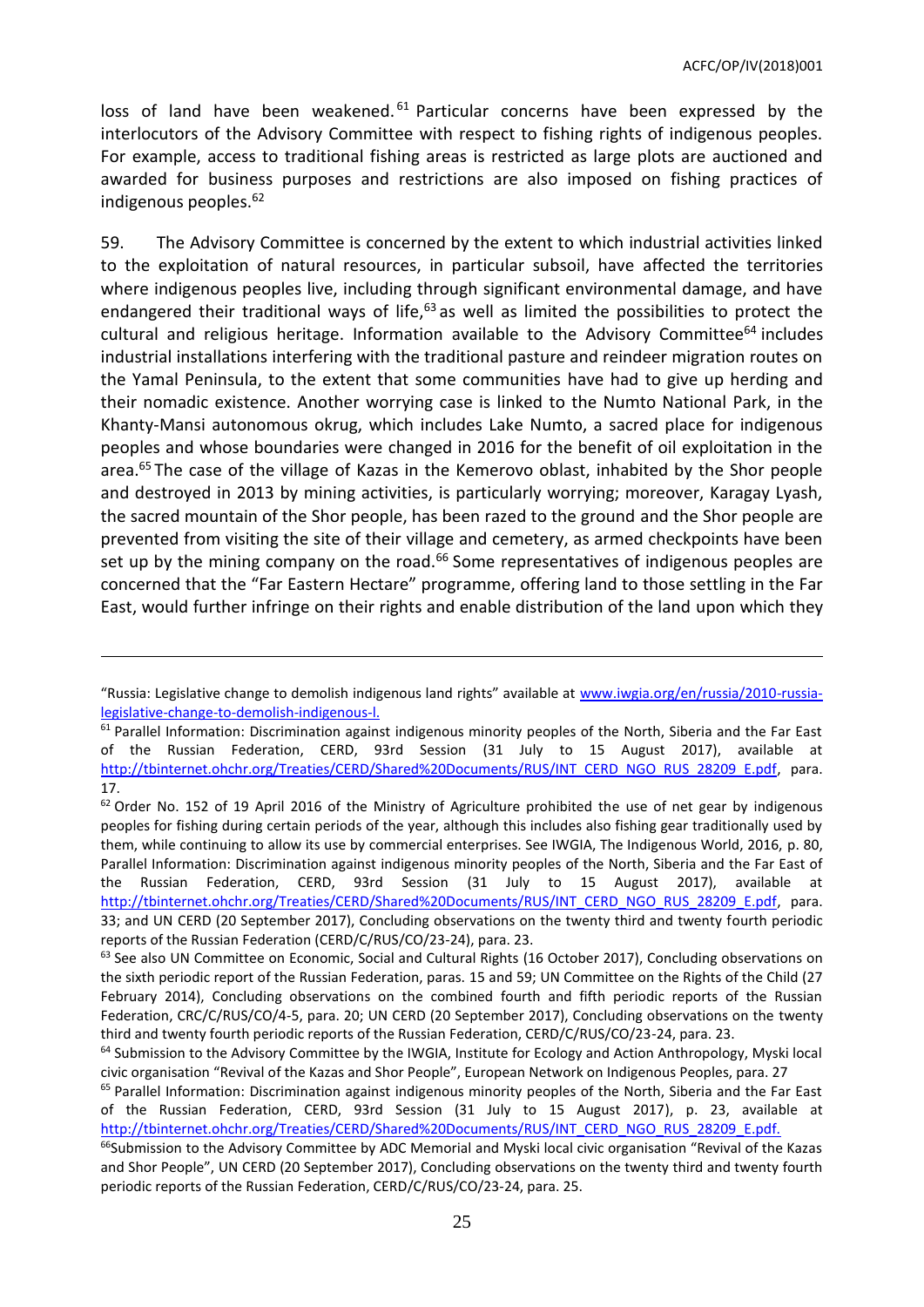have lived traditionally without their consent.<sup>67</sup> Given that some of these actions might lead to altering the proportions of the population in areas inhabited by persons belonging to national minorities, the Advisory Committee reminds the authorities of the provisions of Article 16 of the Framework Convention.

# *Recommendation*

 $\overline{a}$ 

60. The Advisory Committee urges the authorities to ensure, in close consultation with indigenous peoples' representatives, that the land these peoples inhabit and their heritage are effectively protected when large-scale industrial projects are carried out. Decisions on the use of land and resources should not negatively impact on the possibilities of the indigenous peoples to maintain and develop their culture in a broad sense.

# <span id="page-25-0"></span>**Article 6 of the Framework Convention**

# **Tolerance and intercultural dialogue**

61. The Advisory Committee is pleased to note that most representatives of national minorities report an overall respectful attitude between and within majority and minority populations. The authorities of the regions that the Advisory Committee visited quoted surveys according to which the vast majority of the population was satisfied with the climate of interethnic relations in the regions. Surveys by the Levada Center confirm that the significant majority of the population (around 80% throughout the reporting period) did not feel ethnic tensions in their region, or hostility from or towards persons of other ethnic affiliation. Public opinion about migrants is however less positive.<sup>68</sup> The Advisory Committee could also sense these negative attitudes in the conversations with various interlocutors during its visit. Public policies and discourses regarding migrants are directed at the need for "adaptation" of migrants to Russian behavioural rules during their (preferably only temporary) stay.<sup>69</sup>

62. Within the framework of the "Strategy of state national policy of the Russian Federation for the period until 2025" the authorities support a wide range of activities promoting interethnic understanding. The Advisory Committee appreciates that the action plans

 $67$  For instance, in September 2016, without consulting representatives of the indigenous peoples, the authorities of Khabarovsk *kray* reduced to less than half their size 13 territories of traditional natural use, created at regional and local levels, allegedly to allocate land to the Far Eastern Hectare Programme. After protests, the reduction was limited to 15%. See IGWIA, the Indigenous World, 2016, p. 44; Parallel Information: Discrimination against indigenous minority peoples of the North, Siberia and the Far East of the Russian Federation, CERD, 93rd Session (31 July to 15 August 2017), p. 23, available at [http://tbinternet.ohchr.org/Treaties/CERD/Shared%20Documents/RUS/INT\\_CERD\\_NGO\\_RUS\\_28209\\_E.pdf,](http://tbinternet.ohchr.org/Treaties/CERD/Shared%20Documents/RUS/INT_CERD_NGO_RUS_28209_E.pdf) para. 22.

<sup>&</sup>lt;sup>68</sup> Levada Analytical Center (2017), Russian Public Opinion 2016, available at [www.levada.ru/cp/wp](http://www.levada.ru/cp/wp-content/uploads/2016/01/2016-Eng.pdf)[content/uploads/2016/01/2016-Eng.pdf,](http://www.levada.ru/cp/wp-content/uploads/2016/01/2016-Eng.pdf) p. 147.

 $69$  See for example the brochure "On the rules of behaviour of migrants in the city of Moscow" edited in 2016 by the Department for national policy and inter-regional relations of the City of Moscow, available at [http://rusmigrant.com/data/media/%D0%91%D1%80%D0%BE%D1%88%D1%8E%D1%80%D0%B0\\_%D0%B4%D0%](http://rusmigrant.com/data/media/%D0%91%D1%80%D0%BE%D1%88%D1%8E%D1%80%D0%B0_%D0%B4%D0%BB%D1%8F_%D0%BC%D0%B8%D0%B3%D1%80%D0%B0%D0%BD%D1%82%D0%BE%D0%B2.pdf) [BB%D1%8F\\_%D0%BC%D0%B8%D0%B3%D1%80%D0%B0%D0%BD%D1%82%D0%BE%D0%B2.pdf](http://rusmigrant.com/data/media/%D0%91%D1%80%D0%BE%D1%88%D1%8E%D1%80%D0%B0_%D0%B4%D0%BB%D1%8F_%D0%BC%D0%B8%D0%B3%D1%80%D0%B0%D0%BD%D1%82%D0%BE%D0%B2.pdf) (in Russian) and BBC (16 January 2017), Moscow fairy tale comics to help migrants 'behave', available at [www.bbc.com/news/world-europe-38641117.](http://www.bbc.com/news/world-europe-38641117)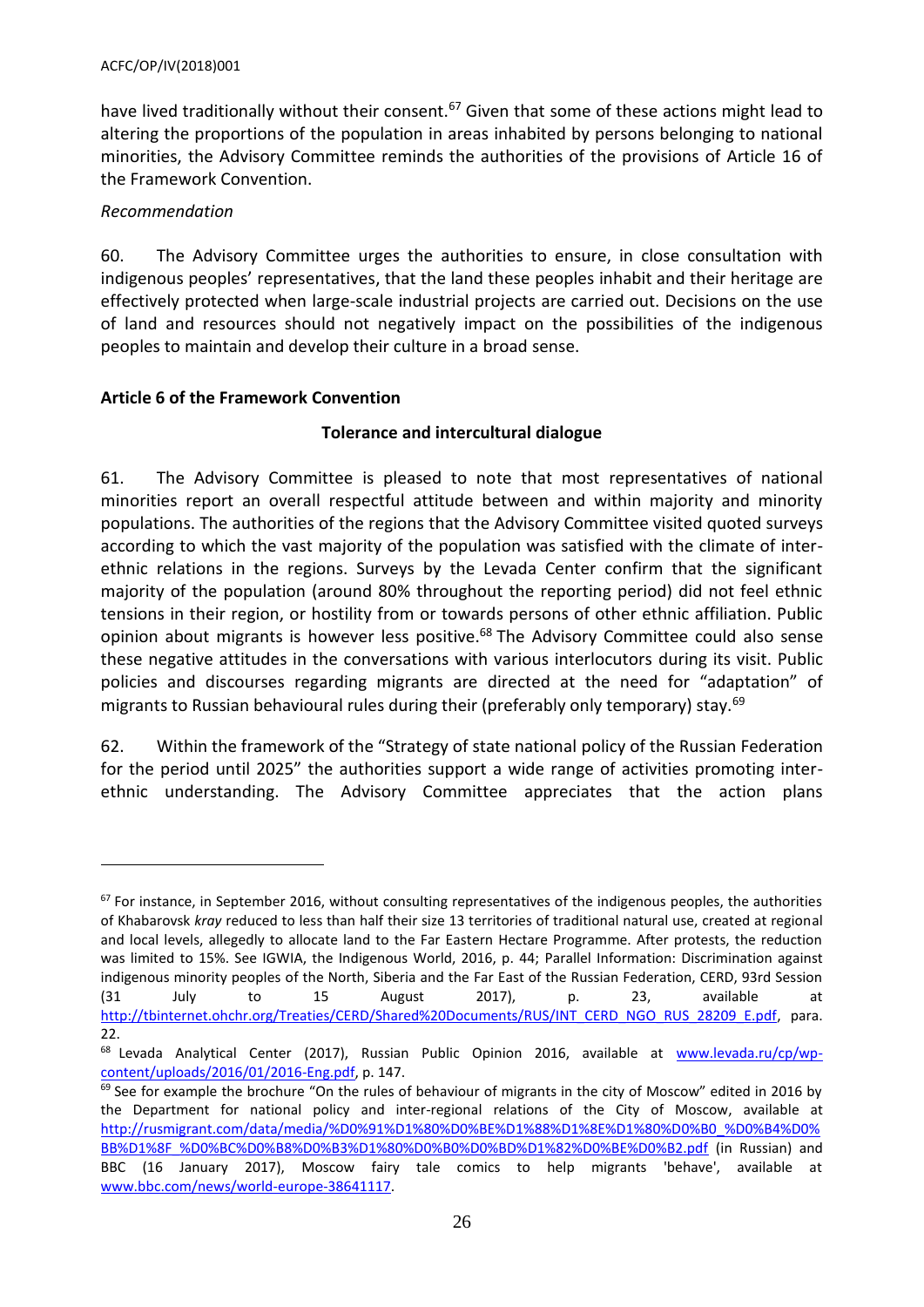accompanying the Strategy<sup>70</sup> give particular attention to training of staff working in public services, capacity building of journalists writing about inter-ethnic relations and to projects targeting young people. The Advisory Committee notes with concern, however, that many of the activities aim to promote patriotism and the Russian language and culture, with only very few activities seeking to educate the majority population about the cultures and languages of national minorities. The Advisory Committee further notes the efforts made by the Federal Agency for Ethnic Affairs to monitor the potential for ethnic conflicts in various regions through an "early warning system". Although close monitoring of inter-ethnic relations is certainly to be welcomed, the Advisory Committee, in line with the Ljubljana Guidelines on Integration of Diverse Societies,<sup>71</sup> thinks that a bias to look at ethnic diversity only as a potential source of conflicts should be avoided.

63. A similar approach is taken to regulate migrant integration. A draft Law on Social and Cultural Adaptation and Integration of Foreign Citizens in the Russian Federation and on Amending Certain Legislative Acts of the Russian Federation recognises the right to "preserve one's ethno-cultural identity" and stresses the role of non-commercial organisations in the integration of migrants. Laws on NCAs and on non-commercial organisations were amended in 2014 to include a possibility for those organisations to engage in activities around the "adaptation of migrants".<sup>72</sup> While acknowledging the efforts of the authorities, the Advisory Committee observes a certain expectation that integration is a one-way process where "newcomers" simply adapt to a majority society. As explained in its fourth Thematic Commentary, the Advisory Committee is of the opinion that for genuine integration of society it is essential that all segments of society, majorities and minorities alike, are addressed and that diversity and respect for differences are acknowledged and encouraged.<sup>73</sup>

### *Recommendation*

 $\overline{a}$ 

64. The Advisory Committee reiterates its call on the authorities to develop and implement programmes promoting respect and intercultural understanding and societal integration as an all-encompassing process, based on the recognition of minority communities as an equal and integrated part of society.

 $70$  Government decree No. 1226-r on an action plan for the period 2013-2015 on the implementation of the Government Strategy on Nationalities Policy; Government decree No. 2648-r on a plan for the period 2016-2018 for the realisation of the Government Strategy on Nationalities Policy; Government decree No. 1532 of 29 December 2016 on a programme for the realisation of the Government Strategy on Nationalities Policy.

 $71$  "The HCNM's experience indicates that diversity alone is neither correlated nor causally linked with an increase in tensions and violence. (…) Such conflicts are frequently rooted in the denial of basic rights and in the systematic and/or systemic exclusion and alienation of entire communities". OSCE High Commissioner on National Minorities (2012), The Ljubljana Guidelines on Integration of Diverse Societies, p. 2.

 $72$  Federal Law No. 440-FZ of 22 December 2014 on amending Article 31.1 of the Federal Law on Non-commercial Organizations and Federal Law No. 336-FZ of 4 November 2014 on Amending Articles 1 and 4 of the Federal Law on National and Cultural Autonomy.

 $73$  ACFC Thematic Commentary No. 4 "The Framework Convention: a key tool to managing diversity through minority rights**.** The Scope of Application of the Framework Convention for the Protection of National Minorities" (May 2016), para. 54.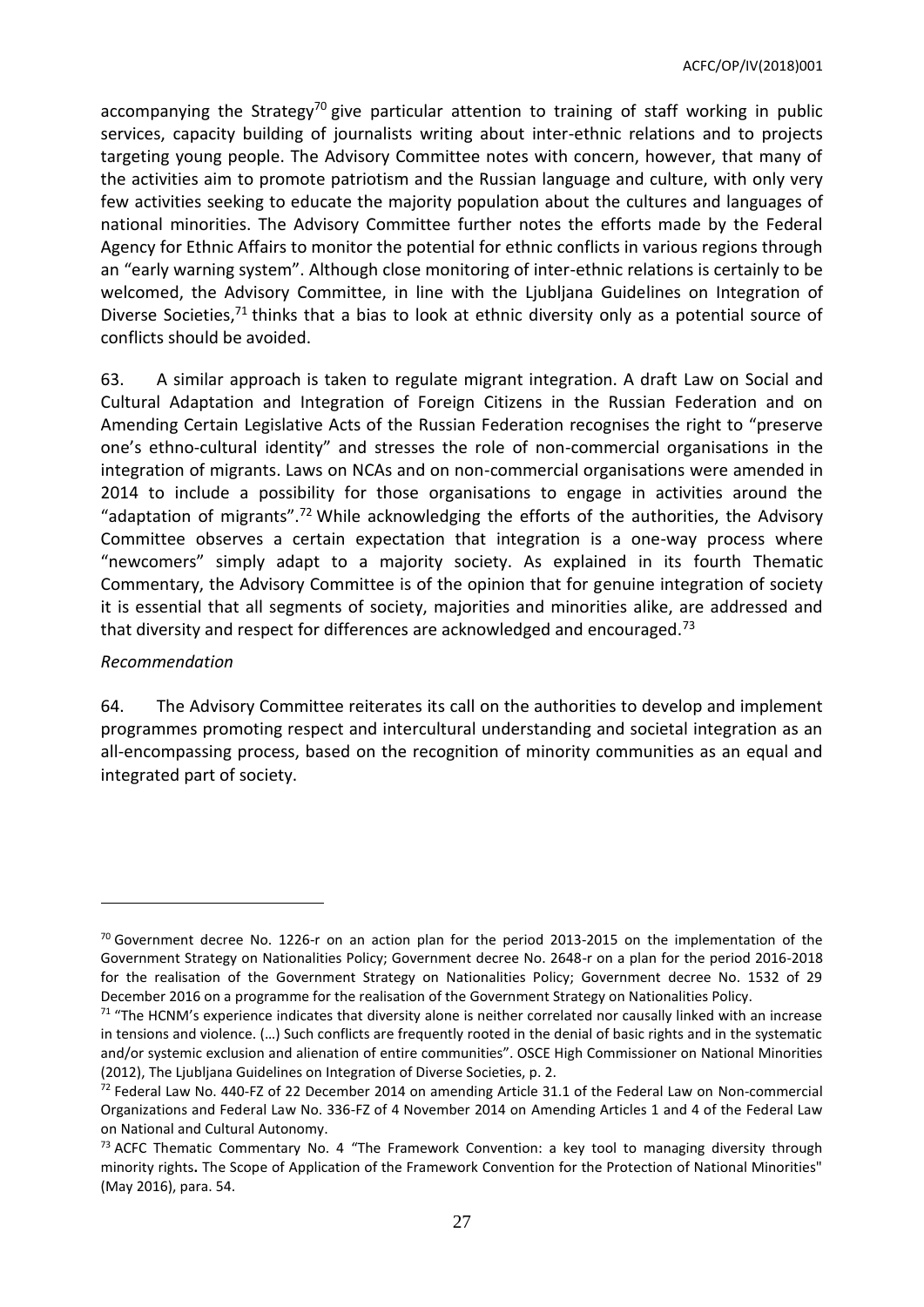#### **Protection from acts of discrimination, hostility or violence**

65. The Advisory Committee takes note that the authorities undertake a range of measures to address hate speech, hate crime and other forms of hostility. Article 282 of the Criminal Code prohibits "inciting hatred or hostility, and humiliation of human dignity".<sup>74</sup> The Federal Service for Supervision in the Sphere of Telecom, Information Technologies and Mass Communications (*Roskomnadzor*) monitors hate speech ("igniting of ethnic conflicts") and extremist statements in co-operation with law enforcement agencies. Prevention of extremism on ethnic and religious grounds is one of the eight sub-objectives of the State Programme for the period 2017-2025 and a number of activities in this area have been included in the respective action plans for the implementation of the "Strategy on State Nationalities Policy for the period until 2025".<sup>75</sup> The Advisory Committee notes that since 2014, law-enforcement agencies have been monitoring ultra-right organisations more actively and several of their leaders have been convicted.<sup>76</sup> As mentioned, criminal charges and other types of pressure against the far-right began to increase significantly at the end of 2014. Furthermore, the Advisory Committee notes that some minority representatives reported during the visit that they work on the prevention of religious radicalisation and extremism among younger persons belonging to their respective constituencies. The National Cultural Association of Tadjiks in Krasnodar, for example, received a grant from Krasnodar municipality in the framework of a programme for the promotion of inter-ethnic understanding and prevention of extremism.<sup>77</sup> While vigilance and decisive measures against extremism on various grounds are necessary, the Advisory Committee notes with concern reports about inappropriate and arbitrary enforcement of the legislation on extremist activities infringing the rights to freedom of expression, assembly and association by law enforcement bodies (see Article 7).<sup>78</sup> It therefore considers it important that law enforcement staff is appropriately trained to ensure that the application of this legislation does not result in infringements to the rights of persons belonging to national minorities enshrined in the Framework Convention.

66. According to the Venice Commission, many definitions in the Federal Law No.114-FZ of 25 July 2002 on Combating Extremist Activity and the respective Articles 280 and 282 of the Criminal Code give "too wide discretion in its interpretation and application, thus leading to arbitrariness".<sup>79</sup> Article 282 of the Criminal Code, for example, was the basis for the sentence against a woman who, following her online criticism of Russia's policy on Ukraine, was found

<sup>74</sup> See also state report, p. 44.

 $75$  See for example activity No. 22 in the Action Plan for the period 2013-2015 on "Conducting checks on the activities of public organisations, religious and other non-commercial organisations (…) to identify manifestations of extremism on national or religious grounds", p. 22.

 $76$  For an analysis of the activities against anti-government ultra-right movements since 2014, see Sova Center (May 2017), Old problems and new alliances: xenophobia and radical nationalism in Russia, and efforts to counteract them in 2016, available at [www.sova-center.ru/en/xenophobia/reports](http://www.sova-center.ru/en/xenophobia/reports-analyses/2017/05/d36995/#_Toc481784927)[analyses/2017/05/d36995/#\\_Toc481784927.](http://www.sova-center.ru/en/xenophobia/reports-analyses/2017/05/d36995/#_Toc481784927)

 $77$  According to interlocutors, the Federal National Cultural Association of Uzbeks is also working in this area.

<sup>&</sup>lt;sup>78</sup> Sova Center (April 2017), Inappropriate enforcement of anti-extremist legislation in 2016, available at [www.sova-center.ru/en/misuse/reports-analyses/2017/04/d36857.](http://www.sova-center.ru/en/misuse/reports-analyses/2017/04/d36857)

<sup>&</sup>lt;sup>79</sup> European Commission for Democracy through Law (Venice Commission), Revised draft opinion on the Federal Law on Combating Extremist Activity, adopted on 1 June 2012. It has to be noted that in November 2016, the Russian Supreme Court clarified the use of charges of extremism for online actions, which can be interpreted as scaling back some of the excessive applications of the anti-extremism legislation.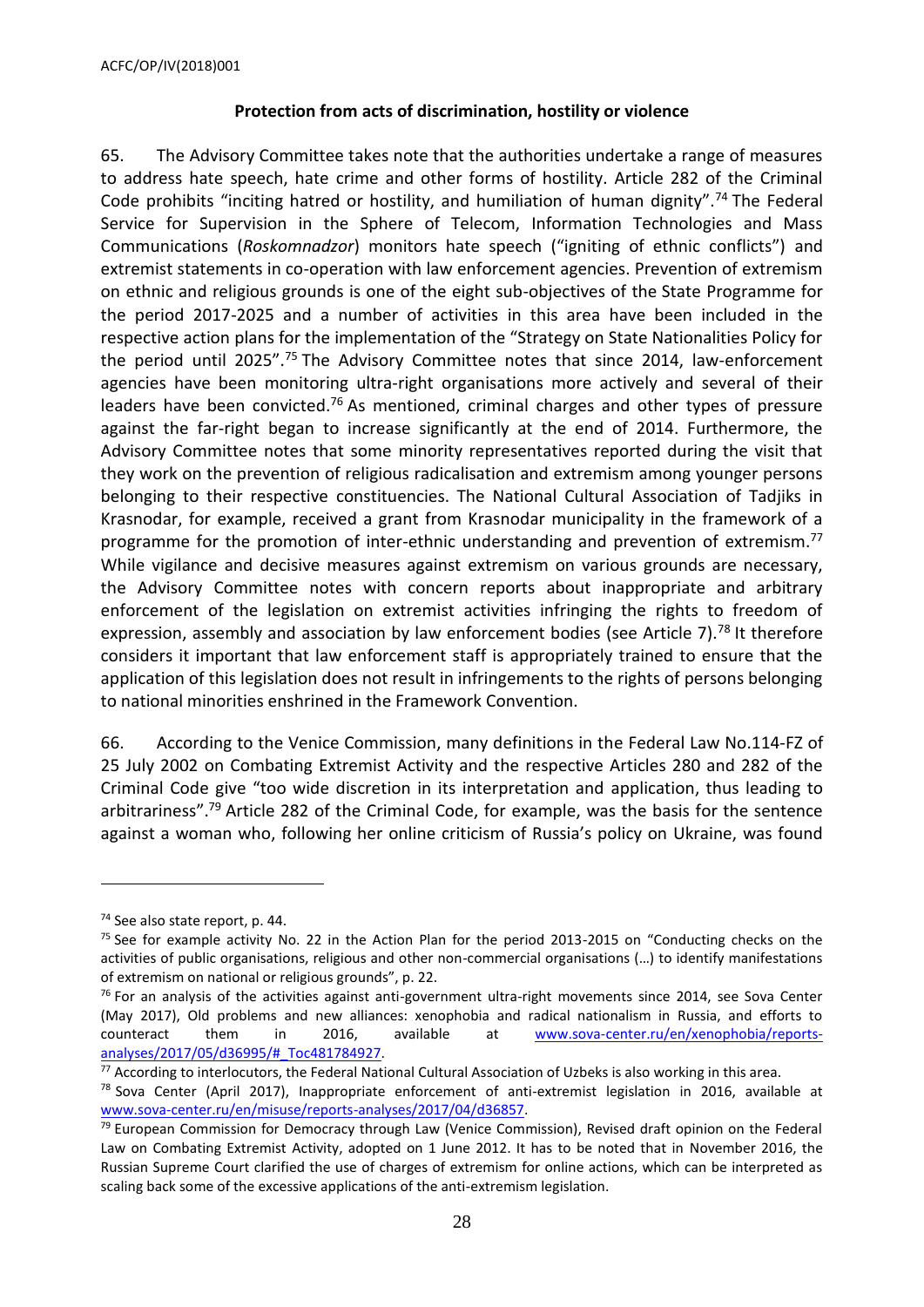guilty of incitement to hatred towards "Russian people" and the "authorities".<sup>80</sup> The Advisory Committee is deeply concerned about reports that the anti-extremism legislation and the Federal list of extremist materials are being used arbitrarily to silence individuals, including some national minority representatives.<sup>81</sup>

67. The Advisory Committee notes that the reported number of incidents of violence against persons belonging to national minorities has decreased over the reporting period from 144 cases registered by the Sova Center in 2011 to 49 cases in 2016.<sup>82</sup> Migrants from Central Asia usually constitute the largest group of victims. Some recent cases have been marked by severe brutality.<sup>83</sup> In 2013, mass riots against migrants took place in Moscow following the killing of an ethnic Russian by a man from the Caucasus.<sup>84</sup> The Advisory Committee notes that the number of reported acts of violence against Jews does not exceed three per year during the reporting period. The Advisory Committee's interlocutors from the Jewish community reported that in the regions they did not experience anti-Semitic sentiment. Anti-Semitic rhetoric is noticeable, however, in the radical right segments of the internet.<sup>85</sup>

68. The Advisory Committee notes that the authorities have taken measures to protect labour migrants from discrimination by creating better possibilities for regular/legal employment of foreign citizens in the Russian Federation. The creation of the Eurasian Economic Union in 2014 formally equalised rights and conditions for labour migrants from Armenia, Belarus, Kazakhstan and Kyrgyzstan in the Russian Federation. Labour migrants from other Commonwealth of Independent States' (CIS) countries, in particular Tajikistan and Uzbekistan, can apply for licenses ("patents") albeit with significantly weaker social guarantees. The Advisory Committee notes that the authorities are trying to increase the transparency and effectiveness of the procedures related to labour migration. In some of the regions the Advisory Committee visited, notably Moscow and Tatarstan, National Cultural Autonomies of Uzbeks or other national minorities provide legal aid to labour migrants of the same ethnic affiliation. The Advisory Committee notes, however, that particularly low-skilled employees working in construction continue to suffer from severe discrimination such as documented in

<sup>&</sup>lt;sup>80</sup> See Amnesty International (2017), Russian Federation 2016/2017, available at [www.amnesty.org/en/countries/europe-and-central-asia/russian-federation/report-russian-federation/.](http://www.amnesty.org/en/countries/europe-and-central-asia/russian-federation/report-russian-federation/)

<sup>81</sup> See for example the case of Ivan Moseev, the President of the Association of Pomors of the Arkhangelsk Region. The case was opened in 2012 under Article 282 of the Criminal Code because, according to the investigators, Mr Moseev made a comment insulting ethnic Russians on the website of "Ekho Severa" under the username "Pomors". Mr Moseev received a harsh sentence, which has been criticised by the Sova Center as unlawful. See Sova Center (August 2014), Misuse of Anti-Extremism in July 2014, available at [/www.sova](http://www.sova-center.ru/en/misuse/news-releases/2014/08/d30073/)[center.ru/en/misuse/news-releases/2014/08/d30073/.](http://www.sova-center.ru/en/misuse/news-releases/2014/08/d30073/)

<sup>82</sup> See Database of the Sova Center a[t www.sova-center.ru/en/database.](http://www.sova-center.ru/en/database)

<sup>&</sup>lt;sup>83</sup> Sova Center (May 2017), Old problems and new alliances: xenophobia and radical nationalism in Russia, and efforts to counteract them in 2016, available at [www.sova-center.ru/en/xenophobia/reports](http://www.sova-center.ru/en/xenophobia/reports-analyses/2017/05/d36995/#_Toc481784927)[analyses/2017/05/d36995/#\\_Toc481784927.](http://www.sova-center.ru/en/xenophobia/reports-analyses/2017/05/d36995/#_Toc481784927)

<sup>&</sup>lt;sup>84</sup> Minority Rights Group International (October 2013), Moscow riot highlights urgent need for Russian government to develop action plan for migrant protection and integration, available at [http://minorityrights.org/2013/10/16/moscow-riot-highlights-urgent-need-for-russian-government-to-develop](http://minorityrights.org/2013/10/16/moscow-riot-highlights-urgent-need-for-russian-government-to-develop-action-plan-for-migrant-protection-and-integration)[action-plan-for-migrant-protection-and-integration.](http://minorityrights.org/2013/10/16/moscow-riot-highlights-urgent-need-for-russian-government-to-develop-action-plan-for-migrant-protection-and-integration)

<sup>&</sup>lt;sup>85</sup> Sova Center (May 2017), Old problems and new alliances: xenophobia and radical nationalism in Russia, and efforts to counteract them in 2016, available at [www.sova-center.ru/en/xenophobia/reports](http://www.sova-center.ru/en/xenophobia/reports-analyses/2017/05/d36995/#_Toc481784927)[analyses/2017/05/d36995/#\\_Toc481784927.](http://www.sova-center.ru/en/xenophobia/reports-analyses/2017/05/d36995/#_Toc481784927)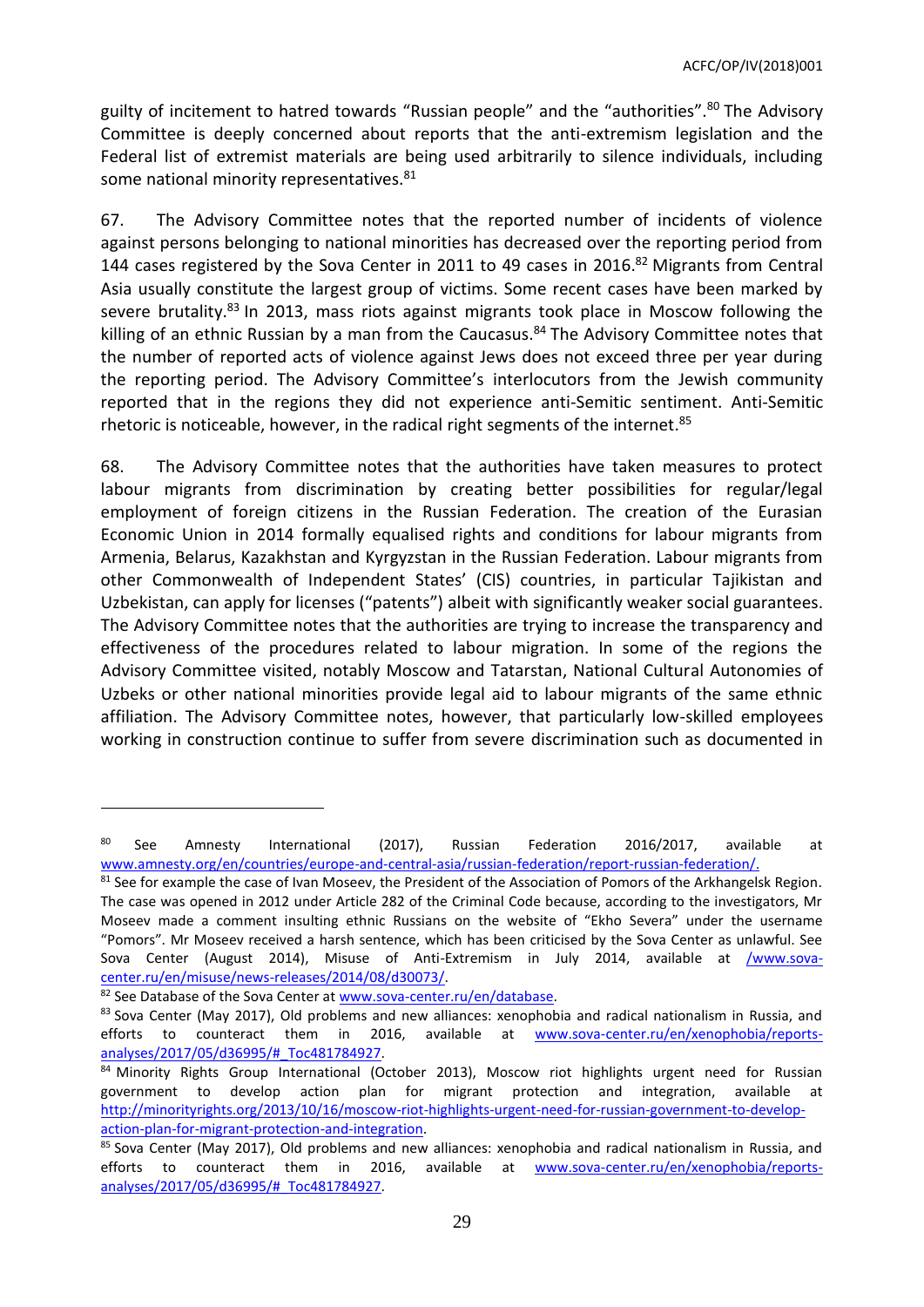the preparation of the Olympic Winter Games in Sochi in 2014.<sup>86</sup> Many live and work in substandard conditions and have difficulties accessing basic rights such as health services or schooling for their children.<sup>87</sup>

# *Recommendations*

 $\overline{\phantom{a}}$ 

69. The Advisory Committee urges the authorities to amend the anti-extremism legislation with a view to creating more legal certainty and clarifying the scope of its application in line with Article 6. Awareness should be raised about the need to guarantee protection of human rights, including minority rights, in the implementation of this legislation.

70. The Advisory Committee urges the authorities to prevent, identify, investigate, prosecute and sanction effectively all racially and ethnically motivated acts, including against persons from the North Caucasus and against migrants.

# **Law enforcement bodies**

71. The Advisory Committee notes with regret reports that persons belonging to national minorities continue to be discriminated against and subjected to ill-treatment by law enforcement bodies. Interlocutors of the Advisory Committee report that ethnic profiling and arbitrary identity checks of persons from the North Caucasus continue to be widespread. It appears that the situation was particularly tense in 2013 and 2014, which saw a number of police raids on markets in Moscow, massive detentions based on ethnic profiling, and deportation of migrants from both Russia's North Caucasus and Central Asia. 88

72. The Advisory Committee is concerned about the reports on discriminatory practices towards persons belonging to national minorities by Cossacks, a paramilitary formation serving on the basis of the Federal Law No.154-FZ of 5 December 2005 on State Service of the Russian Cossacks. The Krasnodar *kray* has employed 1 000 Cossacks, starting with the 2014 Sochi Olympic Games, as an auxiliary police force which, according to the Governor at the time, could take measures beyond what the police were allowed.<sup>89</sup> During its visit to Krasnodar, the Advisory Committee learned from its interlocutors that Cossacks play a dominant and indirectly or directly intimidatory role in the region and are more prone to behave openly discriminatorily towards persons of non-Slavic origin than regular police staff.

73. The Advisory Committee is deeply concerned about reports of discrimination, illtreatment and torture of persons from the North Caucasus in the Russian penal system. It received information that persons belonging to these minorities suffer more frequently than others from violence, abusive treatment, insufficient medical support, and deliberate violation of their religious feelings. Inmates from Chechnya, Ingushetia or Dagestan are often

<sup>86</sup> Human Rights Watch (2013), Race to the bottom. Exploitation of migrant workers ahead of Russia's 2014 Winter Olympic Games in Sochi, available at [www.hrw.org/report/2013/02/06/race-bottom/exploitation-migrant](http://www.hrw.org/report/2013/02/06/race-bottom/exploitation-migrant-workers-ahead-russias-2014-winter-olympic-games)[workers-ahead-russias-2014-winter-olympic-games.](http://www.hrw.org/report/2013/02/06/race-bottom/exploitation-migrant-workers-ahead-russias-2014-winter-olympic-games)

<sup>87</sup> Civic Assistance Committee (2017), Universal law is not for everyone. Access to schooling for children of refugees and labor migrants in Russia, available at<http://refugee.ru/publications/8371/> (in Russian).

<sup>88</sup> Human Rights Watch (8 August 2013) Russia: mass detention of migrants, available at [www.hrw.org/news/2013/08/08/russia-mass-detention-migrants.](https://www.hrw.org/news/2013/08/08/russia-mass-detention-migrants)

<sup>89</sup> New York Times (3 August 2012), Russian Governor signs up Cossacks to police migrants, available at [www.nytimes.com/2012/08/04/world/europe/russian-to-use-cossacks-to-repel-muslim-migrants.html.](http://www.nytimes.com/2012/08/04/world/europe/russian-to-use-cossacks-to-repel-muslim-migrants.html)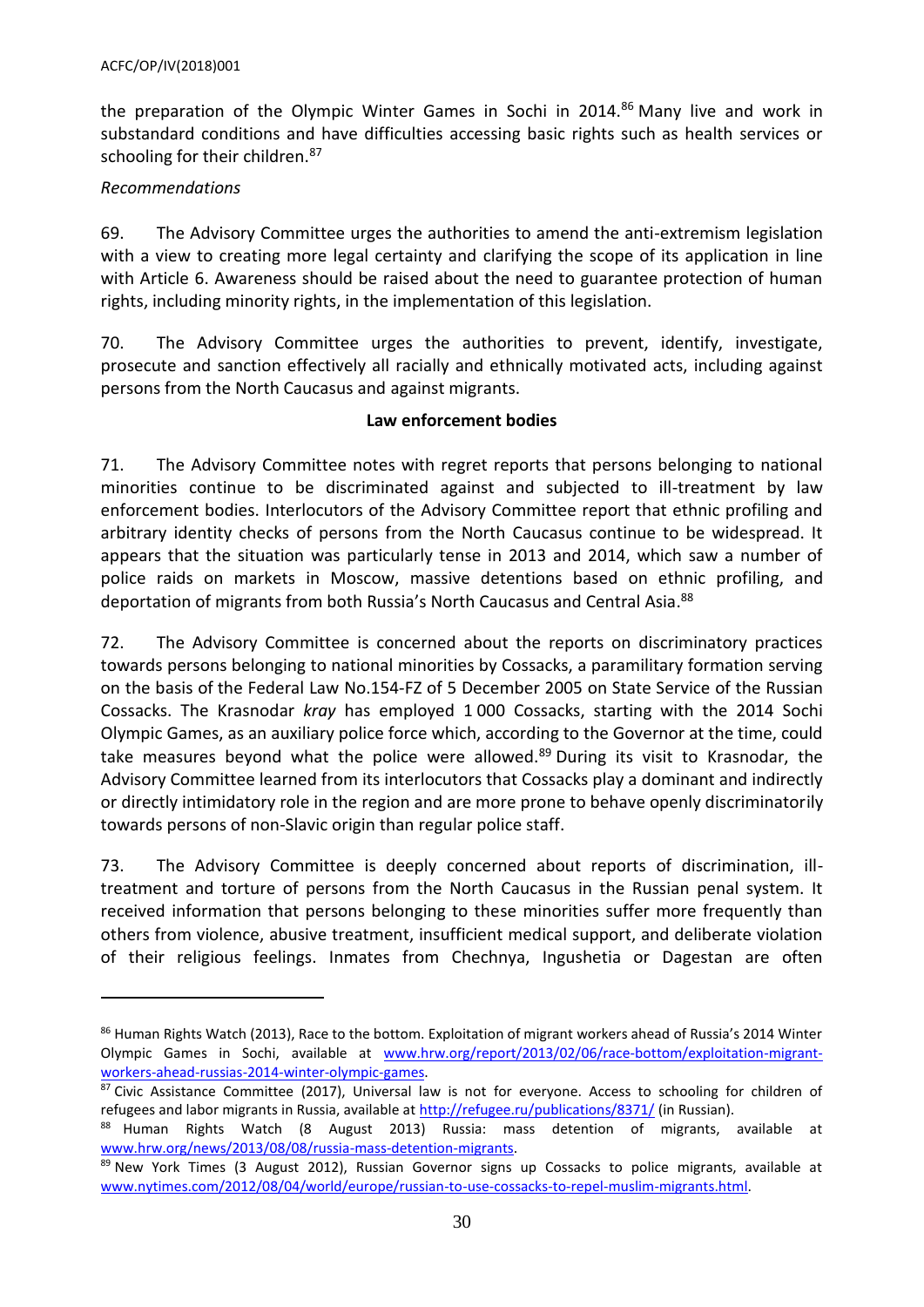imprisoned in penal colonies that are thousands of kilometres away from their homes. Abusive treatment on ethnic grounds often happens under conditions of impunity.<sup>90</sup>

74. During its visit, the Advisory Committee learned with deep concern about the systematic harassment of Roma in the Zelenodolsk district of Tatarstan. It was informed of regular police raids, arbitrary controls of identity documents, and that Roma women with their children were held in police stations for hours for identity checks. Representatives of the local Roma population perceive this as a signal that they are not wanted in Tatarstan. This policy reportedly started with the election of a new Head of the Administration of the District in 2013, who has repeatedly made anti-Roma statements in public.<sup>91</sup>

### *Recommendation*

 $\overline{a}$ 

75. The Advisory Committee calls on the authorities to ensure that persons belonging to national minorities, including persons from the North Caucasus and the Roma, are not subject to discriminatory and intimidatory behaviour by law enforcement bodies. Law enforcement staff, including Cossacks, should be trained on human and minority rights standards and how to apply these with respect to persons belonging to minorities.

# <span id="page-30-0"></span>**Article 7 of the Framework Convention**

# **Freedom of assembly and association**

76. The Advisory Committee deplores the fact that a number of laws have been enacted during the reporting period, which put restrictions on the rights of everyone, including persons belonging to national minorities, to freedom of peaceful assembly and freedom of association. Many institutions, such as the Venice Commission, the Parliamentary Assembly of the Council of Europe, the Commissioner for Human Rights and the Council of Europe Conference of INGOs, are of the opinion that these laws have created an unfavourable climate for the development of civil society and have stigmatised independent human rights organisations by labelling them as "foreign agents" based on their alleged "political activity" and foreign funding. <sup>92</sup> The Advisory Committee shares these critical assessments regarding current

<sup>90</sup> High Commissioner for Human Rights in the Russian Federation (2017), Activity Report 2016, p. 52. See also Memorial Anti-Discrimination Centre (2016), Violations of the rights of stateless persons and foreign citizens in light of the ECHR judgement in "Kim vs. Russia", available at [https://adcmemorial.org/wp](https://adcmemorial.org/wp-content/uploads/kim1_bigENG_www.pdf)[content/uploads/kim1\\_bigENG\\_www.pdf.](https://adcmemorial.org/wp-content/uploads/kim1_bigENG_www.pdf) See also Civic Assistance Committee (2014), Report on the situation of Chechen Republic and Republic of Ingushetia residents in the Russian penal system, September 2011 to August 2014, available a[t http://refugee.ru/wp-content/uploads/2016/08/prison-report\\_eng.pdf.](http://refugee.ru/wp-content/uploads/2016/08/prison-report_eng.pdf)

<sup>&</sup>lt;sup>91</sup> Memorial Anti-Discrimination Centre (2017), Non-resistance to racism, available at [https://adcmemorial.org/www/13145.html?lang=en.](https://adcmemorial.org/www/13145.html?lang=en)

 $92$  European Commission for Democracy through Law (Venice Commission), Russian Federation, Opinion on Federal Law No. 129-FZ on Amending Certain Legislative Acts (Federal Law on Undesirable Activities of Foreign and International Non-governmental Organisations) adopted on 10-11 June 2016, and Opinion on Federal Law No. 121-FZ on Non-commercial Organisations ("Law on Foreign Agents"), Federal Laws No. 18-FZ and No. 147-FZ, and on Federal Law No. 190-FZ on Making Amendments to the Criminal Code ("Law on Treason"), adopted on 13-14 June 2014; Parliamentary Assembly of the Council of Europe (11 October 2016), Honouring of Obligations and Commitments by the Russian Federation. AS/Mon(2016)29; Commissioner for Human Rights (2015), Legislation and practice in the Russian Federation on non-commercial organisations in light of Council of Europe standards: an update; Expert Council on NGO law of the Council of Europe Conference of INGOs, available at [www.coe.int/en/web/ingo/expert-council-on-ngo-law-country-study-on-ngo-legislation-in-the-russian-federation.](http://www.coe.int/en/web/ingo/expert-council-on-ngo-law-country-study-on-ngo-legislation-in-the-russian-federation)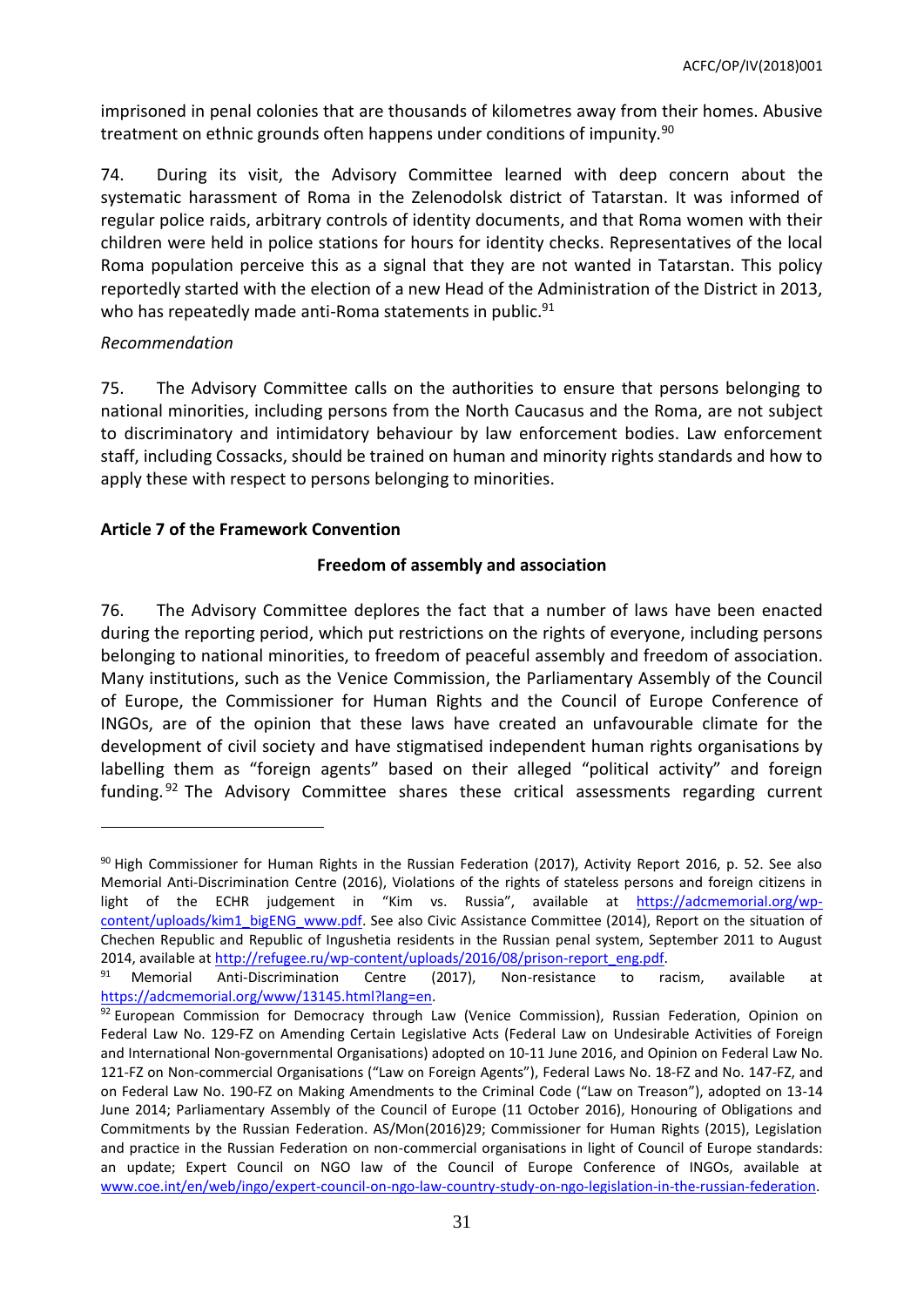$\overline{a}$ 

legislation on NGOs as it observes that it has a clear effect on access to minority rights as enshrined in the Framework Convention.

77. As regards the right of persons belonging to national minorities to freedom of assembly, the Advisory Committee is worried that public manifestations in defence of minority languages, for example in the Republic of Bashkortostan were obstructed by the authorities.<sup>93</sup> Furthermore, in 2015, an opposition activist of Tatar ethnic affiliation was the first person to be convicted for participating in peaceful demonstrations under Article 212.1 of the Criminal Code, which criminalised violations of the regulations on public meetings.<sup>94</sup>

78. Concerning the freedom of association, the Advisory Committee notes that several of the laws and policy documents in the area of national minority protection during the reporting period stress the importance of civil society and strengthen the role of non-commercial organisations in delivering services, for instance in supporting the "adaptation" of migrants. The creation of "civic chambers"<sup>95</sup> in all regions and many municipalities reflects the importance attributed to associations. However, interlocutors of the Advisory Committee indicated that they were expected to respect certain "invisible boundaries". As soon as an NGO, including a minority NGO, is overstepping these "boundaries", an array of administrative or legal measures may be deployed by the authorities to restrict its activities and/or persons running them. Some 38 amendments to Federal Law No. 7-FZ of 12 January 1996 on Noncommercial Organisations during the reporting period create an environment of insecurity, which several interlocutors of the Advisory Committee indicated as problematic. The pressure appears to vary across regions. Among the regions the Advisory Committee visited, it appears to be particularly high in Krasnodar *kray* and Tyumen *oblast*.

79. Amendments to the Law on Non-commercial Organisations in June 2016 established an even broader definition of "political activities".<sup>96</sup> Federal Law No. 121-FZ of 20 July 2012, which entered into force in November 2012, introduced the legal status of a "foreign agent" for NGOs receiving funding from abroad and participating in "political activities". As of 1 February 2018, 81 organisations are registered in the category of "foreign agent".<sup>97</sup> These include several organisations of persons belonging to national minorities or organisations advocating for minority rights such as the Centre for Support of Indigenous Peoples of the North, the

See also the Expert Council's compilation of case law on the NGO legislation, available at [https://rm.coe.int/1680492965.](https://rm.coe.int/1680492965)

<sup>93</sup> Radio Svoboda (16 September 2017), In Ufa at a rally in defense of the Bashkir language, four detainees, available a[t https://www.svoboda.org/a/28739405.html.](https://www.svoboda.org/a/28739405.html)

<sup>94</sup> Ildar Dadin, prisoner of conscience according to Amnesty International, was subject to torture and other illtreatment in the prison colony in the Karelia Region. See Amnesty International, [www.amnesty.org/en/latest/news/2017/02/russia-court-offers-chink-of-light-in-case-brought-by-jailed-protester](http://www.amnesty.org/en/latest/news/2017/02/russia-court-offers-chink-of-light-in-case-brought-by-jailed-protester-ildar-dadin/)[ildar-dadin/](http://www.amnesty.org/en/latest/news/2017/02/russia-court-offers-chink-of-light-in-case-brought-by-jailed-protester-ildar-dadin/) an[d www.rferl.org/a/russia-ildar-dadin-activist-released/28332922.html.](http://www.rferl.org/a/russia-ildar-dadin-activist-released/28332922.html)

<sup>95</sup> Civic chambers (*obshchestvennye palaty*) are consultative bodies composed of representatives of civil society, which exist at federal level (since 2005) and in all regions of the Russian Federation. They can analyse draft legislation and make recommendations to the authorities. For the composition and working methods of the Federal Civic Chamber, see www.oprf.ru/en/about.

<sup>&</sup>lt;sup>96</sup> [Federal Law](http://publication.pravo.gov.ru/Document/View/0001201606020008?index=0&rangeSize=1) No. 179-FZ of 6 June 2016 on Introducing Amendments to Article 2 paragraph 6 of the Federal Law on Non-commercial Organisations as regards to Clarification of the Notion of Political Activity.

Website of the Ministry of Justice of the Russian Federation, available at [http://unro.minjust.ru/NKOForeignAgent.aspx.](http://unro.minjust.ru/NKOForeignAgent.aspx)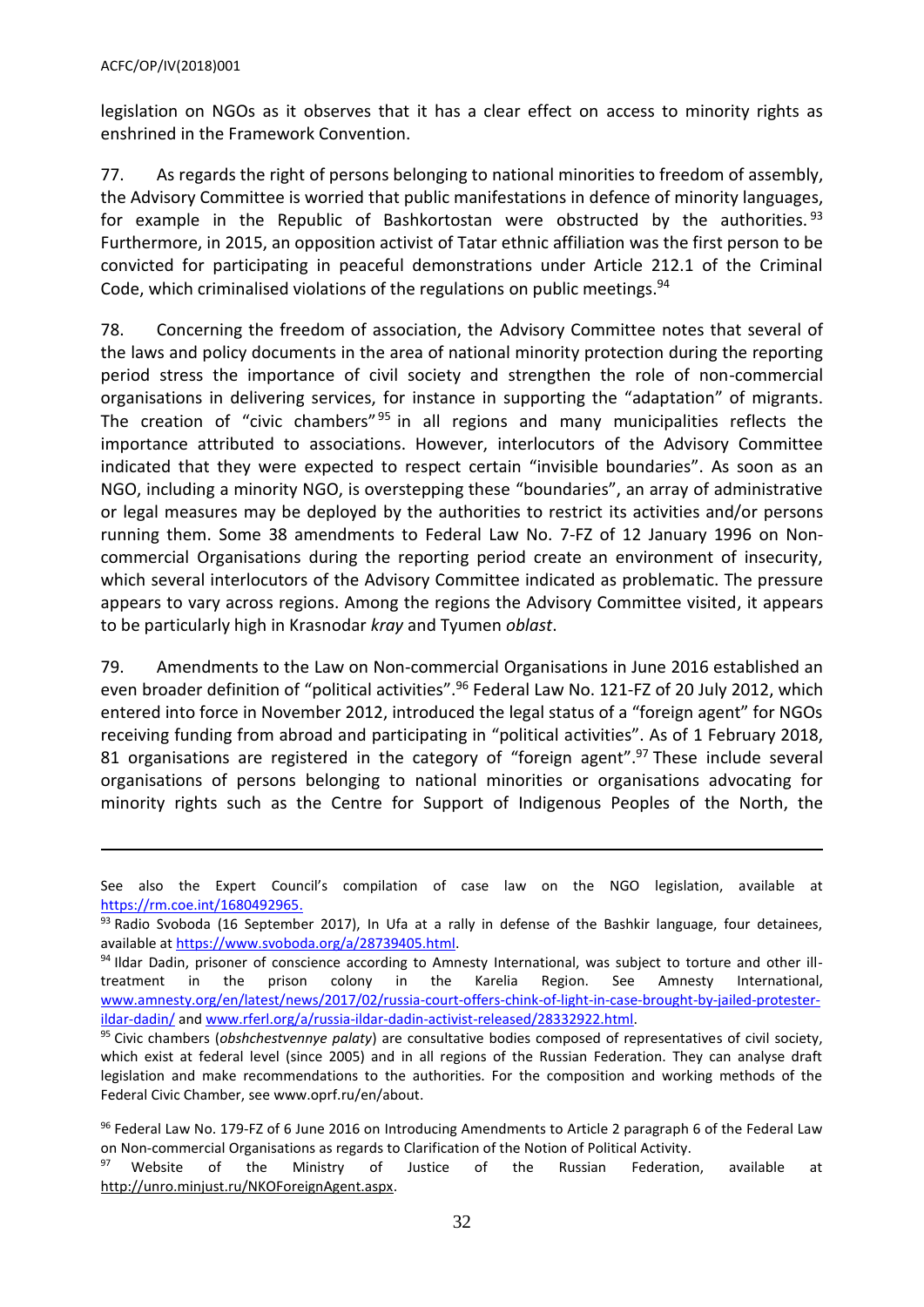International Foundation for the Development of Indigenous Peoples of the North, Siberia and the Far East 'BATANI', the Society for German Culture and Russian Germans 'Eintracht – Soglasie' in Kaliningrad, the Cultural and Educational Society 'Polonia' in Volgograd, the Jewish Community Cultural Centre Hesed-Teshuva in Ryazan, various branches of the Human Rights Centre 'Memorial', as well as the Civic Assistance Committee in Moscow. <sup>98</sup> The NGO "Young Karelia" has been added to the list for "political activity" that amounted to receiving a grant from the United Nations to conduct training sessions on linguistic rights for activists promoting Finno-Ugric languages in Karelia and hosting a group of Finns in Karelia for a study trip. Confronted with having to register as a "foreign agent", the organisation was closed in August 2015, re-registering later under a different name.<sup>99</sup>

80. The Advisory Committee is deeply worried about implications of the law on "foreign agents" for those national minority organisations which have relations with and receive funding from other states or international organisations. Several interlocutors from such organisations informed the Advisory Committee that they avoided receiving funding from abroad and if they did it, the procedures were lengthy and cumbersome (see also Articles 17- 18). Another problem is a vague and broad definition of "political activities". The Advisory Committee learned about cases, for example, where research and publications of minority organisations about the history of their national minority, in particular if linked to deportations and repressions during the Stalin era, were considered "political". From its conversations with minority representatives the Advisory Committee understands that many avoid touching such delicate topics because they fear reprisals, which resembles a form of self-censorship. With Federal Law No. 129-FZ adopted in May 2015, a new category of foreign organisations, "undesirable on Russian territory" was created, whose activities are deemed to pose a threat to Russia's constitutional order, defence or national security. Yet, even for organisations not included in these lists, a wide spectrum of measures is being applied rendering civil society activism on minority rights more complicated, expensive and risky.

81. Another problematic issue is related to the underlying expectation that minority groups should be uniform and homogeneous and have only one association and one leader. Only one national cultural autonomy can be established at each administrative level (federal, regional, local). The Advisory Committee is of the opinion that internal differences within a national minority need to be recognised and reflected in the way its members organise themselves. It notes for example that the authorities of Krasnodar *kray* gave preference to a single NCA for all minorities from Dagestan. This does not seem to satisfy some representatives of the Lezgin minority, who have not succeeded in registering their own association. The competition of two federal associations claiming to represent the Azerbaijani minority also seems to have been "settled" through the decision of the Ministry of Justice not to register one of them.<sup>100</sup> The Advisory Committee is under the impression that in such cases the authorities usually give preference to the organisation, which is more supportive of official policies.

<sup>98</sup> Human Rights Watch (21 July 2017), Russia: Government vs. Rights Groups, available at [www.hrw.org/russia](http://www.hrw.org/russia-government-against-rights-groups-battle-chronicle)[government-against-rights-groups-battle-chronicle](http://www.hrw.org/russia-government-against-rights-groups-battle-chronicle) . It is worth noting that a number of organisations listed as "foreign agents" received funding from the Presidential Fund in 2016 and 2017.

<sup>99</sup> Uralistica (28 September 2015), Killing an indigenous NGO, softly: A tale from Putin's Russia, available at [http://uralistica.com/profiles/blogs/killing-an-indigenous-ngo-softly-a-tale-from-putin-s-russia.](http://uralistica.com/profiles/blogs/killing-an-indigenous-ngo-softly-a-tale-from-putin-s-russia)

<sup>100</sup> A similar case regarding the Federal NCA of Ukrainians and the Union of Ukrainians is described in the third opinion of the Advisory Committee on the Russian Federation, adopted on 24 November 2011, paras. 134-135.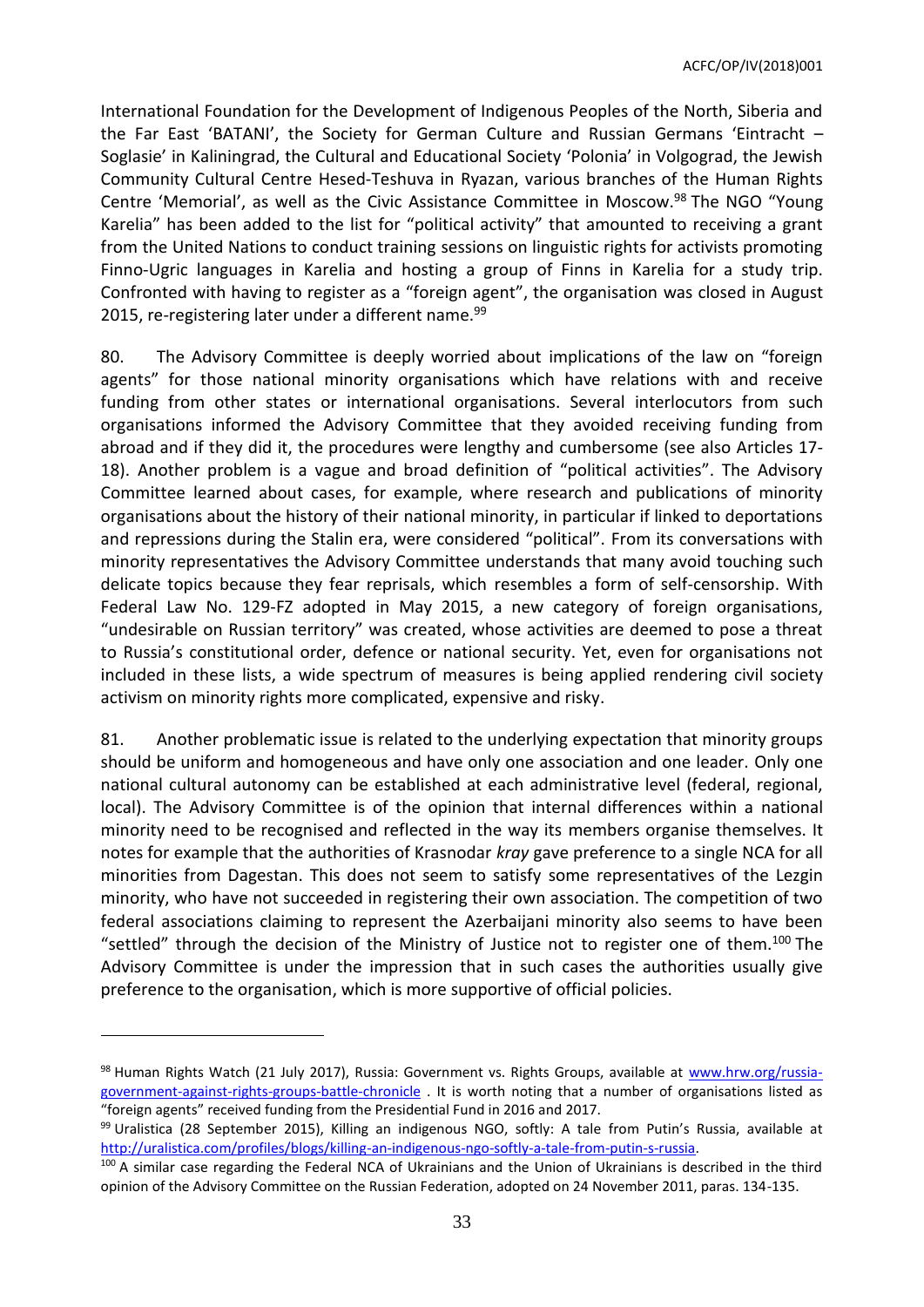82. The Advisory Committee notes with concern reports about pressure exerted by the authorities on the central organisation of indigenous peoples, RAIPON, which had to suspend its activities between November 2012 and March 2013 for administrative reasons. Reportedly, as a result of an audit carried out in April 2010 by the Russian Federal Ministry of Justice, RAIPON was asked to register its logo as a federal inventory and to include a list of its regional representations in its statute. The organisation convened an extraordinary congress and undertook these steps, but the Ministry of Justice refused to register RAIPON's decision regarding the list of regional representations. RAIPON contested the refusal in court and in September 2012, while proceedings were on-going, the Ministry of Justice suspended RAIPON's activities until 20 April 2013, with effect from 1 November 2012, invoking the shortcomings in the statute. RAIPON convened another extraordinary congress in January 2013 to modify the statute in line with the request of the Ministry of Justice and in March 2013 the suspension was lifted.<sup>101</sup> Reportedly, one of the changes requested by the Ministry of Justice in the statute had to do with the majority required to elect the president of the organisation. This would come to play an important role in the contested elections at the end of March 2013.<sup>102</sup>

# *Recommendation*

 $\overline{a}$ 

83. The Advisory Committee urges the authorities to amend the Federal Law on Non-Commercial organisations and other legislation on NGOs in line with international standards and refrain from unduly limiting the freedom of association of persons belonging to national minorities.

# **Freedom of expression and freedom of conscience**

84. The Advisory Committee is concerned about further limitations put on the freedom of expression, and freedom of thought, conscience and religion of persons belonging to minorities. While recognising the need to prevent hate speech spread over internet platforms it is also important not to limit the freedom of expression today on the internet, including social networks and messaging services.<sup>103</sup> The 2013 amendments to Federal Law No. 398-FZ of 28 December 2013 on Information, Information Technologies and Information Protection allow the blocking of websites containing "radical content" without a court decision.<sup>104</sup> The Advisory Committee is concerned that the Unified Register of Banned Websites blocked by court decisions as well as the list of websites blocked directly by the Prosecutor General's Office reportedly includes a number of "inappropriate entries" disproportionally limiting freedom of expression.<sup>105</sup> Comments or images on social networks and even reposts result increasingly in

<sup>101</sup> IWGIA, 2013, pp. 32-34, IWGIA Report 18 (2014): Indigenous Peoples in the Russian Federation, pp. 27-28. <sup>102</sup> IWGIA Report 18 (2014): Indigenous Peoples in the Russian Federation, p. 28.

<sup>&</sup>lt;sup>103</sup> For a timeline and analysis of the laws restricting freedom of expression on the internet adopted between 2012 and 2017, see Human Rights Watch (2017), Online and on all fronts. Russia's assault on freedom of expression, available at https://www.hrw.org/report/2017/07/18/online-and-all-fronts/russias-assault-freedom-expression.

<sup>&</sup>lt;sup>104</sup> For a critical assessment of these and other legislative changes from a point of view of freedom of expression, see for example Human Rights Watch (March 2014), Russia: Halt orders to block online media. Proposed law would further restrict public debate, available at [www.hrw.org/news/2014/03/23/russia-halt-orders-block-online](http://www.hrw.org/news/2014/03/23/russia-halt-orders-block-online-media)[media.](http://www.hrw.org/news/2014/03/23/russia-halt-orders-block-online-media) See also Article 7 of this opinion.

<sup>105</sup> Sova Center (September 2017), Brief report on misuse of anti-extremist legislation in January - August 2017, available a[t www.sova-center.ru/en/misuse/reports-analyses/2017/09/d37819/.](http://www.sova-center.ru/en/misuse/reports-analyses/2017/09/d37819/)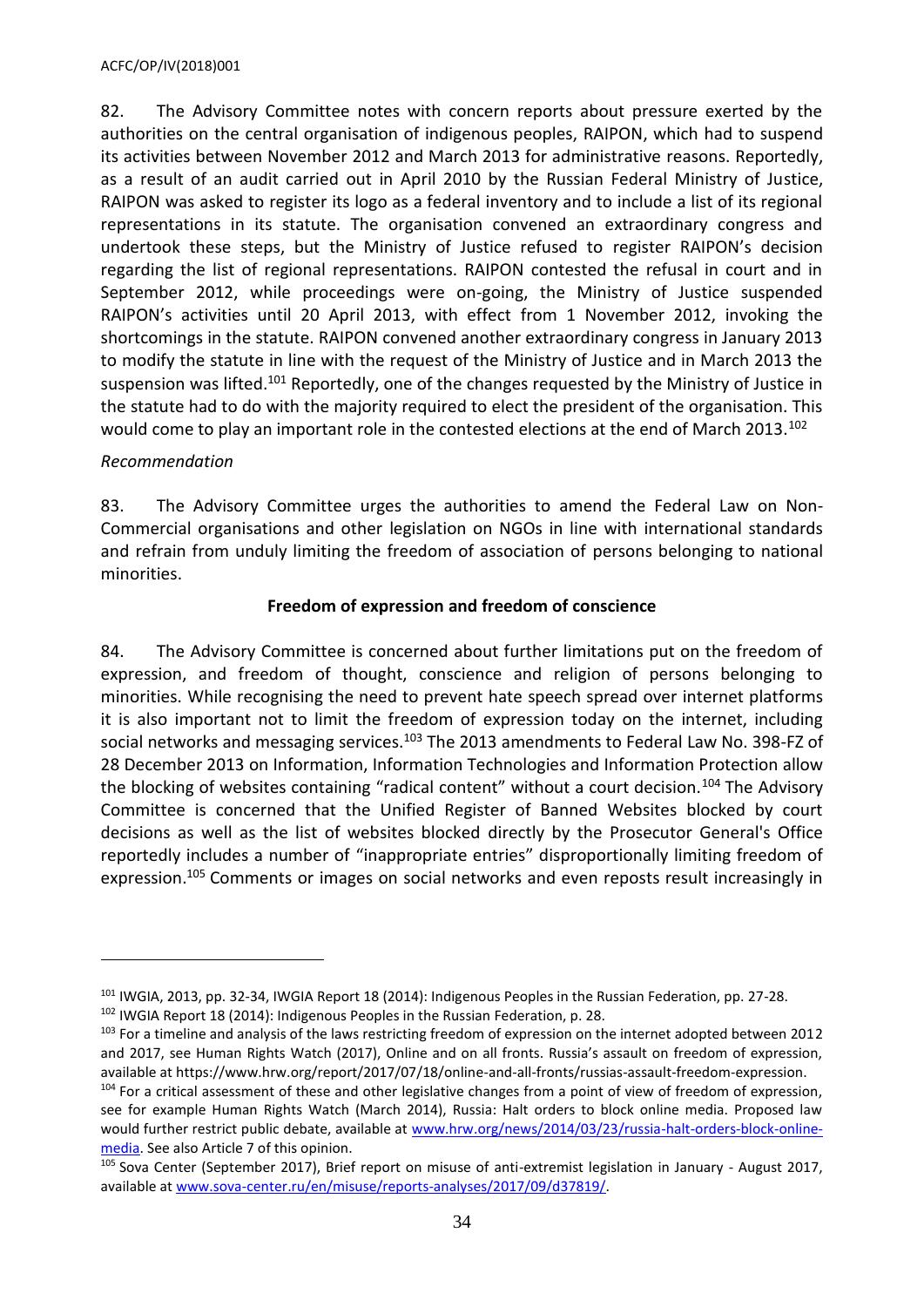prison sentences.<sup>106</sup> An amendment to Article 280 of the Criminal Code on the prohibition of separatism increases its scope of application by criminalising "public, online calls aimed at violating the territorial integrity of the Russian Federation". The fact that the authorities have used this new paragraph to prosecute and intimidate critics of Russia's policy on Crimea, confirms that it has a potential of being misused to limit the freedom of expression of persons belonging to national minorities.<sup>107</sup> In May 2015, for example, the Director of the Tatar Cultural Centre in Naberezhnye Chelny in Tatarstan was sentenced to three years in prison and a twoyear ban on the use of social networks under this provision. He was charged with "public calls for disintegration of Russia's territorial integrity" and "incitement of hatred towards the Russian authorities as a social group" for four articles he shared online in 2014 condemning Russia's actions in Crimea.<sup>108</sup>

85. Infringements on the right to freedom of expression concerned in particular persons belonging to the Ukrainian minority when making statements that are not in line with the Russian policy regarding Crimea and the conflict in Eastern Ukraine. The Advisory Committee notes with concern the case of the former director of the state-run Library of Ukrainian Literature in Moscow, who was accused of "inciting hatred and enmity through misuse of office" under Article 282 of the Criminal Code and of fraudulent use of library funds. A number of books classified as "extremist" had purportedly been found among non-catalogued literature in the library. In a court case widely criticised as politicised, she was put under house arrest and sentenced to a four-year suspended prison sentence in June 2017. 109

86. The Advisory Committee is furthermore concerned by information indicating that women working in the public sector in the Republic of Chechnya are, regardless of their religious affiliation, obliged to wear a traditional Muslim headscarf (hijab) during work.<sup>110</sup> The Advisory Committee acknowledges that it is important to respect local traditions and culture of the place of residence. However, it firmly believes that respect for traditions cannot be imposed by coercion and must not result in violations of the right to freedom of religion and conscience as guaranteed by Article 28 of the Russian Constitution, Article 9 of the European Convention on Human Rights and Article 7 of the Framework Convention.

<sup>106</sup> According to the NGO "Agora", 29 prison terms were imposed on internet users in 2016, twice as many as the year before. Reporters Without Borders (10 July 2017), Last nail in coffin of Russian internet freedom, available at [https://rsf.org/en/news/last-nail-coffin-russian-internet-freedom.](https://rsf.org/en/news/last-nail-coffin-russian-internet-freedom)

<sup>&</sup>lt;sup>107</sup> See for example the case of Andrey Bubeyev, who was sentenced to two years and three months in prison for "incitement to extremism" and "making separatist calls" for sharing online an article called "Crimea is Ukraine" and a picture of a toothpaste tube with the words "Squeeze Russia out of yourself". In January 2017, the NGO "Agora" filed an application with the European Court of Human Rights on that case.

<sup>108</sup> Having served his full three-years prison term, the Director of the Tatar Cultural Centre, Rafis Kashapov, was released in December 2017. His application to the European Court of Human Rights was communicated to the Russian government in January 2018. See Amnesty International (18 January 2018), Tatar activist and prisoner of conscience released, available at www.amnesty.org/download/Documents/EUR4677422018ENGLISH.pdf.

<sup>&</sup>lt;sup>109</sup> Reuters (5 June 2017), Head of Moscow's Ukrainian library convicted of incitement against Russians, available at [www.reuters.com/article/us-ukraine-crisis-russia-library/head-of-moscows-ukrainian-library-convicted-of](http://www.reuters.com/article/us-ukraine-crisis-russia-library/head-of-moscows-ukrainian-library-convicted-of-incitement-against-russians-idUSKBN18W12T)[incitement-against-russians-idUSKBN18W12T.](http://www.reuters.com/article/us-ukraine-crisis-russia-library/head-of-moscows-ukrainian-library-convicted-of-incitement-against-russians-idUSKBN18W12T)

<sup>110</sup> Caucasian Knot (17 December 2016), Employees of state institutions of Chechnya declared compulsion to work in hijab, available at [www.kavkaz-uzel.eu/articles/294463/](http://www.kavkaz-uzel.eu/articles/294463/) (in Russian).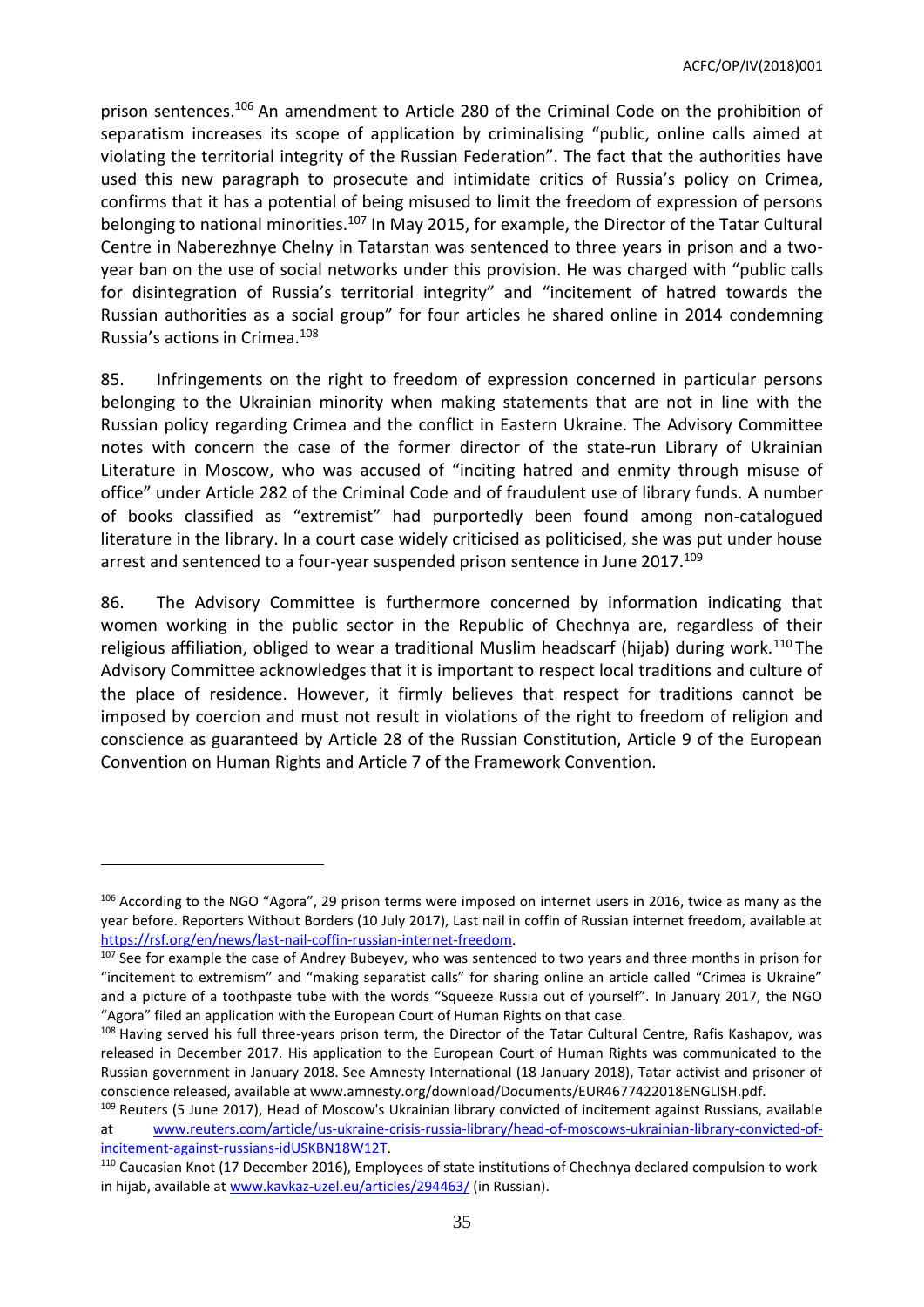### *Recommendation*

 $\overline{a}$ 

87. The Advisory Committee strongly urges the authorities to abstain from unduly infringing on the freedom of expression and freedom of conscience of persons belonging to and defending the rights of national minorities.

### <span id="page-35-0"></span>**Article 8 of the Framework Convention**

### **Manifestation of religious beliefs and religious associations**

88. According to the constitution, the Russian Federation is a secular state and religious associations are equal before the law (Article 14). At the same time, the preamble of Federal Law No. 125-FZ of 26 September 1997 on Freedom of Conscience and Religious Associations singles out the "special role" of Orthodoxy (*pravoslaviye*) and confirms the respect for "Christianity, Islam, Buddhism, Judaism, and other religions, constituting and integral part of the historical heritage of the peoples of Russia". A substantial number of persons belonging to national minorities adhere to one of the above-mentioned religions, which are usually referred to as "traditional".<sup>111</sup> In addition, pagan religions and Tengrism are practiced by persons belonging to a range of national minorities, including Bashkirs, Kazakhs, Circassians, Ossetians, and certain Finno-Ugric groups. 112

89. While noting the continuing preferential treatment accorded to the Russian Orthodox Church,<sup>113</sup> the Advisory Committee was able to see that efforts are being undertaken to promote inter-faith dialogue and create a sense of community between the "traditional" religions. The Advisory Committee was impressed by constructive role of local religious leaders in the inter-confessional domain and sphere of inter-ethnic relations during its visit to the Republic of Tatarstan.<sup>114</sup>

90. During the reporting period, the situation deteriorated considerably for persons belonging to minorities who practice "non-traditional" religions or belong to religious communities receiving support from abroad.<sup>115</sup> In 2015, the Law on Freedom of Conscience and Religious Associations was amended to require religious organisations which receive foreign funding to report this to the Ministry of Justice, and to facilitate unannounced financial inspections if they receive foreign funding. The Advisory Committee considers that these requirements, which appear modelled along the lines of the "foreign agents" legislation (see Article 7) could entail similar risks for repression of persons belonging to minorities who are members of religious organisations receiving funding from abroad. Further amendments to the

<sup>&</sup>lt;sup>111</sup> The term is often implicitly used as opposed to "non-traditional" religions such as Baptist, Pentecostal and Evangelical churches, Bahaism or Hare Krishna.

<sup>&</sup>lt;sup>112</sup> Arena Landscape of Religions 2012, available at [http://sreda.org/en/arena.](http://sreda.org/en/arena)

<sup>113</sup> Sova Centre (May 2017), Freedom of conscience in Russia: restrictions and challenges in 2016, available at [www.sova-center.ru/en/religion/publications/2017/05/d36996/.](http://www.sova-center.ru/en/religion/publications/2017/05/d36996/) 

<sup>&</sup>lt;sup>114</sup> The Advisory Committee notes, for instance, that the leadership of the Republic of Tatarstan pays attention to spreading financial support equally among the three main religious communities. In terms of building projects, the authorities supported the reconstruction of an Orthodox cathedral in Kazan, the construction of a Muslim Educational Institution in Naberezhnye Chelny and the renovation of the central synagogue in Kazan.

<sup>&</sup>lt;sup>115</sup> See Parliamentary Assembly of the Council of Europe, Written declaration No. 647 of 13 October 2017, Religious freedom in Russia, available at [http://assembly.coe.int/nw/xml/XRef/Xref-XML2HTML](http://assembly.coe.int/nw/xml/XRef/Xref-XML2HTML-en.asp?fileid=24231)[en.asp?fileid=24231.](http://assembly.coe.int/nw/xml/XRef/Xref-XML2HTML-en.asp?fileid=24231)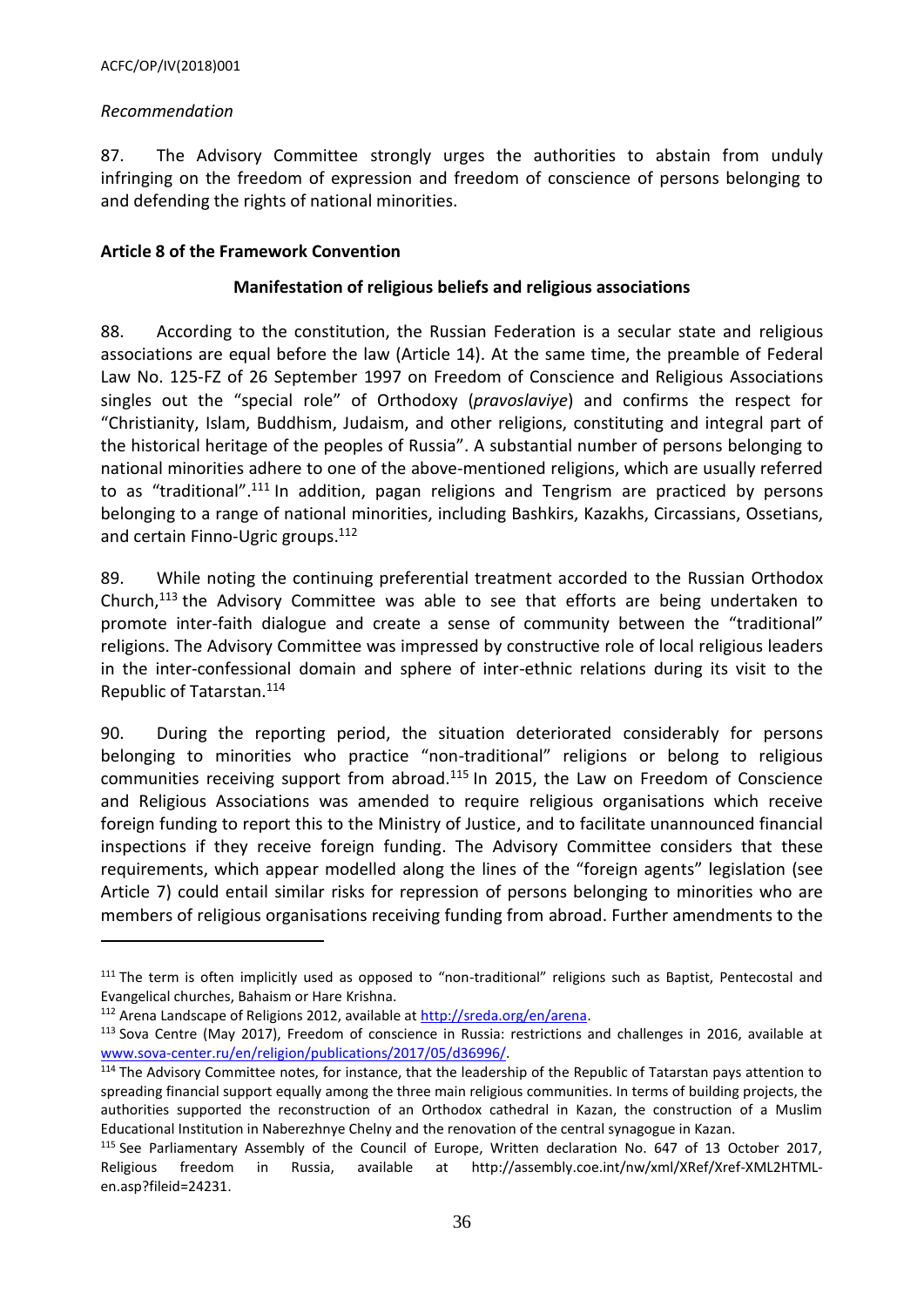same law in 2015 require all religious communities without legal status to notify the authorities of their existence and the locations where meetings take place, which *de facto* makes the exercise of freedom of religion dependent on state permission.<sup>116</sup> In 2016, the law was amended banning proselytising and public speaking outside of officially recognised religious institutions and cemeteries, with the objective of engaging others in the activities of a religious organisation.<sup>117</sup> The requirement for religious associations to register and regularly re-register exposes religious communities to constant uncertainty. The Advisory Committee is deeply concerned about the increased pressure on "non-traditional" religions and the infringements of the right to freedom of religion. The latter appears negatively affected also in the context of increased attention by the authorities to prevent terrorism.

91. Furthermore, the Advisory Committee notes the case brought by the Lazarevsky District Court in Krasnodar *kray* against the leader of a group of Shapsugs, who assemble every year in May for a religious ceremony in the village of Golovinka on the occasion of the anniversary of the end of the Caucasian war.  $118$  Following this gathering in May 2017, despite the demonstrated religious nature of this ritual, the leader was held liable on grounds of organising a non-approved public gathering. Interlocutors of the Advisory Committee consider this a violation of the right to freedom of religion of persons belonging to national minorities.

92. As regards places of worship, the Advisory Committee notes a number of cases of property restitution. Among others, synagogues in Rostov on Don and Orel were returned to Jewish communities, the St. Peter and Paul's Cathedral in Moscow to the Evangelical-Lutheran Church, and several mosques to Muslim communities in Kazan and Kasimov. Contentious issues about property restitution remain, but their number has decreased compared to the previous reporting period. The Advisory Committee observes that public funding for building, restoration and maintenance is mainly provided to the Orthodox Church, but also for Muslim, Buddhist and Jewish places of worship such as the renovation of the Cathedral Mosque in St. Petersburg and the construction of the Buddhist *stupa* in Moscow. The Advisory Committee is concerned, however, about reported difficulties in many cities in obtaining permission for places of worship for the growing Muslim population, including persons belonging to national minorities. The Advisory Committee understands that Russian is on regular occasions replacing the Tatar language as the language of worship to cater for the immigrant population from Central Asia. Moscow, for example, has an estimated Muslim population of up to two million<sup>119</sup> but only five mosques. The Advisory Committee was surprised to learn from its interlocutors about the serious deficit of mosques in Krasnodar *kray*, despite a sizeable Muslim population and several attempts to obtain a permit to build one. It is concerned about reports that public protests against the construction of mosques in various cities used rhetoric depicting Muslims as "criminal migrants" and "radically inclined elements".<sup>120</sup>

<sup>116</sup> Forum 18 (13 January 2017), Russia: Religious freedom survey, available at [www.forum18.org/archive.php?article\\_id=2246.](http://www.forum18.org/archive.php?article_id=2246)

 $117$  The ban does not apply to priests, heads of registered religious organisations and persons specifically designated by them.

<sup>118</sup> OC Media (17 October 2017), Krasnodar court upholds fine against Circassian activist Gvashev, available at [http://oc-media.org/krasnodar-court-upholds-fine-against-circassian-activist-gvashev/.](http://oc-media.org/krasnodar-court-upholds-fine-against-circassian-activist-gvashev/)

<sup>119</sup> Russia Today (12 September 2016), 180 000 Muslims celebrate "Feast of Sacrifice" in Moscow, available at [www.rt.com/news/359044-eid-muslim-holiday-moscow/.](http://www.rt.com/news/359044-eid-muslim-holiday-moscow/)

<sup>120</sup> Sova Centre (May 2017), Freedom of conscience in Russia: restrictions and challenges in 2016, available at [www.sova-center.ru/en/religion/publications/2017/05/d36996/.](http://www.sova-center.ru/en/religion/publications/2017/05/d36996/) The report also describes numerous cases of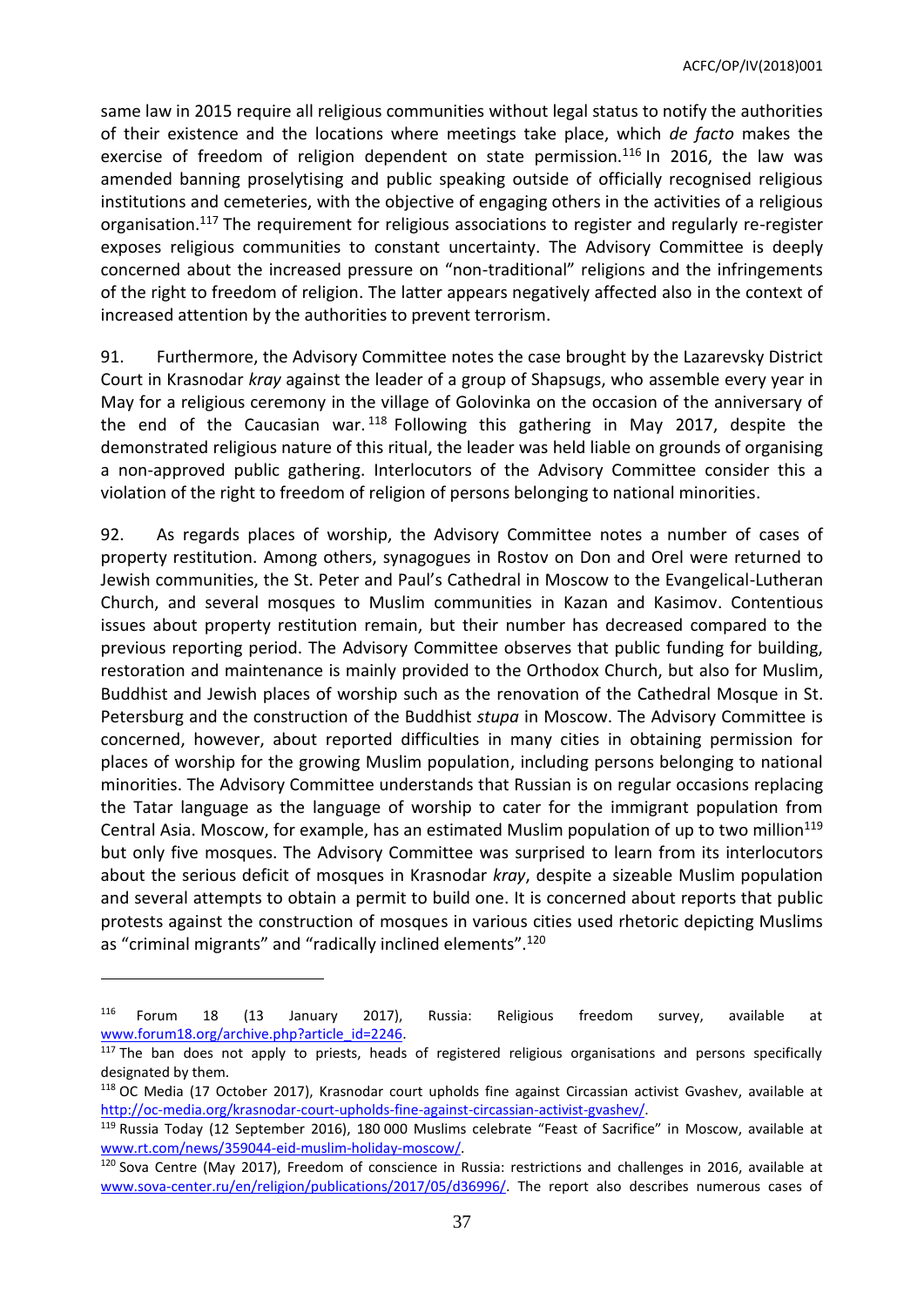# *Recommendations*

93. The Advisory Committee urges the authorities to refrain from any undue interference with the right of persons belonging to national minorities to express and manifest their religious beliefs freely.

94. The Advisory Committee calls on the authorities to reinforce the dialogue with persons belonging to minorities affiliated with Muslim communities about possibilities to increase the availability of places of worship.

# <span id="page-37-0"></span>**Article 9 of the Framework Convention**

### **Freedom of the media**

95. Legal provisions governing specifically minority media have remained unchanged. However several amendments to the Federal Law No. 2124-1 of 27 December 1991 on Mass Media and the new anti-extremism legislation have led to a less open and less pluralistic media space, both in print and on the internet. In addition to the general restrictions on freedom of expression (see Article 7), the Advisory Committee is concerned that some of the developments in this area constitute a particular risk for persons belonging to national minorities. For instance, the 2015 amendment requires media outlets, broadcasters and publishers to report to the Federal Service for Supervision in the Sphere of Telecom, Information Technologies and Mass Communications (*Roskomnadzor*) on all funding originating from "international sources". Although domestic funding should be the main source for minority media, the Advisory Committee is worried that these amendments could potentially limit possibilities for minority media to receive additional support from abroad. In a similar vein, legal amendments of November 2017 allow for the designation of foreign media as "foreign agents", making them subject to the same requirements that are applied to foreignfunded non-governmental organisations under the 2012 (see Article 7). While these amendments do not seem to primarily target media used by persons belonging to national minorities, the Advisory Committee is concerned that this could be one of their effects. It wishes to remind the authorities that according to Article 9(1) of the Framework Convention, persons belonging to a national minority shall not be discriminated against in their access to the media.

# *Recommendation*

 $\overline{\phantom{a}}$ 

96. The Advisory Committee calls on the authorities to ensure that the implementation of the legislation on foreign funding of media outlets does not unduly limit the possibilities of minority media to access external funding should they wish to do so.

#### **Minority media**

97. The Advisory Committee is pleased to note that, according to information by the authorities, both the number of media in minority languages and the overall amount spent to support them increased significantly during the reporting period. In 2012, 30 periodic print

protests against the building of Orthodox churches, in particular in the context of a building programme for Orthodox churches "within walking distance" in Moscow, which is supported by the city authorities.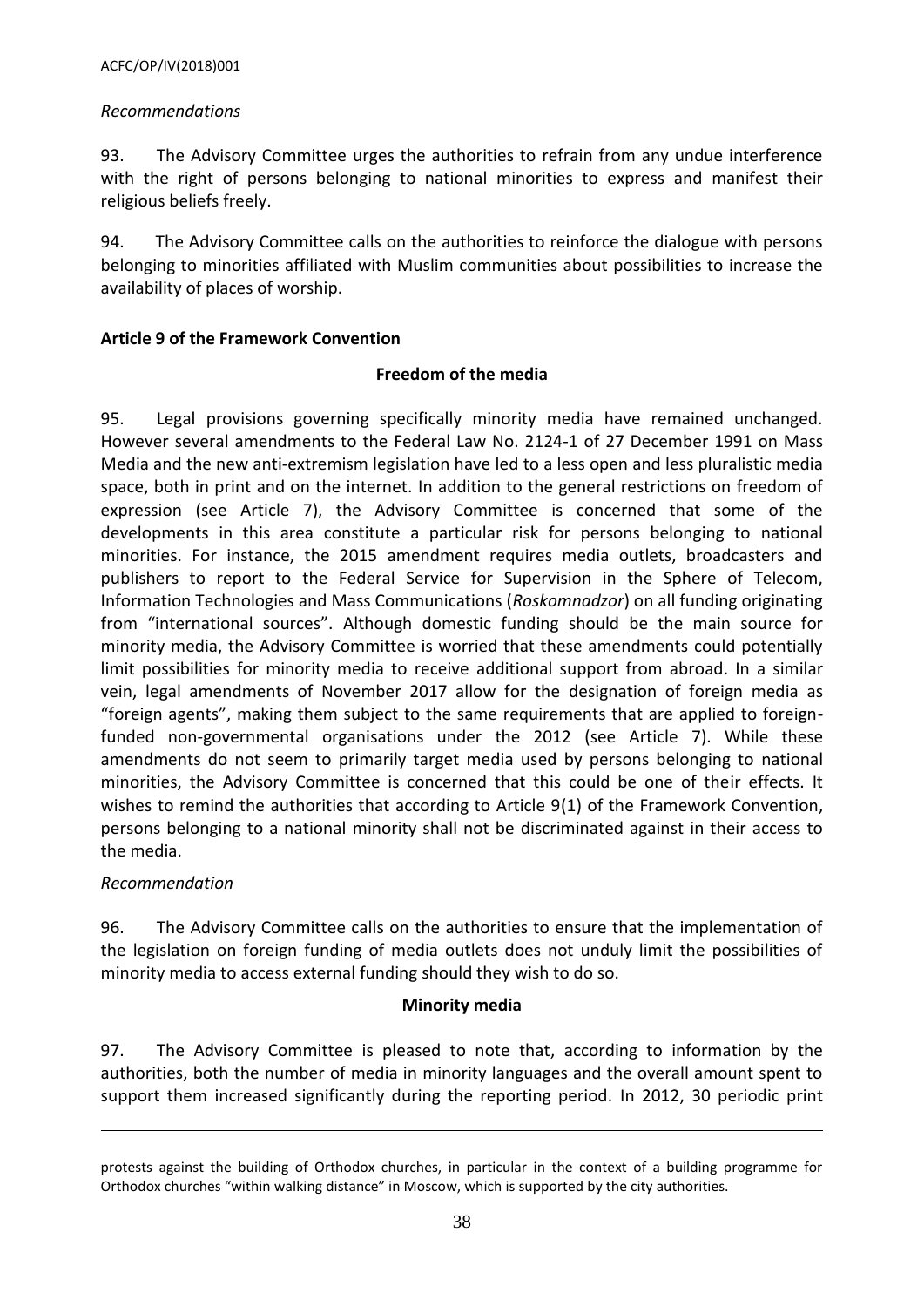media in languages of national minorities received federal support amounting to 7.2 million RUB. In 2017, the number of media has reportedly increased to 52 and the amount spent to 26.8 million RUB. The Ministry of Telecom and Mass Communications informed the Advisory Committee about the existence of 1 517 print media, 57 new agencies and 146 electronic media providing information in a 61 different national minority languages. The bulk of support to minority media is provided at local and regional levels. Tyumen *oblast*, for example, supports 17 national minority media outlets, including one radio station in Tatar language. The Republic of Tatarstan supports through the government-owned *Tatmedia* holding a number of media outlets publishing in the Tatar language as well as a Chuvash weekly newspaper, four district level newspapers in Chuvash language, and one newspaper in Udmurt language. The Advisory Committee is furthermore pleased to note that, despite a general decline in printed newspapers, the overall number of newspapers published in languages other than Russian has remained stable since 2012. According to information by the Russian Book Chamber, the number of newspapers published in some of the minority languages has even increased. The total annual circulation of newspapers in minority languages has decreased, but at a slower pace than the circulation of newspapers in Russian. <sup>121</sup> The Advisory Committee understands from its interlocutors that minority newspapers experience a shrinking circulation when they establish an online version. The circulation of the Chuvash newspaper "Suvar" published in Tatarstan, for example, decreased from 4 000 to 2 500 copies after the launch of the online version, which prompted an increased subscription rate. The Advisory Committee considers it important for those media outlets to be adequately supported to be able to strike a balance between catering for persons who prefer or depend on printed newspapers and reaching out to the younger generation through the internet.

98. The Russian Public Radio and TV Broadcasting Company produces TV and radio programmes on "ethnic and cultural issues" and distributes these through its regional branches with the objective of "strengthening national unity and promoting harmonious relations between ethnic groups of the Russian Federation". <sup>122</sup> Programmes about minority issues are produced both in Russian language and in minority languages. In 2017, programmes were broadcasted in 54 languages, including 13 languages only in the Republic of Dagestan. In total, approx. 2 500 hours in minority languages are broadcasted annually on the TV channel *Rossiya-1* and approximately 2 800 hours on the radio station *Radio Rossii*. Only limited possibilities appear to exist, however, for national minorities to set up independent local TV or radio stations. The Advisory Committee notes that some minority representatives said it was too expensive and therefore out of reach for them to buy any airtime on TV or even set up an FM radio. Several minority communities have consequently opened internet radios. There is a Sami internet radio and the German community is also considering setting one up.

#### *Recommendation*

 $\overline{a}$ 

99. The Advisory Committee encourages the authorities to facilitate the access of persons belonging to national minorities to licences for television and radio broadcasting in minority

 $121$  See statistics of the Book Chamber of the Russian Federation, available at [www.bookchamber.ru/statistics.html.](http://www.bookchamber.ru/statistics.html) The number of newspapers has increased, for example, for the following languages: Avar, Altai, Bashkir, Dargin, Kalmyk, Kumyk, Nenets, Tuvan, Udmurt, Khanty, Chechen, Chuvash, Yakut, Lezgian, Kyrgyz and decreased for Karealian, Komi-Zyrian, Mari, German, Tatar, Ukrainian and Russian.

<sup>122</sup> Submission to the Advisory Committee by the Ministry of Telecom and Mass Communications of the Russian Federation.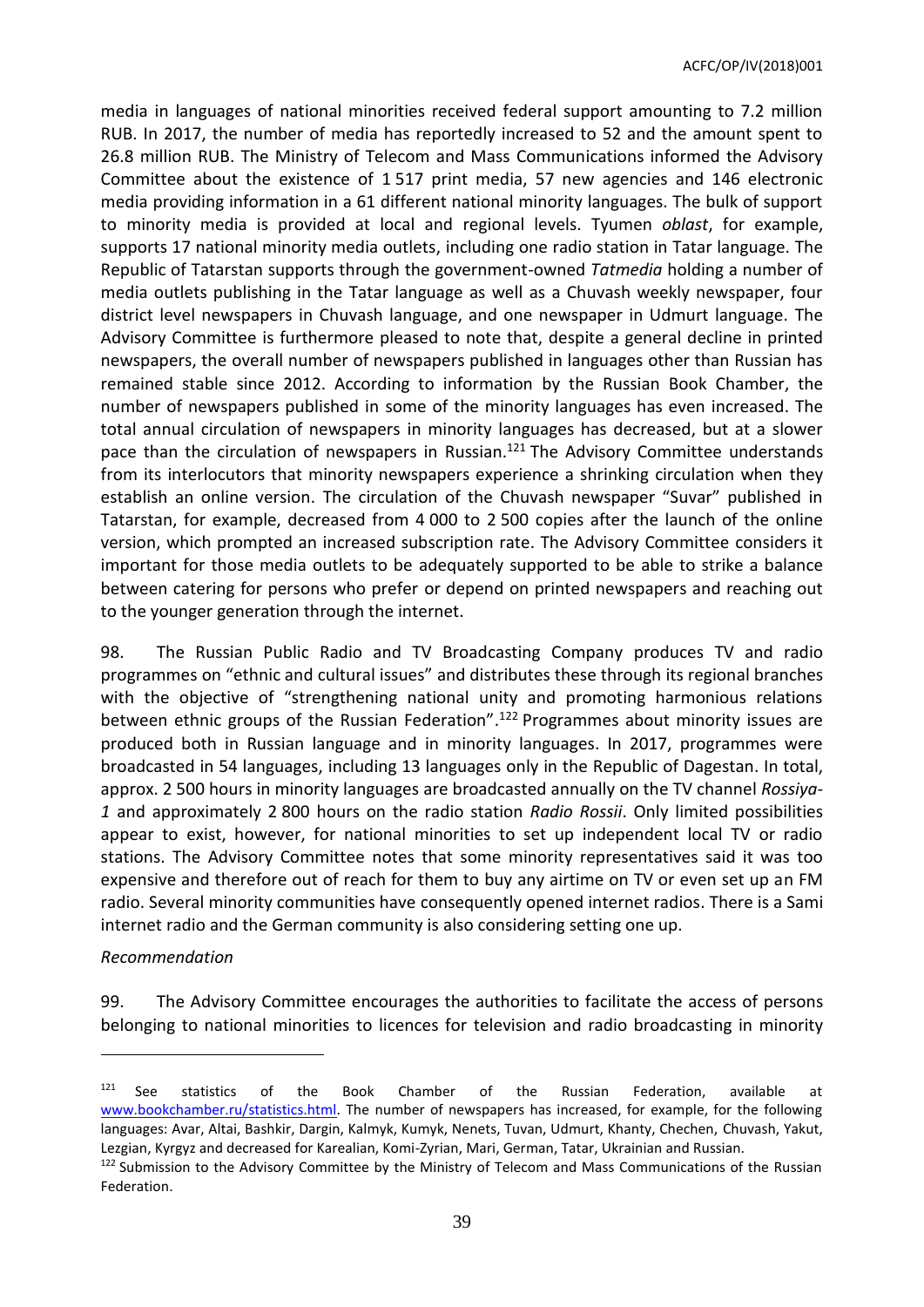languages at local level. To cater for the various needs and habits of media consumers, editors of minority media should be supported in the transition from print to online editions, without having to abandon print versions altogether.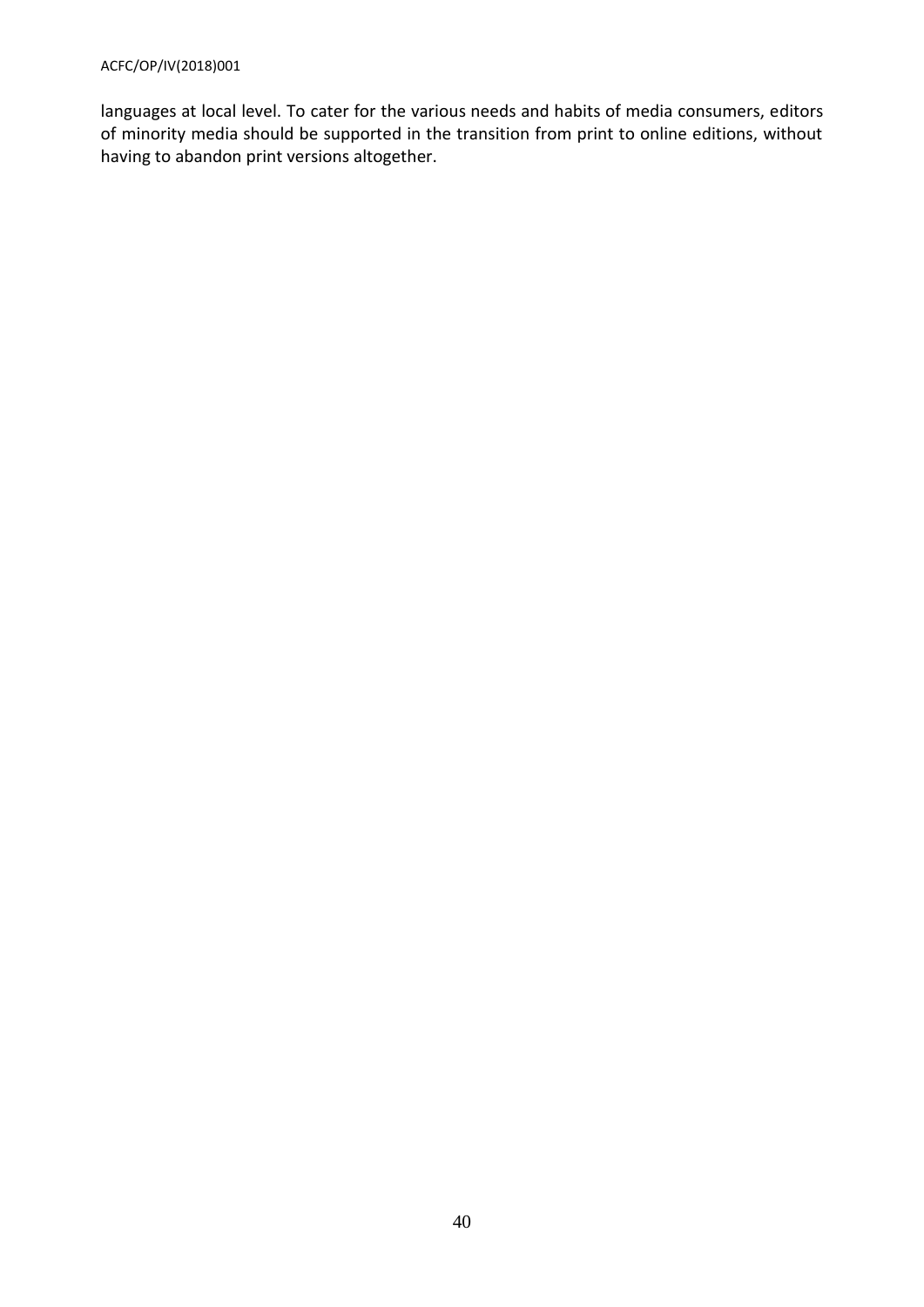### <span id="page-40-0"></span>**Article 10 of the Framework Convention**

 $\overline{a}$ 

### **Use of minority languages in private, in public and with administrative authorities**

100. The Advisory Committee notes that the legal framework at federal level, in particular Law No. 1807-1 of 1991 on the Languages of the Peoples of Russian Federation<sup>123</sup> (hereafter the Law on Languages), refers in an upbeat way to the equality among these languages, equal rights to the maintenance and development of languages, the right of each person to use their first language (mother tongue) and the freedom to choose a language of communication. The law also provides for possibilities to use minority languages in various public and official settings, upon decision of the republics and other constituent entities.<sup>124</sup> At the same time, this law, as well as the 2005 Law on the State Language of the Russian Federation (hereafter the law on the state language), provides for the mandatory use of Russian in a large number of settings. These were extended by an amendment in 2014 to the Law on the State Language to the "screening of films in cinema" and "public performances of works of literature, art or folk, via the holding of theatrical, cultural and educational or entertainment events", although the use of minority languages alongside Russian is still possible in these areas.<sup>125</sup>

101. The Advisory Committee gained the impression from its interlocutors that in practice, the use of minority languages is diminishing and persons belonging to national minorities appear to confine themselves to using their languages in the private sphere and in connection to cultural activities (see also Article 4). For example, in big urban centres, Russian is predominantly used in writing in the areas of consumer services and in businesses, while minority languages are more extensively used only in rural areas.<sup>126</sup> Some interlocutors even indicated that the overall climate is not conducive to the use of minority languages in public. The Advisory Committee fears that the recent public debate about the abolishment of the mandatory teaching of second official languages of the republics for all pupils and the subsequent measures taken in the field of education (see Article 14) can have further negative consequences on the overall use of minority languages in public. Moreover, minority languages seem to be losing gradually their role even in everyday and private life, due to *inter alia* the increasing number of mixed marriages, mobility and urbanisation and the overwhelming importance attached to Russian. Russian is increasingly used in families, in communication between parents and children.<sup>127</sup> These findings were confirmed by the same interlocutors, who indicated during the visit that parents wanted the best for their children, and that meant speaking Russian.

102. The Advisory Committee underlines that ensuring the rights in the Framework Convention requires positive action in order to "promote the conditions necessary for persons

 $123$  The law contains provisions on the use of Russian as official language of the Russian Federation and of the other languages spoken on its territory.

<sup>124</sup> Federal Law No. 1807-1-FZ of 25 October 1991 on the Languages of the Peoples of the Russian Federation, Article 3.2-3.4.

<sup>&</sup>lt;sup>125</sup> Federal Law No. 53-FZ of 1 June 2005 on the State Language of the Russian Federation as amended, Article 3.

 $126$  Kondrashkina E.A., Functioning of the language in the spheres of service, national culture, business and family communication in Bitkeeva A.N. ed, (forthcoming in 2018), "Regularities of socio-cultural development of languages in poly-ethnic countries of the world (Russia-Vietnam)", Moscow.

 $127$  Kondrashkina E.A., Functioning of the language in the spheres of service, national culture, business and family communication in Bitkeeva A.N. ed, (forthcoming in 2018), "Regularities of socio-cultural development of languages in poly-ethnic countries of the world (Russia-Vietnam)", Moscow.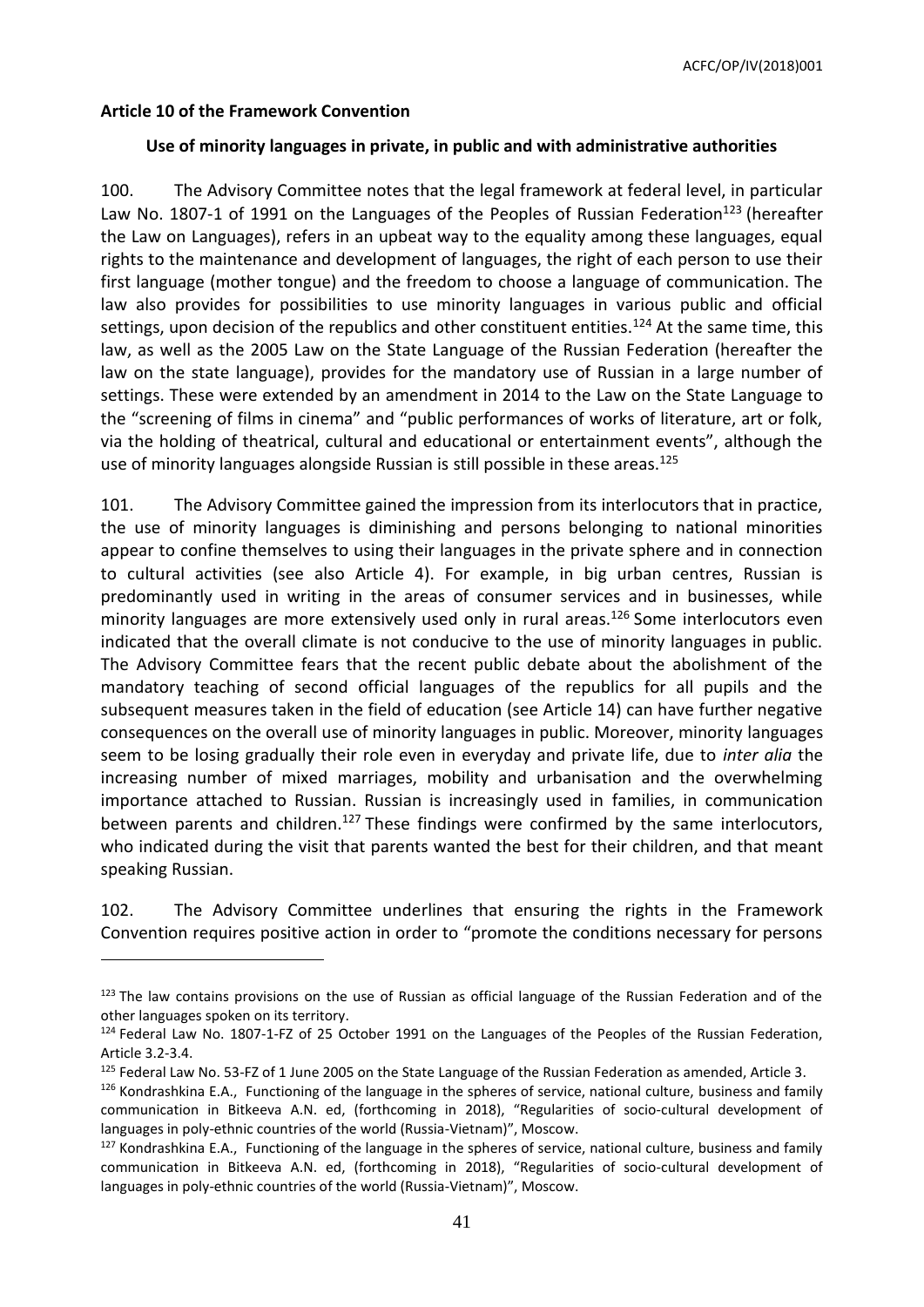#### ACFC/OP/IV(2018)001

 $\overline{a}$ 

belonging to national minorities to maintain and develop their culture, and to preserve the essential elements of their identity", including their language. This presupposes, in particular in the case of numerically smaller minorities, active promotion and encouragement of the use of minority languages, and the creation of an overall environment that is conducive to their use, in order to prevent them from disappearing from public life. Even voluntary assimilation of persons belonging to national minorities is often preceded by cultural, social or political inequality between the majority and minority population.<sup>128</sup> Language policies need to ensure visibility for all languages in the public domain so that everyone is aware of society's multilingual character. They should encourage the use of different languages in public places, such as local administrative centres, as well as in the media. In addition, it is not only important for speakers of minority languages to learn majority languages but also vice versa. 129

103. As far the use of minority languages in relations with administrative authorities is concerned, the Advisory Committee notes that this appears limited to the official languages of some republics. For example, from all the places that the Advisory Committee visited, only in the Republic of Tatarstan, a language other than Russian was used in contacts with the administration. Exchanges with representatives of local administration during the visit, for instance in Lovozero, where the Sami represent about one third of the population, indicated that efforts would be made to accommodate a person wishing to address them in a minority language, but no active steps had been taken to inform Sami speakers about such a possibility or to encourage such requests. Moreover, the Advisory Committee notes that less than half of the republics which have a language other than Russian as a second official language, provide information in that language on their websites. The Advisory Committee has not been made aware of administrative forms or other documents being made available widely in minority languages or bilingually. The Advisory Committee wishes to remind the authorities of the fact that active encouragement and support of the use of minority languages in official settings is needed in order to ensure that persons belonging to national minorities are aware of their right to use their minority language and that such a use is welcome.<sup>130</sup> Moreover, clear and transparent procedures on how and when to institute the use of minority languages, including in written form, are needed so that the right to use them in dealings with the administration if the criteria from Article 10(2) of the Framework Convention are met is not left solely to the discretion of the local authorities concerned. The Advisory Committee underlines that the need as referred to in Article 10(2) does not imply the inability of persons belonging to national minorities to speak the official language, which would make them dependent on services in the minority language. Instead, a threat to the functionality of the minority language as a communication tool in a given region is sufficient to constitute such a need. Protective arrangements must be made to provide services in the minority language, as it may otherwise disappear from the public sphere.<sup>131</sup>

<sup>&</sup>lt;sup>128</sup> ACFC Thematic Commentary No. 3 "The Language Rights of Persons belonging to National Minorities under the Framework Convention" (May 2012), para. 24.

<sup>&</sup>lt;sup>129</sup> ACFC Thematic Commentary No. 3 "The Language Rights of Persons belonging to National Minorities under the Framework Convention" (May 2012), para. 33.

<sup>130</sup> See also Third Advisory Committee Opinion on the Russian Federation, adopted on 24 November 2011, para. 165.

<sup>131</sup> ACFC Thematic Commentary No. 3 "The Language Rights of Persons belonging to National Minorities under the Framework Convention" (May 2012), para. 56.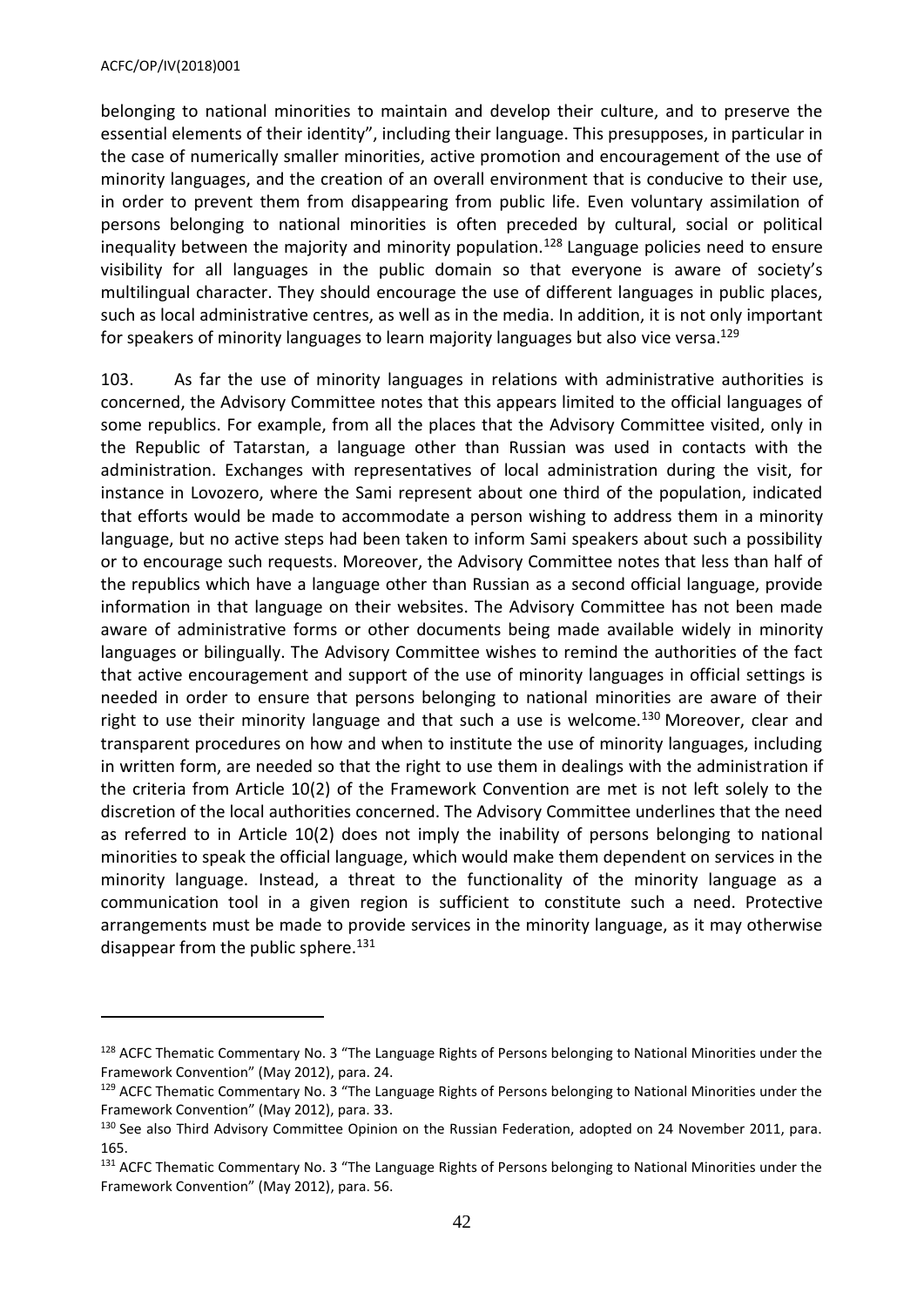104. While the Russian Federation signed the European Charter for Regional or Minority Languages (ECRML) on 10 May 2001, the Advisory Committee regrets that no progress has been made towards the ratification of the ECRML, and that, according to the state report, 132 there are no plans to ratify it in the near future. The Advisory Committee wishes to remind the authorities of the commitment to signing and ratifying the ECRML by 28 February 1998.<sup>133</sup>

### *Recommendations*

105. The Advisory Committee calls on the Russian authorities to take legal and practical measures ensuring that the rights contained in Article 10 of the Framework Convention are guaranteed and implemented effectively in all regions. They should develop a comprehensive strategy for the promotion of minority languages in different areas of public life and actively encourage and support the use of minority languages in all the areas covered by Article 10 of the Framework Convention including through the allocation of necessary financial and human resources.

106. The Advisory Committee calls on the authorities to comply with their post-accession commitment and ratify the European Charter for Regional or Minority Languages.

### **Choice of alphabet**

107. The Advisory Committee also notes that for most of the minority languages in the Russian Federation the Cyrillic script is used. According to the Law on Languages, this is mandatory for second official languages of the constituent republics of the Russian Federation. While the law also foresees the possibility of exceptions, these are yet to materialise in practice. This affects in particular the Karelian language, for which the Latin script is in use and therefore cannot become a second official language of the Republic of Karelia.<sup>134</sup> The Advisory Committee recalls that the alphabet is an integral part of language and states should not draw a distinction between the two concepts nor create separate rules.<sup>135</sup> It reiterates that the choice of alphabet is linked to the free choice of one's language, as contained in Article 10.

#### *Recommendation*

108. The Advisory Committee calls on the authorities to adopt federal legislation granting exceptions to the use of the Cyrillic script for second official languages.

<sup>&</sup>lt;sup>132</sup> State report, p. 31.

<sup>133</sup> From 2009 to 2012, the Council of Europe, the European Union and the Russian Federation implemented a Joint Programme which aimed, *inter alia*, at providing assistance to authorities at federal level and in pilot regions concerning the ratification and implementation of the Charter.

<sup>&</sup>lt;sup>134</sup> Republic of Karelia is also the only Russian entity where a referendum is needed for the adoption of a second official language. According to Advisory Committee's interlocutors, this is, in addition to the script, the second precondition preventing Karelian from becoming the second official language, as the Karelians are a small minority in the republic.

<sup>135</sup> ACFC Thematic Commentary No. 3 "The Language Rights of Persons belonging to National Minorities under the Framework Convention" (May 2012), para. 40.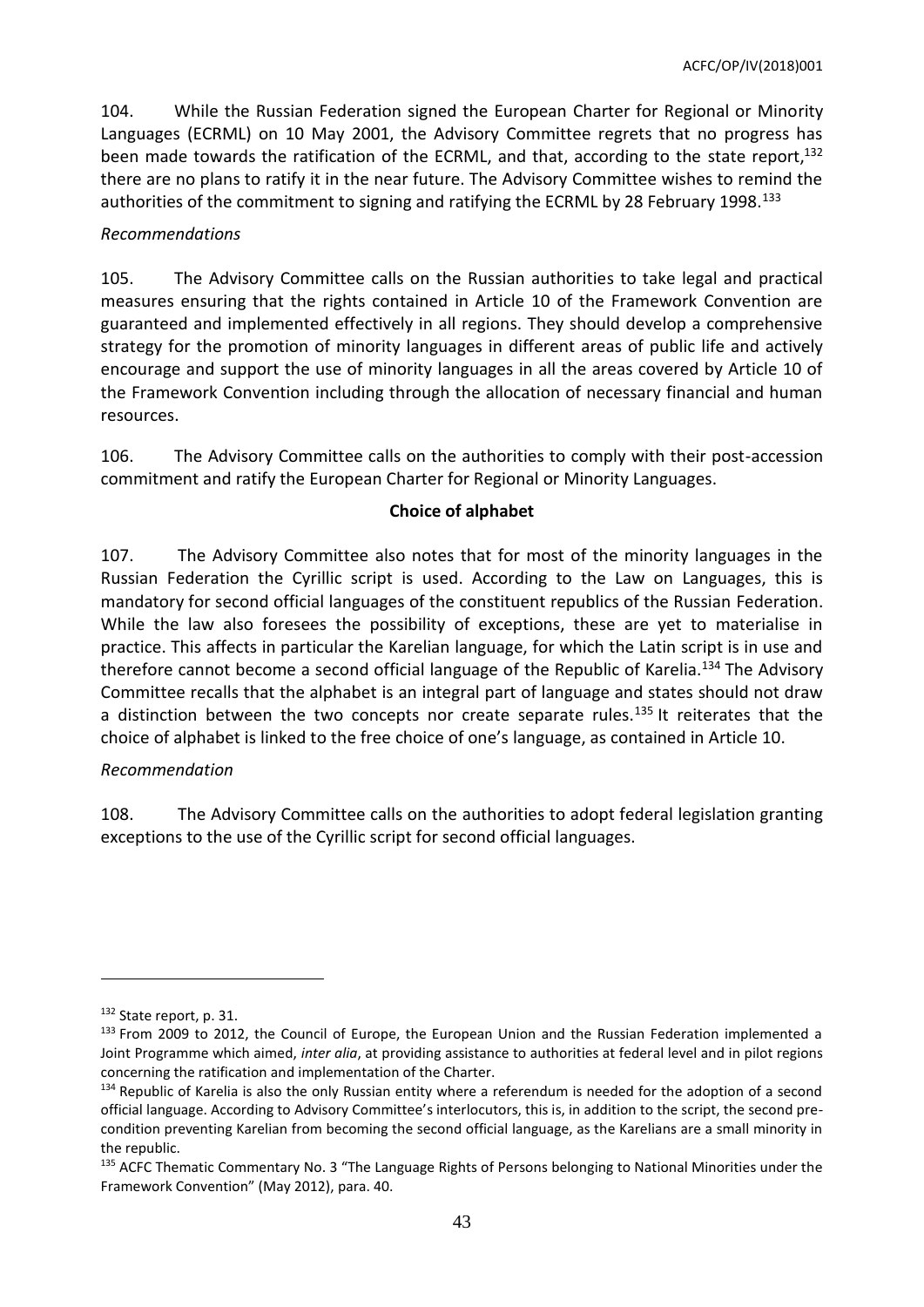### <span id="page-43-0"></span>**Article 11 of the Framework Convention**

### **Topographical indications and other signs and inscriptions**

109. According to the Law on Languages, topographical indications and other inscriptions can be displayed in official languages of the republics, alongside Russian. As far as other minority languages are concerned, the constituent entities have the right to use them "where necessary" for topographical indications and other inscriptions, in the areas where persons belonging to national minorities live in substantial numbers ("densely populated by those peoples*"*), including in the Latin script.<sup>136</sup>

110. The implementation of this right seems to vary throughout the Russian Federation and is more consistently applied with respect to the official languages of the republics. The Advisory Committee was able to see during its visit to Tatarstan, for example, that the Tatar language, in Cyrillic script, is used throughout alongside Russian in official inscriptions on public buildings, in street names and inscriptions linked to the cultural field, while the use of Tatar for private inscriptions, such as shops, is less consistent. The situation is different in other republics, as, according to various interlocutors, Kalmykian in the Republic of Kalmykia, for example, appears to be used mainly for private inscriptions, but not for street signage; on the other hand, Udmurt in the Republic of Udmurtia is reportedly used to some extent on road signs, billboards and announcements; while in Cheboksary, the capital of the Republic of Chuvashia, the great majority of street signs are bilingual.<sup>137</sup>

111. In other constituent federal entities, the display in minority languages of topographical signs appears less consistent. In the village of Lovozero, for example, there are no bilingual topographical indications or other inscriptions in Sami although, according to the Advisory Committee's interlocutors, about one third of the local population is Sami. The Advisory Committee was informed, however, that the local school, as part of a project, researched, prepared and temporarily displayed topographical signs and private inscriptions in Sami. Several interlocutors indicated an interest in such use. In this context, the Advisory Committee recalls that bilingualism in signage conveys the message that an area is shared in harmony by various communities and should therefore be promoted. Moreover, the display of signs in minority languages requires a clear and unambiguous legislative basis and transparent procedures.<sup>138</sup> The Advisory Committee underlines that the qualification "where necessary" should not be interpreted in a restrictive manner and the use of minority languages in topographical indications and other inscriptions should be actively encouraged.

# *Recommendation*

 $\overline{a}$ 

112. The Advisory Committee calls on the authorities to establish clear procedures for the display of topographical signs in minority languages, including in those that are not official languages of the republics, in close consultation with the representatives of national minorities

<sup>136</sup> Article 8 of the Federal Law No. 152-FZ on the Denomination of Geographical Objects.

<sup>&</sup>lt;sup>137</sup> Kondrashkina E.A., Functioning of the language in the spheres of service, national culture, business and family communication in Bitkeeva A.N. ed, (forthcoming in 2018), "Regularities of socio-cultural development of languages in poly-ethnic countries of the world (Russia-Vietnam)", Moscow.

<sup>138</sup> See ACFC Thematic Commentary No. 3 "The Language Rights of Persons belonging to National Minorities under the Framework Convention" (May 2012), paras. 65-67.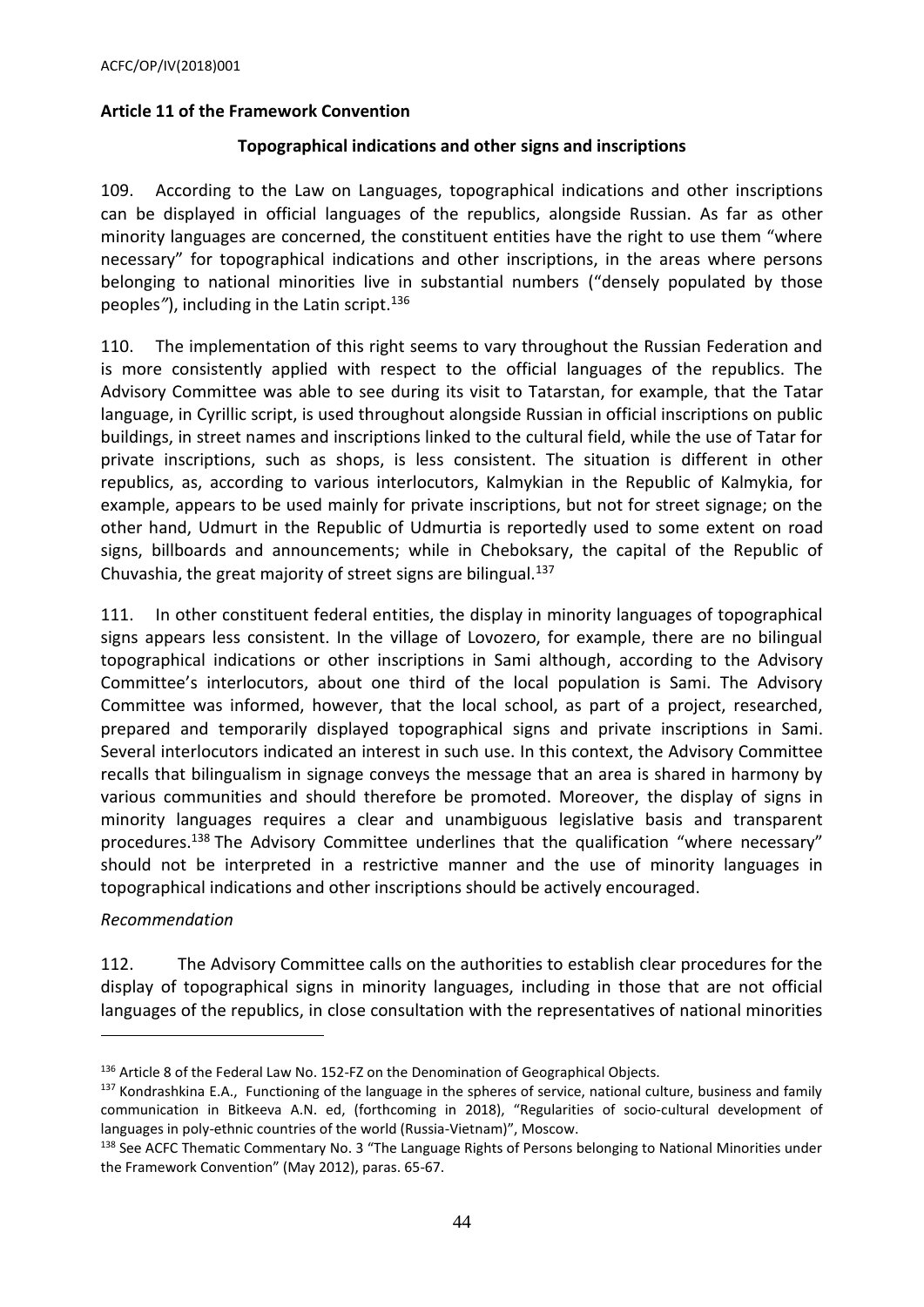and take measures to promote use of minority languages in display of topographical indications, signs, and other inscriptions.

### <span id="page-44-0"></span>**Article 12 of the Framework Convention**

 $\overline{a}$ 

### **Cultural diversity, teaching and learning materials**

113. The Advisory Committee notes that the current federal educational standards foresee among their goals the development of respect for diversity, tolerance and awareness of Russia as a multicultural, multi-ethnic and multi-confessional state.<sup>139</sup> The general curriculum for lower secondary education (fifth to ninth grades) recommends that in different grades, a specific number of hours for subjects like history or geography is used for learning about the region (*krayevedeniye*).<sup>140</sup> During the visit, interlocutors of the Advisory Committee referred to a possibility to learn about the national minorities in the region, their history and culture as part of the subject "The world around us" in primary school, across subjects or during extra-curricular activities, which is often the case. For example, in Kazan, all students in the seventh grade spend a day in the "House of Friendship" to learn about national minorities. At the local school in Lovozero, information about Sami culture and traditions is provided across subjects, in the framework of an extra-curricular subject dedicated to the Sami history and culture, as well as through extracurricular activities (festivals, competitions). As far as teaching and learning materials are concerned, most of these seem to be developed by the teachers themselves.

114. At the same time, the Advisory Committee notes that emphasis continues to be put on "patriotic education".<sup>141</sup> Its interlocutors also indicated during the visit that a unique concept was developed for teaching history at schools throughout the Russian Federation, which has replaced the content designed at the level of the republics. There is little room for different perspectives in history teaching,<sup>142</sup> and discussions about topics such as deportations in the Soviet Union largely depend on the teacher. The Advisory Committee notes, however, that in the process of developing this unique concept, discussions took place with historians from the Republic of Tatarstan on sensitive historical processes in order to harmonise the existing views and develop an acceptable version of the language used.<sup>143</sup>

115. The Advisory Committee notes that during the previous cycles, a review of textbooks aimed at analysing how persons belonging to national minorities are portrayed had been

<sup>&</sup>lt;sup>139</sup> See, for example, Federal State Educational Standards for primary general education Order No. 373 of 6 October 2009 (1<sup>st</sup>-4<sup>th</sup> grades), for social science and natural science (The World around Us) and for basic general education, Order No. 1897 of 17 December 2010 (5<sup>th</sup>-9<sup>th</sup> grades), for history, social and scientific subjects.

<sup>&</sup>lt;sup>140</sup> Decree of the Ministry of Education of the Russian Federation No. 1312 of 9 March 2004, as amended on 1 February 2012, on the approval of the federal basic curriculum and model curricula for the educational institutions of the Russian Federation implementing general education programs.

<sup>&</sup>lt;sup>141</sup> See also Third Advisory Committee Opinion on the Russian Federation, adopted on 24 November 2011, para. 185, in which the Advisory Committee reiterated "that it is essential that "patriotic education" promotes respect for diversity and an inclusive understanding of civic identity"; and Prina F. (2015), National Minorities in Putin's Russia: Diversity and Assimilation, Routledge, chapter 6.

<sup>&</sup>lt;sup>142</sup> See also, Prina F. (2015), National Minorities in Putin's Russia: Diversity and Assimilation, Routledge, chapter 6. 143 Schnirelman V. A. (2016), Common Past: Federal and Tatar School History Textbooks, available at [http://istorex.ru/page/shnirelman\\_va\\_obschee\\_proshloe\\_federalnie\\_i\\_tatarstanskie\\_shkolnie\\_uchebniki\\_istorii](http://istorex.ru/page/shnirelman_va_obschee_proshloe_federalnie_i_tatarstanskie_shkolnie_uchebniki_istorii) (in Russian).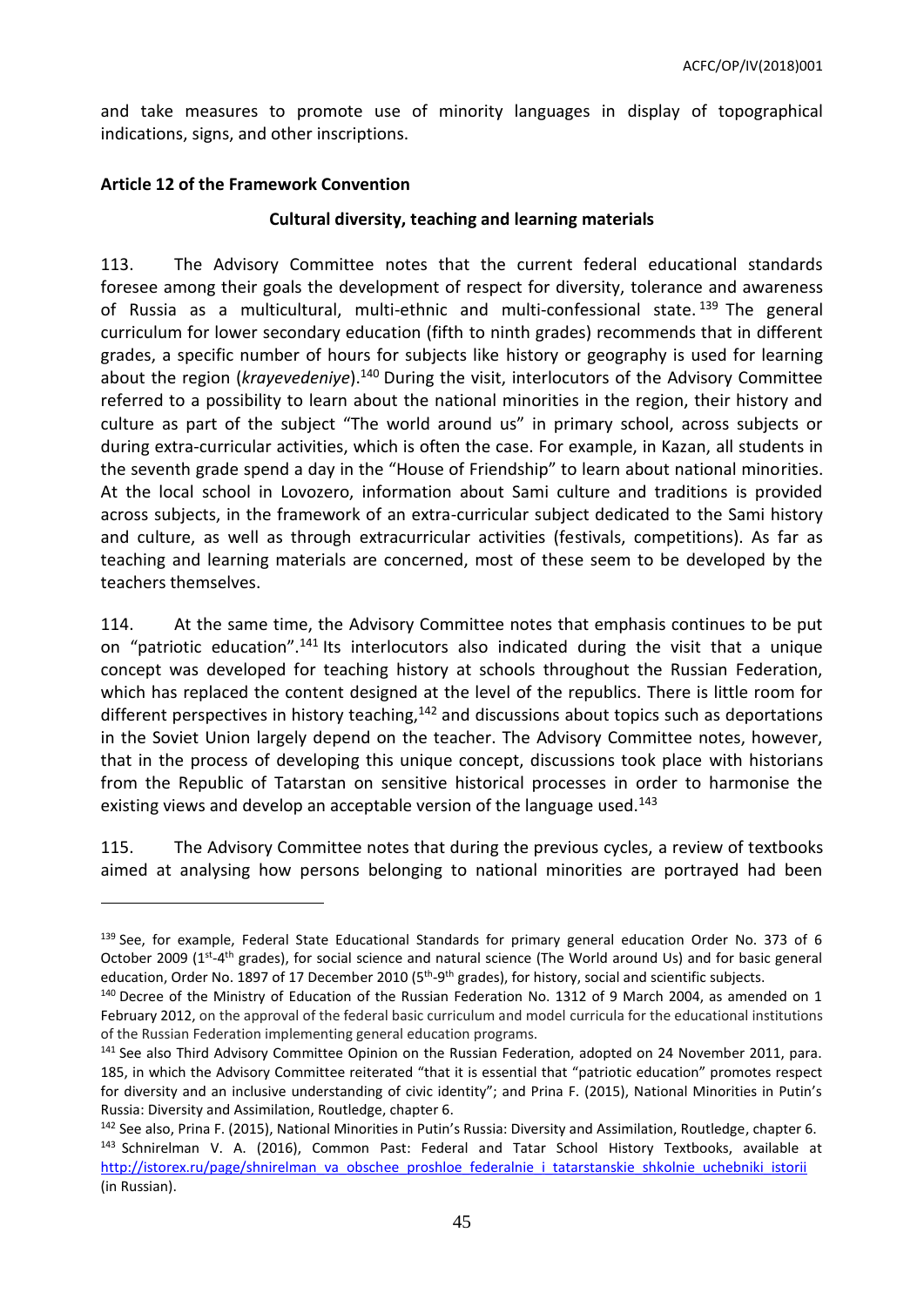#### ACFC/OP/IV(2018)001

announced by the Russian authorities, but no information on its results has been received. It underlines that such a review would be extremely useful and would provide a basis for further development of intercultural education. Curricula and teaching and learning materials for subjects such as history need to be regularly reviewed, in order to ensure that the diversity of cultures and identities is reflected and that respect and intercultural communication are promoted.<sup>144</sup> It shares the view of the Committee on the Elimination of Racial Discrimination that history should be taught in a way that prevents a dominant historical narrative and pattern of ethnic hierarchy. 145

### *Recommendation*

116. The Advisory Committee calls on the authorities to ensure that comprehensive and adequate knowledge about national minorities, including on their histories, is provided in education, in particular in teaching and learning materials. In the teaching and learning of history, a multi-perspective approach should be introduced, in close consultation with persons belonging to national minorities, in order to raise awareness about national minorities as an integral part of society.

#### **Equal access to education**

117. The Advisory Committee welcomes information about a project aimed at promoting the inclusion of Roma children in mainstream education, implemented by the Federal National Cultural Autonomy of the Roma national minority and financed by the Russian authorities. According to the state report,<sup>146</sup> the project was implemented in two pilot regions, at preschool and primary school level, promoted new working methods, including the use of teaching assistants, and it closely involved the Roma community. The Advisory Committee notes, however, the small scale of the project and regrets that no information has been provided with respect to its evaluation and possible follow-up.

118. The Advisory Committee notes that the authorities aim at working towards inclusive education, that segregated education is not authorised by law and that checks are being carried out by the Prosecutor's Office.<sup>147</sup> However, this seems to be progressing slowly in practice. The Advisory Committee learned during its visit and from various other sources that there is still a practice of placing Roma children in separate schools or in separate classes in mainstream schools, sometimes children of different ages in the same class. Separate schools often function in Roma settlements. Reports indicate that many Roma children are also placed in remedial classes for children with learning difficulties, based on testing that allegedly often qualifies even bilingualism as a flaw in the child's development. Sometimes Roma pupils are reportedly excluded from school holidays or not allowed to use common school yards or canteens.<sup>148</sup> Moreover, the quality of teaching provided in separate schools or classes is

<sup>144</sup> ACFC Thematic Commentary No. 1 "Education under the Framework Convention for the Protection of National Minorities" (March 2006), p. 11.

<sup>145</sup> UN CERD, Concluding observations on the twenty-third and twenty-fourth periodic reports of the Russian Federation, CERD/C/RUS/CO/23-24, 20 September 2017, para. 32.

<sup>146</sup> State report, pp. 26-27.

<sup>147</sup> State report, p. 62.

<sup>148</sup> ADC Memorial, Alternative Report on the Russian Federation's Implementation of the International Covenant on Economic, Social and Cultural Rights in Connection with the Consideration of the Sixth Periodic State Report (2016) by the UN Committee on Economic, Social and Cultural Rights, p. 14.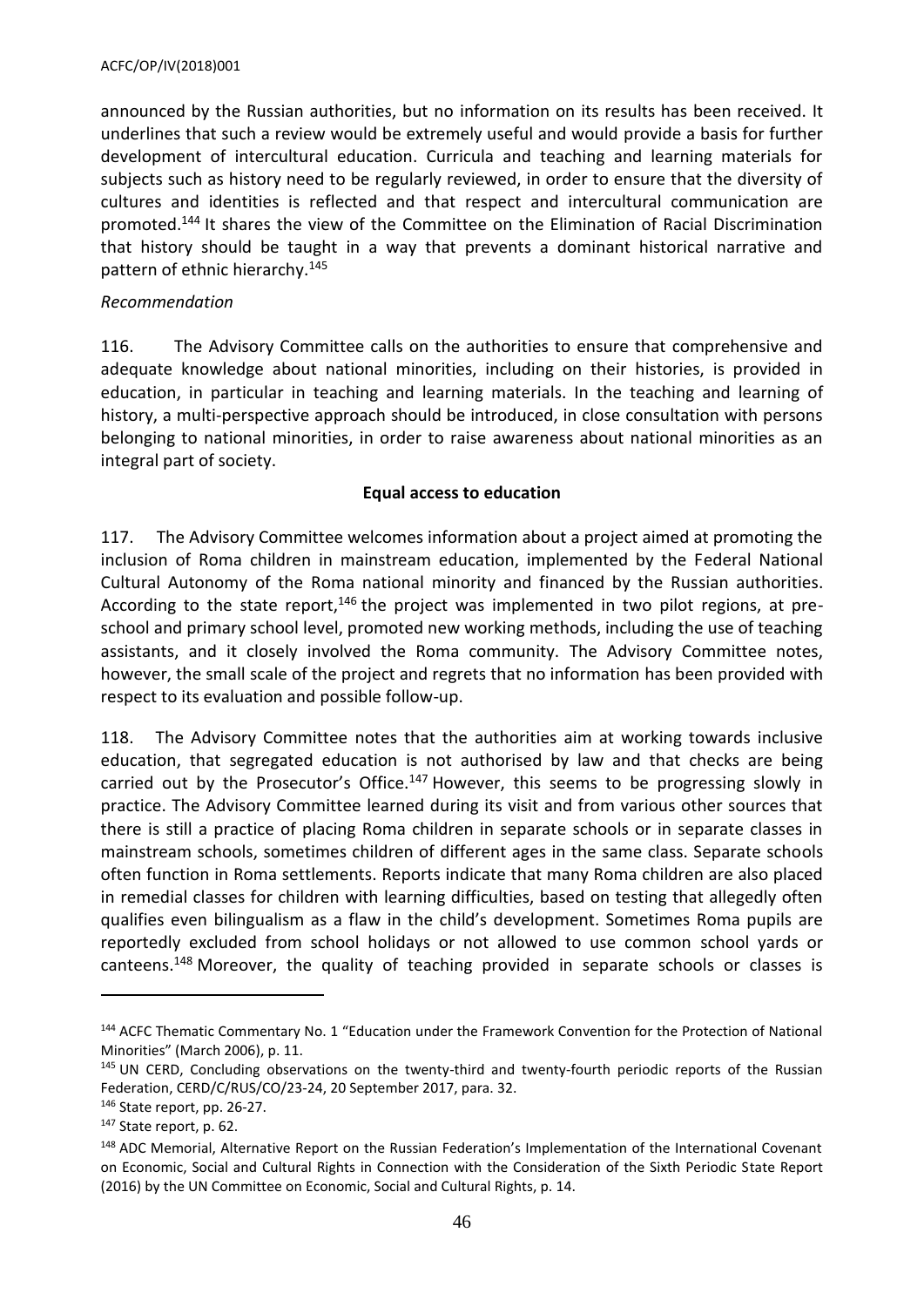questionable, thus reducing their chances to continue education beyond primary school level.<sup>149</sup>

119. The Advisory Committee also notes that the state report  $150$  indicated that the placing of Roma children in separate classes is based on the choice of their parents, taking into account the traditions and nomadic lifestyle. This issue was brought up in discussions with interlocutors during the visit. It seems however to be more linked to the frequent prejudice and biased attitudes Roma children face in other schools, not only from other pupils, but also from teachers.<sup>151</sup>

120. The Advisory Committee regrets that Romani does not seem to play any role in education, and moreover that children are reportedly forbidden to speak it. The survey commissioned by the Federal Agency for Ethnic Affairs in 2015<sup>152</sup> indicates that 98% of Roma are able to express themselves fluently and understand Romani, but only 62% are able to read literature in the language, and only 58% have to some extent written skills in Romani language; moreover, the majority of Roma (67%) hold the view that today the Romani language and culture need additional measures of support from the state.

#### *Recommendation*

121. The Advisory Committee urges the authorities to take measures so that the practice of undue placement of Roma children in separate or remedial classes or schools is stopped. Existing positive practices of including Roma children in mainstream education should be evaluated and, if they were effective, applied on a larger scale. The use, teaching and learning of Romani should be encouraged.

#### **Indigenous small-numbered peoples**

122. The Advisory Committee is pleased to note that efforts are being made to develop alternatives to boarding schools, such as itinerant schools. These seem to function mainly in Yakutsk, Chukotka and Yamal. For example, in the Yamalo-Nenets autonomous *okrug*, these were developed as part of a project started in 2011. In 2016, there were 17 kindergartens and five primary schools, serving about 200 children.<sup>153</sup> The Advisory Committee was informed during its visit of another alternative - long-distance learning - which seems to be of interest in Chukotka. Interlocutors indicated, however, that the number of itinerant schools is still low, funding is not always secured, nor are there enough teachers. Nevertheless, itinerant schools

<sup>&</sup>lt;sup>149</sup> ADC Memorial, Alternative Report on the Russian Federation's Implementation of the International Covenant on Economic, Social and Cultural Rights in Connection with the Consideration of the Sixth Periodic State Report (2016) by the UN Committee on Economic, Social and Cultural Rights, pp. 13-14,

<sup>&</sup>lt;sup>150</sup> State report, p. 62.

<sup>151</sup> ADC Memorial, Alternative Report on the Russian Federation's Implementation of the International Covenant on Economic, Social and Cultural Rights in Connection with the Consideration of the Sixth Periodic State Report (2016) by the UN Committee on Economic, Social and Cultural Rights, p.14 also Third Advisory Committee Opinion on the Russian Federation, adopted on 24 November 2011, para. 177

<sup>&</sup>lt;sup>152</sup> Federal Agency for Ethnic Affairs (2016), Summary of the study "Socio-economic, ethno-cultural and legal problems of gypsies in Russia", available at [http://fadn.gov.ru/news/2016/04/07/2733-itogi-issledovaniya](http://fadn.gov.ru/news/2016/04/07/2733-itogi-issledovaniya-sotsialno-ekonomicheskie-etnokulturnye-i-pravovye-problemy-tsygan-v-rossii)[sotsialno-ekonomicheskie-etnokulturnye-i-pravovye-problemy-tsygan-v-rossii](http://fadn.gov.ru/news/2016/04/07/2733-itogi-issledovaniya-sotsialno-ekonomicheskie-etnokulturnye-i-pravovye-problemy-tsygan-v-rossii) (in Russian).

<sup>153</sup> See Mercator (2016), The Nenets, Khanty and Selkup Language in Education in the Yamal Region in Russia, p. 21.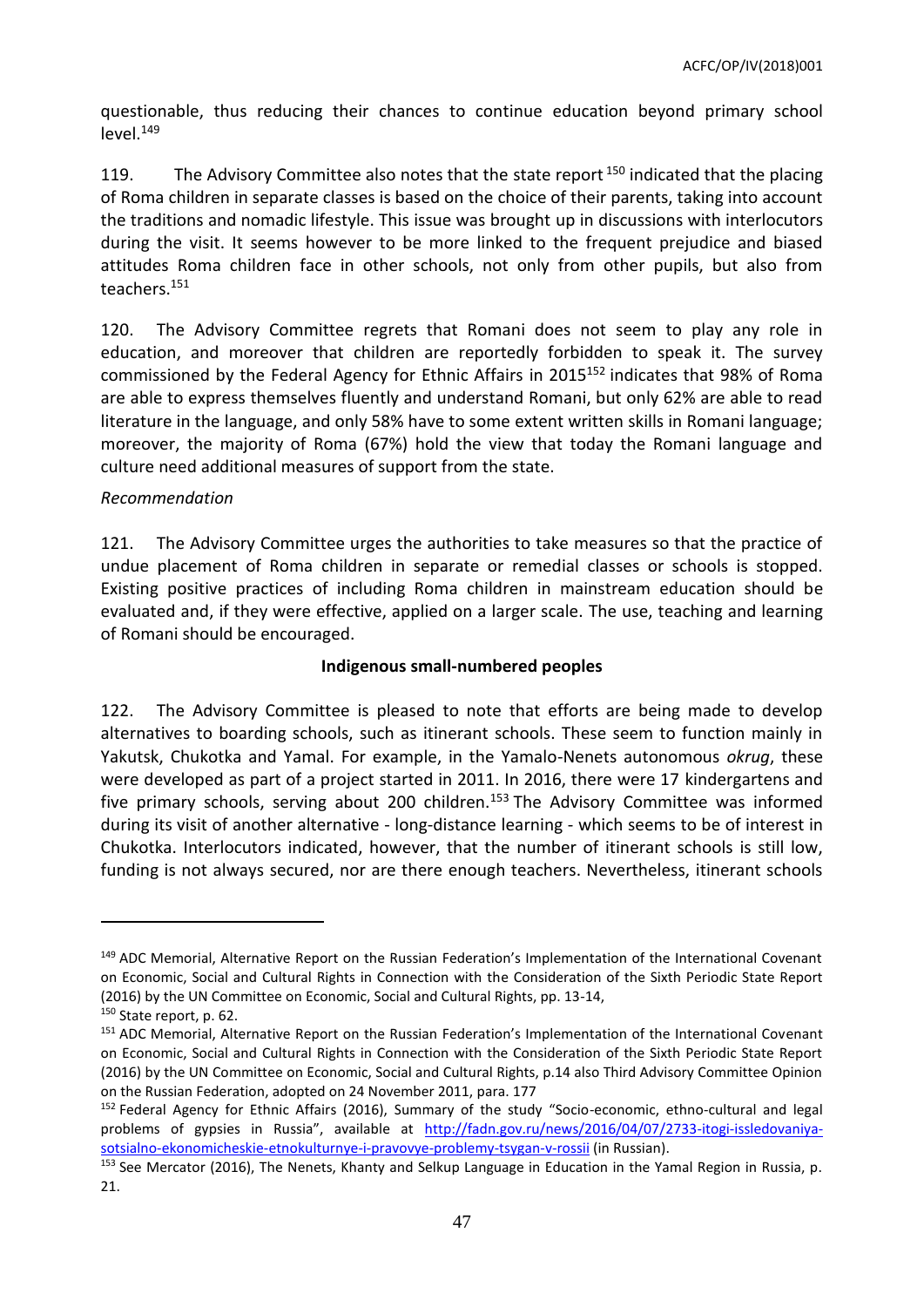have a major advantage of not taking children out of the family context and cultural environment.

#### *Recommendation*

123. The Advisory Committee calls on the authorities to strengthen their efforts and develop, in close consultation with representatives of the indigenous peoples, further alternatives to boarding schools that would adequately meet the educational needs of persons belonging to indigenous small-numbered peoples.

### <span id="page-47-0"></span>**Article 13 of the Framework Convention**

#### **Private educational establishments**

124. The Advisory Committee notes that minority languages are often taught in so-called Sunday schools, in "houses of friendship", sometimes privately funded (such as Kurdish language lessons at the Kurdish House in Moscow, the Armenian Sunday Schools in Krasnodar *kray*), some receiving funds from the authorities for paying the premises and the teachers (for example, in Tatarstan, where there is a growing trend of opening Sunday schools for teaching minority languages while the number of small public schools in which minority languages were taught is decreasing). The Advisory Committee notes that while Sunday schools are a positive additional activity promoting teaching of minority languages, these should not replace the systematic teaching in and learning of minority languages in the state education system (see Article 14).

### *Recommendation*

 $\overline{a}$ 

125. The Advisory Committee encourages the authorities to maintain and extend their organisational and material support to private Sunday schools and other educational institutions run by minority communities as far as possible, without this being used as a replacement of systematic teaching in and learning of minority languages in the state education system.

#### <span id="page-47-1"></span>**Article 14 of the Framework Convention**

# **Teaching and learning in and of minority languages**

126. The school system in the Russian Federation continues to offer, in principle, possibilities to study minority languages as subjects or to be taught through the medium of minority languages. Different models are applied and the situation varies from language to language and among constituent entities of the Russian Federation. A more substantial offer exists for the official languages of the republics, some of which are also used as a medium of instruction,<sup>154</sup> and, to some extent, in the areas where national minorities live in substantial

<sup>&</sup>lt;sup>154</sup> Tatar appears to be the most used language of education, after Russian, see: Goryacheva M.A., Languages in the communicative sphere of education in Bitkeeva A.N. ed, (forthcoming in 2018), "Regularities of socio-cultural development of languages in poly-ethnic countries of the world (Russia-Vietnam)", Moscow, and Information on the distribution of institutions implementing general education programmes and students on the language of instruction and on the study of native (non-Russian) language available at [http://opendata.mon.gov.ru/opendata/7710539135-D7.](http://opendata.mon.gov.ru/opendata/7710539135-D7)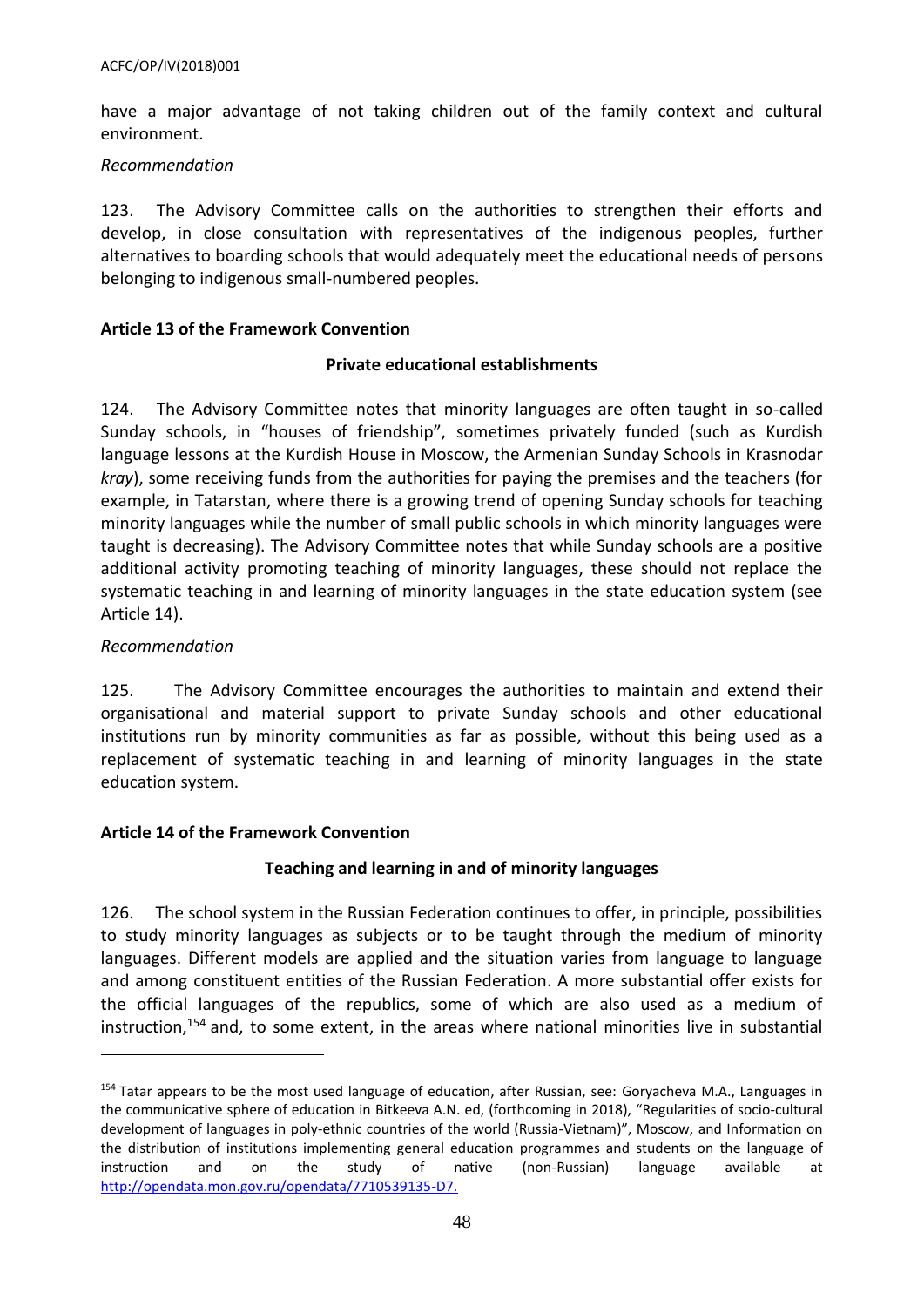numbers. Otherwise, teaching of minority languages seems to take place mainly on an extracurricular basis or in Sunday schools (see Article 13). Generally, there seems to be very little use of minority languages in kindergartens, much to the regret of some of its interlocutors, and of the Advisory Committee.

127. The Advisory Committee underlines that in order to develop minority language skills as an added value for their speakers, there must be continuity in access to teaching and learning of and in minority languages at all levels of the education system, from pre-school to higher education. Pre-school is, together with secondary education, the level where particular weaknesses in the offer of minority language education are often observed. The Advisory Committee underlines that the lack of incentives or insufficient possibilities at pre-school, secondary or higher level can seriously reduce the attractiveness of minority language learning at primary level.<sup>155</sup>

128. Despite a high number of minority languages still present in the education system – according to information received during the visit 24 official languages of the republics of the Russian Federation are used as a medium of instruction and 73 minority languages are studied as a subject – the Advisory Committee regrets that the teaching and learning in and of minority languages is on the whole diminishing. Official data indicate that 33 minority languages were used as a medium of instruction in the previous reporting period,<sup>156</sup> while in the current monitoring cycle, there are only 24 being used. Interlocutors informed the Advisory Committee that in general teaching in the minority language was scarce after primary school. Moreover, information received during the visit indicates a decrease in the number of schools where minority languages are taught or used a medium of instruction, of the hours dedicated to teaching minority languages, and changes in their status from compulsory to optional or extracurricular. While welcoming compulsory teaching of Sami at the vocational school National Northern College in Lovozero, the Advisory Committee notes that the language has no longer been taught as mandatory at primary and secondary levels since the closure of the boarding school in the same village, which was considered an ethnic school (decided in 2010, the last pupil graduated in 2014). The Sami language has become an extra-curricular subject at the local school. In many cases, the situation of indigenous peoples is difficult. The Advisory Committee was also informed, for example, that the Shor language is taught as an extracurricular subject in one school, which is classified by the authorities as an "ethnic school".

129. The Advisory Committee is concerned that reforms implemented in the education sector in recent years appear to have negatively affected the teaching and learning of and in minority languages. Following the amendments to the education legislation in 2007, new educational standards have been introduced and the structure and roles in designing the curriculum have changed. Currently, the curriculum is comprised of a compulsory part (70%), established at federal level, and a variable part (30%), which includes minority languages and is devised by participants in the education process (schools, parents). All this has diminished the role of the regions in the process.<sup>157</sup> The languages of instruction are determined by individual

<sup>&</sup>lt;sup>155</sup> ACFC Thematic Commentary No. 3 "The Language Rights of Persons belonging to National Minorities under the Framework Convention" (May 2012), para. 75.

<sup>156</sup> State report, p. 100.

<sup>&</sup>lt;sup>157</sup> See also Third Advisory Committee Opinion on the Russian Federation, adopted on 24 November 2011, para. 191; Federal Law No. 309-FZ on the Amendment of Legal Acts of the Russian Federation Modifying the Concept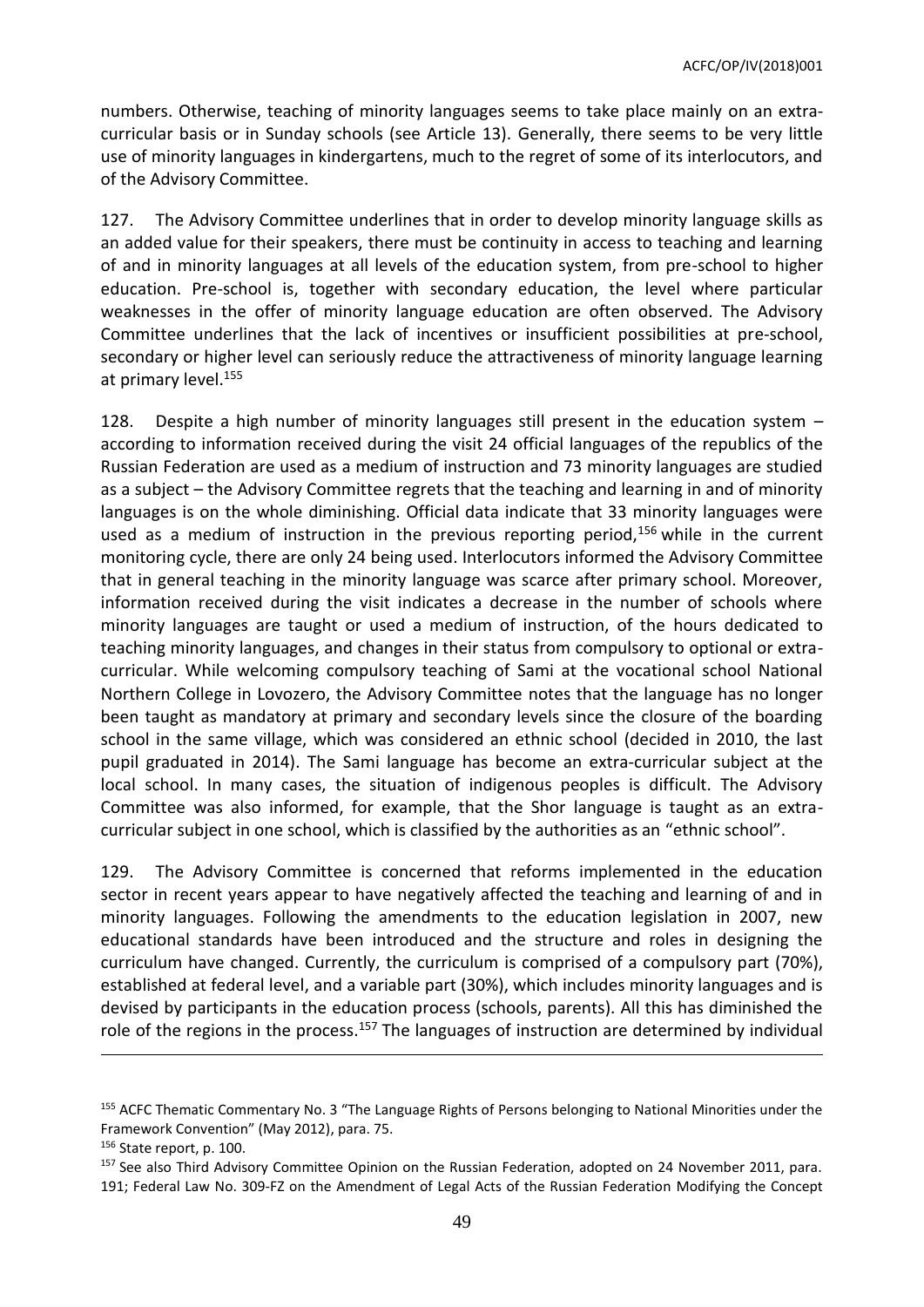schools with the involvement of parents and are registered in the school documents. The new Law on Education in the Russian Federation adopted in December 2012<sup>158</sup> emphasises the position of the Russian language as the state language, by guaranteeing education in Russian, as well as the choice of the language of instruction, while the previous law provided for the right to education in the first language, as well as to choose the language of instruction. Teaching and learning of the official languages of the republics may be introduced in accordance with their respective laws and are to take place "in accordance with the federal state education standards", which had been expressly referred to only for the teaching of Russian as a subject under the previous law. The new law has also introduced a safeguard for the Russian language, as teaching and learning of the official languages of the republics should not be to the detriment of the teaching and learning of the state language of the Russian Federation. The law further maintains the right to be taught in the first language from preschool to lower secondary education, as well as of learning these languages "within the limits of the opportunities offered by the education system". Teaching and learning of the first language is to take place "in accordance with the federal state education standards". The law also appears to have eliminated the provision concerning state support for teacher training for minority languages, which are not official languages of the republics.

130. Furthermore, a "unified state examination" to be taken in Russian irrespective of the language of instruction and serving as the final graduation examination and entry examination into higher education was introduced in 2009. <sup>159</sup> The Advisory Committee was informed during its visit that the very demanding compulsory curriculum and final examination have largely prompted schools and parents to focus on the main subjects, which in turn diminishes demand for minority language teaching and learning. The Advisory Committee notes that high school graduation or university entry exams provided only in the official language may indeed discourage learning of minority languages at the highest level of proficiency, which can have a negative effect on the acceptance and functionality of these languages in public life.<sup>160</sup>

131. A process of "optimisation" of schools began in 2008, which led to the closure of schools with teaching in and of minority languages, mainly small village schools.<sup>161</sup> Although some solutions seem available, such as long-distance learning or travelling to another school, there are clearly fewer opportunities to learn minority languages in cities.<sup>162</sup> Moreover, interlocutors underlined that in big cities such as Moscow it is sometimes not possible to enrol children to the – often – one school offering minority language teaching, as travelling there would take too long.

and Structure of State Education Standards and Prina F. (2015), National Minorities in Putin's Russia: Diversity and Assimilation, Routledge, chapter 6.

<sup>158</sup> Federal Law No 273-FZ of 29 December 2012.

<sup>159</sup> Prina F. (2015), National Minorities in Putin's Russia: Diversity and Assimilation, Routledge, chapter 6.

<sup>&</sup>lt;sup>160</sup> ACFC Thematic Commentary No. 3 "The Language Rights of Persons belonging to National Minorities under the Framework Convention" (May 2012, para. 75.

<sup>&</sup>lt;sup>161</sup> See also Third Advisory Committee Opinion on the Russian Federation, adopted on 24 November 2011, para 192.

<sup>162</sup> Goryacheva M.A., Languages in the communicative sphere of education in Bitkeeva A.N. ed, (forthcoming in 2018), "Regularities of socio-cultural development of languages in poly-ethnic countries of the world (Russia-Vietnam)", Moscow, and Information on the distribution of institutions implementing general education programmes and students on the language of instruction and on the study of native (non-Russian) language available a[t http://opendata.mon.gov.ru/opendata/7710539135-D7.](http://opendata.mon.gov.ru/opendata/7710539135-D7)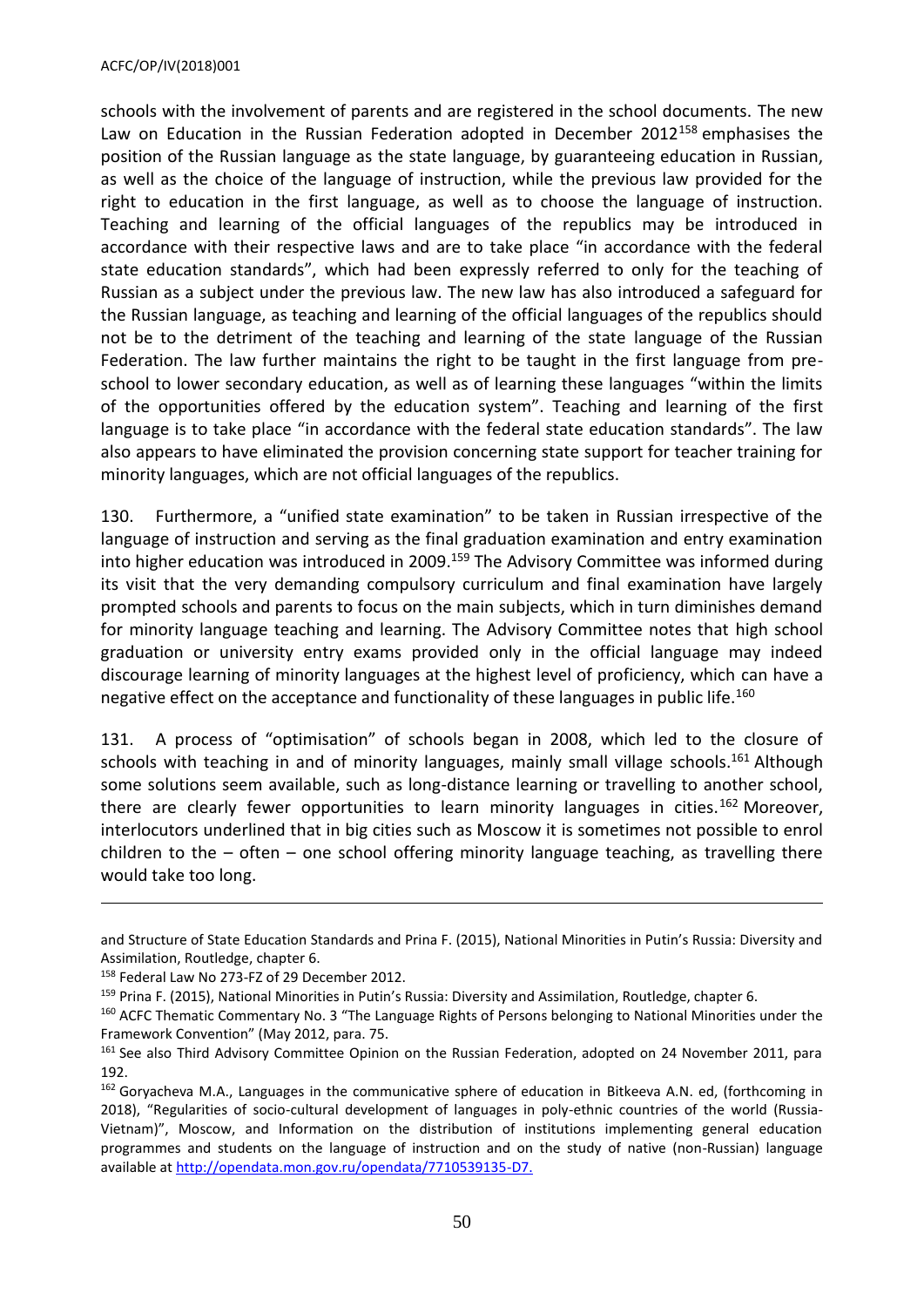132. With parents' demand playing a significant role in minority language education, the Advisory Committee notes that the parents contacted during the visit were not aware of the opportunities and procedures to be followed in order for their children to learn the minority languages in school. Moreover, without a comprehensive policy at the federal level in support of minority languages and measures conducive to their use in various areas (see Article 10), there is a risk that possibilities for speakers to learn and use these languages will further diminish.

133. The situation of the languages of the indigenous small-numbered peoples as potential for the socio-economic development of the indigenous peoples is of particular concern, as many of them are endangered and, according to the state report, only 22 (less than a half) are studied in school.<sup>163</sup>

134. The Advisory Committee observes with concern the discussion since July 2017<sup>164</sup> about mandatory teaching of minority languages, which are second official languages in republics. In the case of Tatarstan, the issue resulted in an open conflict between the federal authorities and the leadership of the republic in the context of a broader discussion about the nonrenewal of the power-sharing treaty between Moscow on Kazan.<sup>165</sup> The essence of the conflict is that the federal authorities perceive a contradiction between the Federal Law on Education, which foresees the possibility of education in the "native language" in addition to a set number of hours of Russian, and the practice in some republics to require all students to attend classes of the respective second official language, whether or not this is their first language. In some cases this practice led to a reduction of the number of hours of Russian language teaching. While mandatory teaching of the second official language has been abolished in Kalmykia and Buryatia already some years ago, it continued to exist at least partially in, *inter alia,* Bashkortostan, Chuvashia and Mordovia and was standard practice in Tatarstan. Following an investigation by the Prosecutor General during August and September 2017,<sup>166</sup> the Republic of Tatarstan had to alter this practice and is to offer no more than two hours of Tatar language classes on a voluntary basis.

135. While noting the need for regional law and practice to be in line with federal legislation, the Advisory Committee regrets that this decision, which lowers the status of minority languages, has been taken too hastily. In the Advisory Committee's view, more time should be taken to reflect upon a solution that would accommodate both the need for sufficient hours of Russian language and the wish of the authorities in republics to develop a certain level of bilingualism of the population. The Advisory Committee wishes to reiterate its support for the

<sup>&</sup>lt;sup>163</sup> See state report, p. 18. Similar concerns have been expressed by the UN Committee on the Rights of the Child, in the Concluding observations on the combined fourth and fifth periodic reports of the Russian Federation, CRC/C/RUS/CO/4-5, 27 February 2014, para. 63. See also IWGIA Report 18 (2014): Indigenous Peoples in the Russian Federation, pp. 11 and 66.

<sup>&</sup>lt;sup>164</sup> The discussion started with a statement by President Vladimir Putin on minority language teaching on the occasion of a visit to the Republic of Mari El in July 2017. See [www.rferl.org/a/russia-putin-minority-languages](http://www.rferl.org/a/russia-putin-minority-languages-mari-el/28630555.html)[mari-el/28630555.html.](http://www.rferl.org/a/russia-putin-minority-languages-mari-el/28630555.html)<br><sup>165</sup> Onen Democracy

Open Democracy (8 December 2017), Moscow leaves Tatarstan speechless, available at [www.opendemocracy.net/od-russia/bulat-mukhamedzhanov/moscow-leaves-tatarstan-speechless.](http://www.opendemocracy.net/od-russia/bulat-mukhamedzhanov/moscow-leaves-tatarstan-speechless) On the same issue, though less contentious, in the Chuvash Republic, see Kommersant (20 November 2017), The Chuvash language now has its defender, available a[t https://www.kommersant.ru/doc/3472990](https://www.kommersant.ru/doc/3472990) (in Russian).

<sup>166</sup> List of instructions following the meeting of the Council for Interethnic Relations available at [http://kremlin.ru/acts/assignments/orders/55464.](http://kremlin.ru/acts/assignments/orders/55464)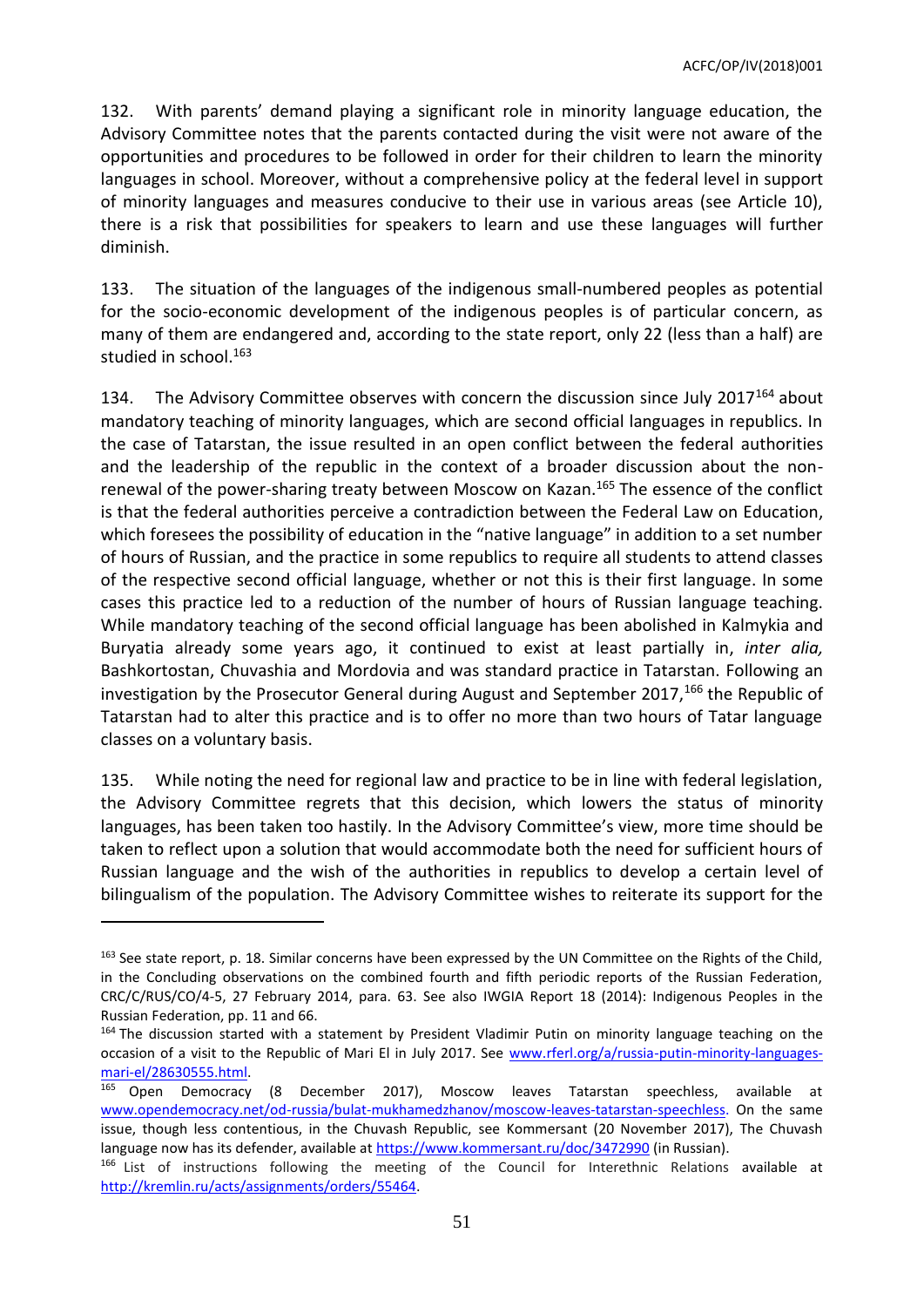development of bi- or multilingual teaching models in Russian and minority languages, as part of the mandatory school curriculum. Ideally, if the situation so allows, dual medium approaches may be adopted in which minority and majority languages are present in equal proportions. In some cases, it may be useful to promote the minority language in order to counterbalance the difference in language prestige, to guarantee the rights of speakers of numerically small minority languages, and to meet the legitimate needs of parents and children as protected under the Framework Convention.<sup>167</sup> Moreover, multilingual and dual medium education models address children from majority and minority backgrounds and cater for children who grow up bilingually, or in 'mixed' families. Bi- or multilingual education open to students from all linguistic groups, including minorities and the majority, can, apart from having significant cognitive benefits for the individuals, contribute to intercultural comprehension and co-operation.

#### *Recommendation*

 $\overline{\phantom{a}}$ 

136. The Advisory Committee urges the authorities, in close consultation with persons belonging to national minorities, to develop a comprehensive long-term strategy promoting minority languages in education, ensuring continuity from kindergarten to higher education, including by enhancing the available opportunities to study in minority languages through the introduction of modern bilingual and multilingual teaching approaches.

# <span id="page-51-0"></span>**Article 15 of the Framework Convention**

# **Participation of persons belonging to national minorities**

137. There is a variety of consultative bodies where persons belonging to minorities can participate in public affairs, usually through their organisations. These are usually called councils on ethnic issues or inter-ethnic relations and exist at federal and regional levels as well as in big cities. The main body at the federal level is the Presidential Council for Inter-Ethnic Relations, which was established in 2012 as an advisory body to the President of the Russian Federation.<sup>168</sup> It is chaired by the President and composed of members of the Presidential administration, the government, the "Assembly of Peoples of Russia", National cultural autonomies, other minority organisations, Cossack organisations and researchers. Three more advisory bodies operate under the Federal Agency for Ethnic Affairs. Firstly, the Consultative Council on National Cultural Autonomies, which was created in 2015 and consists of 17 representatives of federal national cultural autonomies.<sup>169</sup> Secondly, the Federal Agency has a "Public Council" (*obshchestvennyy sovet*). It is, however, mainly composed of other public figures (researchers, journalists, representatives of trade unions) and only a few

<sup>&</sup>lt;sup>167</sup> ACFC Thematic Commentary No. 3 "The Language Rights of Persons belonging to National Minorities under the Framework Convention" (May 2012), para. 81.

<sup>168</sup> Presidential Decree No. 776 of 7 June 2012 on the Presidential Council on Inter-Ethnic Relations, available at <http://kremlin.ru/events/councils/by-council/28/15577> (in Russian). Summaries of all plenary meetings (one per year) and board meetings (four per year) are available in English at [http://en.kremlin.ru/events/councils/by](http://en.kremlin.ru/events/councils/by-council/28)[council/28.](http://en.kremlin.ru/events/councils/by-council/28)

<sup>&</sup>lt;sup>169</sup>Consultative Council on National Cultural Autonomies under the Federal Agency for Ethnic Affairs, available at [http://fadn.gov.ru/otkritoe-agenstvo/obshestvenniy-kontrol/konsultativnyy-sovet-po-delam-natsionalno](http://fadn.gov.ru/otkritoe-agenstvo/obshestvenniy-kontrol/konsultativnyy-sovet-po-delam-natsionalno-kulturnyh-avtonomiy-pri-federalnom-agentstve-po-delam-natsionalnostey)[kulturnyh-avtonomiy-pri-federalnom-agentstve-po-delam-natsionalnostey.](http://fadn.gov.ru/otkritoe-agenstvo/obshestvenniy-kontrol/konsultativnyy-sovet-po-delam-natsionalno-kulturnyh-avtonomiy-pri-federalnom-agentstve-po-delam-natsionalnostey)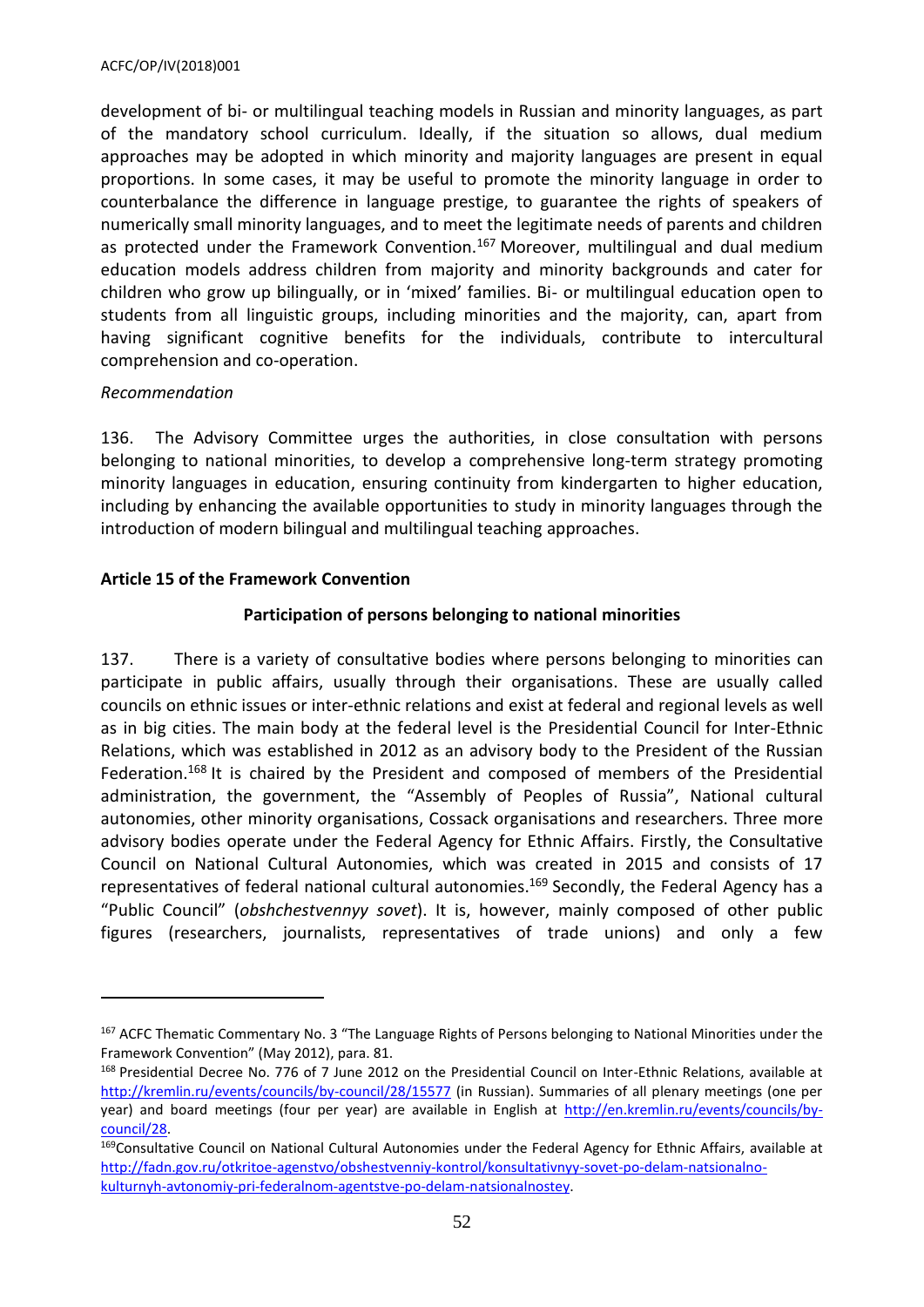representatives of indigenous, minority and migrant organisations.<sup>170</sup> Finally, in 2017, the Federal Agency set up an Expert Consultative Council on the Social-Economic Development of the Indigenous Small-numbered Peoples of the North, Siberia and Far East.<sup>171</sup> It is made up of representatives of the Federal Agency and other government bodies, regional and local administrations, researchers, representatives of indigenous peoples associations, and companies, such as Lukoil and Gasprom, active in regions inhabited by indigenous peoples. 172

138. Similar consultative councils, advisory bodies or assemblies exist at regional level, including in the regions the Advisory Committee visited.<sup>173</sup> In addition, the "Civic Chambers", which exist at the federal, regional and local levels, can provide a channel for minority organisations to voice their concerns. In the Republic of Mordovia, for example, the Public Chamber in practice made available seats for representatives of Mordovians, Russians and Tatars.<sup>174</sup> The Federal Civic Chamber has a Sub-Commission on the "harmonisation of interethnic and inter-religious issues" and a few members representing minority organisations and religious associations.<sup>175</sup> As far as indigenous peoples are concerned, municipalities can establish, on a voluntary basis, under the authority of the heads of municipalities, councils of the representatives of indigenous small-numbered peoples, with a view to protecting their rights and interests. 176

139. The Advisory Committee welcomes the existence of these consultative bodies and appreciates their role as a platform for communication between the authorities and official representatives of minorities. It notes, however, that these bodies are not necessarily providing for effective participation in the sense that minority participation has "substantial influence on decisions which are taken".<sup>177</sup> The main deficit, in the Advisory Committee's opinion, is the missing legal entrenchment of the advisory bodies' guaranteed rights in the decision-making processes. None of the legal documents which provide the basis for the

<sup>&</sup>lt;sup>170</sup> Composition of the Public Council of the Federal Agency for Ethnic Affairs, available at [http://fadn.gov.ru/system/attachments/attaches/000/029/066/original/%D0%9E%D0%B1%D1%89%D0%B5%D1%](http://fadn.gov.ru/system/attachments/attaches/000/029/066/original/%D0%9E%D0%B1%D1%89%D0%B5%D1%81%D1%82%D0%B2%D0%B5%D0%BD%D0%BD%D1%8B%D0%B9_%D1%81%D0%BE%D0%B2%D0%B5%D1%82_06_04.pptx?1507128638) [81%D1%82%D0%B2%D0%B5%D0%BD%D0%BD%D1%8B%D0%B9\\_%D1%81%D0%BE%D0%B2%D0%B5%D1%82\\_06](http://fadn.gov.ru/system/attachments/attaches/000/029/066/original/%D0%9E%D0%B1%D1%89%D0%B5%D1%81%D1%82%D0%B2%D0%B5%D0%BD%D0%BD%D1%8B%D0%B9_%D1%81%D0%BE%D0%B2%D0%B5%D1%82_06_04.pptx?1507128638) 04.pptx?1507128638 (in Russian).

<sup>171</sup> In addition, Federal Law No. 256-FZ of 13 July 2015 on Amending Article 7 of the Federal Law on Guarantees of the Rights of Indigenous Peoples of the Russian Federation refers to the right of local authorities "to establish on a voluntary basis under the heads of municipalities in places of traditional residence and traditional economic activities of small-numbered peoples the councils of representatives of small-numbered peoples for the protection of the rights and legitimate interests of the said peoples."

<sup>172</sup> Members of the Expert Consultative Council on the Social-Economic Development of the numerically small indigenous peoples of the North, Siberia and Far East, available at [http://fadn.gov.ru/system/attachments/attaches/000/029/107/original/%D0%A0%D0%8E%D0%A0%D1%95%D0%](http://fadn.gov.ru/system/attachments/attaches/000/029/107/original/%D0%A0%D0%8E%D0%A0%D1%95%D0%A0%D0%86%D0%A0%C2%B5%D0%A1%E2%80%9A_%D0%A0%D1%97%D0%A0%D1%95_%D0%A0%D1%99%D0%A0%D1%9A%D0%A0%D1%9C%D0%A0%D0%8E.pdf?1507796605) [A0%D0%86%D0%A0%C2%B5%D0%A1%E2%80%9A\\_%D0%A0%D1%97%D0%A0%D1%95\\_%D0%A0%D1%99%D0%A](http://fadn.gov.ru/system/attachments/attaches/000/029/107/original/%D0%A0%D0%8E%D0%A0%D1%95%D0%A0%D0%86%D0%A0%C2%B5%D0%A1%E2%80%9A_%D0%A0%D1%97%D0%A0%D1%95_%D0%A0%D1%99%D0%A0%D1%9A%D0%A0%D1%9C%D0%A0%D0%8E.pdf?1507796605) [0%D1%9A%D0%A0%D1%9C%D0%A0%D0%8E.pdf?1507796605](http://fadn.gov.ru/system/attachments/attaches/000/029/107/original/%D0%A0%D0%8E%D0%A0%D1%95%D0%A0%D0%86%D0%A0%C2%B5%D0%A1%E2%80%9A_%D0%A0%D1%97%D0%A0%D1%95_%D0%A0%D1%99%D0%A0%D1%9A%D0%A0%D1%9C%D0%A0%D0%8E.pdf?1507796605) (in Russian).

<sup>&</sup>lt;sup>173</sup> The Republic of Tatarstan has an "Assembly of the Peoples of Tatarstan" composed of more than 200 associations representing 36 ethnicities. Murmansk *oblast* has a "Council of Representatives of the Numerically small indigenous Peoples" and a "Sami Assembly" (see Article 7).

<sup>&</sup>lt;sup>174</sup> Prina F. (2015), National Minorities in Putin's Russia: Diversity and Assimilation, Routledge, chapter 9.

<sup>&</sup>lt;sup>175</sup> Website of the Civic Chamber of the Russian Federation, available at [https://oprf.ru/structure/comissions/comissions2017/1349.](https://oprf.ru/structure/comissions/comissions2017/1349)

<sup>176</sup> Federal Law No. 256-FZ of 13 July 2015 on Amendments to Article 7 of the Federal Law on Guarantees of Rights of Indigenous Small-numbered Peoples of the Russian Federation.

<sup>177</sup> ACFC Thematic Commentary No. 2 "The Effective Participation of Persons Belonging to National Minorities in Cultural, Social and Economic Life and in Public Affairs" (February 2008), para. 19.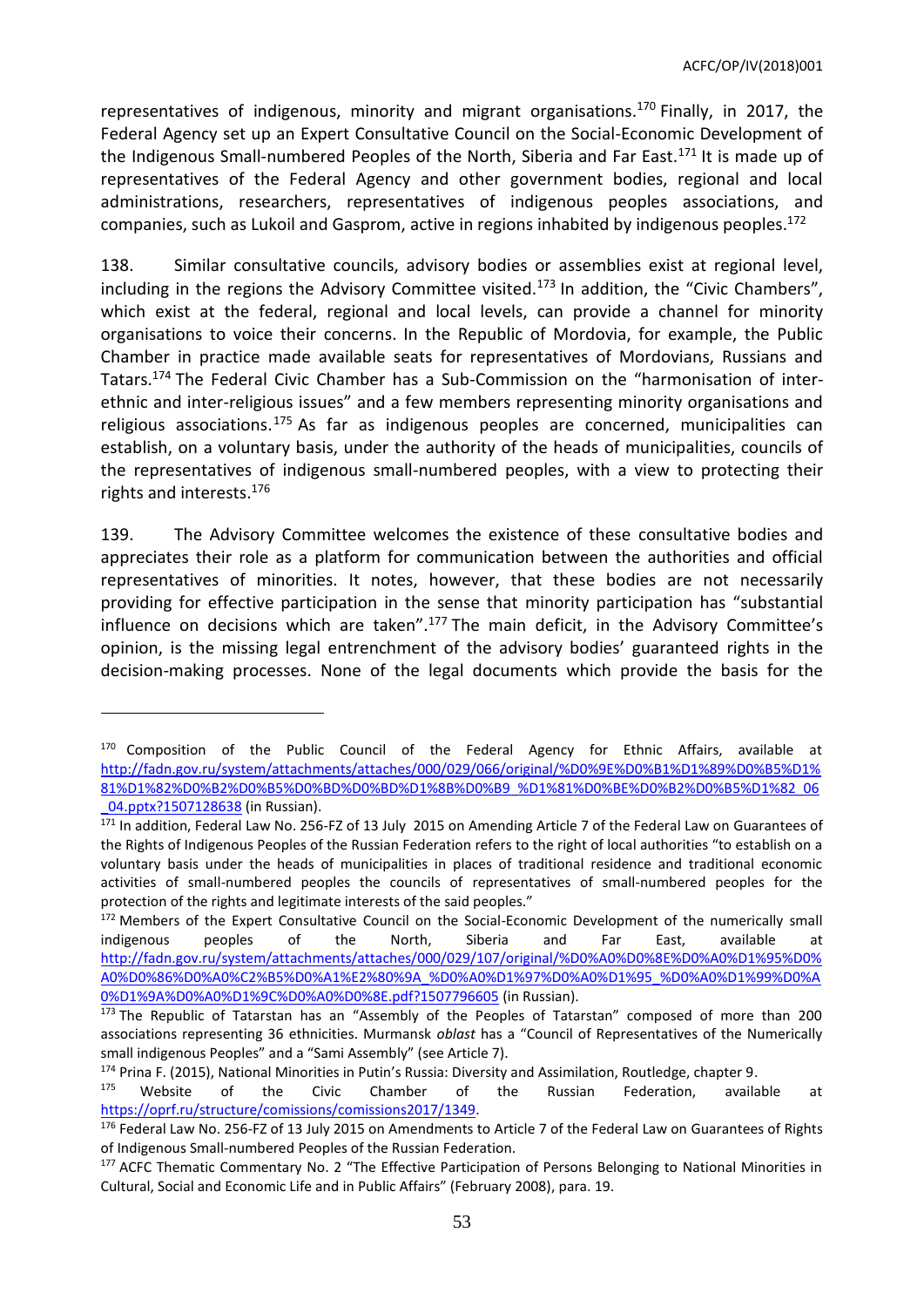$\overline{a}$ 

establishment of the above-mentioned bodies defines any guarantees on which policy areas the respective bodies are heard in a systematic manner. In its two meetings in 2016, for example, the Consultative Council on National Cultural Autonomies focused on how these autonomies can contribute to the implementation of the "Strategy on State Nationalities Policy for the period until 2025", their participation in ethno-cultural festivals and the organisation of youth meetings promoting "civic identity and patriotic education".<sup>178</sup> The Advisory Committee stresses that the scope of consultation with national minority representatives has to be clearly defined to ensure, for example, the systematic consultation at an early enough stage in the drafting process of new legislation.<sup>179</sup>

140. Furthermore, there is only limited transparency with regard to the agenda of the meetings and the composition of these bodies. While issues discussed at the meetings of the Presidential Council for Inter-Ethnic Relations are published online,<sup>180</sup> little public information is available about the frequency and content of the meetings of the three above-mentioned advisory bodies to the Federal Agency for Ethnic Affairs. It appears that many councils, such as the Consultative Council on National Cultural Autonomies and the Assembly of the Peoples of the Republic of Tatarstan, seem to include all representatives of a certain category of (minority) organisations. By contrast, criteria for membership in the Presidential Council on Inter-Ethnic Relations do not seem to be established transparently.

141. In the case of the Council of representatives of the indigenous small-numbered peoples of the Murmansk *oblast*, the composition brings together nine representatives of the communities (*obshchina*) who are solely appointed by the governor, the deputy governor, a member of the State Duma and a representative of the Civic Chamber of Murmask *oblast*. 181 The Advisory Committee regrets to note from its exchanges with several interlocutors that the steps taken to establish the Sami Assembly from 2008 onwards have been accompanied by alternating issues of recognition, questions on representation and, in particular in 2014, involvement of the authorities in the election process.<sup>182</sup> The Advisory Committee underlines that to secure effective participation of persons belonging to national minorities, consultative bodies should reflect the diversity within national minorities and genuinely represent a wide range of views amongst persons belonging to national minorities, while the appointment procedures should be transparent and designed in close consultation with the national minorities.<sup>183</sup>

<sup>178</sup> Report on the work of the Consultative Council on National Cultural Autonomies for 2016, available at [http://fadn.gov.ru/documents/9002-otchet-o-rabote-konsultativnogo-soveta-po-delam-natsionalno-kulturnyh](http://fadn.gov.ru/documents/9002-otchet-o-rabote-konsultativnogo-soveta-po-delam-natsionalno-kulturnyh-avtonomiy-pri-federalnom-agentstve-po-delam-natsionalnostey)[avtonomiy-pri-federalnom-agentstve-po-delam-natsionalnostey](http://fadn.gov.ru/documents/9002-otchet-o-rabote-konsultativnogo-soveta-po-delam-natsionalno-kulturnyh-avtonomiy-pri-federalnom-agentstve-po-delam-natsionalnostey) (in Russian).

<sup>&</sup>lt;sup>179</sup>ACFC Thematic Commentary No. 2 "The Effective Participation of Persons Belonging to National Minorities in Cultural, Social and Economic Life and in Public Affairs" (February 2008), paras. 116 and 118.

<sup>&</sup>lt;sup>180</sup> At its Board meeting in September 2017, for example, the Presidential Council discussed the issue of voluntary vs. mandatory minority language teaching of second official languages in republics. See [http://en.kremlin.ru/catalog/keywords/26/events/55633.](http://en.kremlin.ru/catalog/keywords/26/events/55633)

<sup>181</sup> See Council of representatives of the indigenous small-numbered peoples of the North under Murmansk *oblast*  government, available at [www.gov-murman.ru/region/saami/convocation/.](http://www.gov-murman.ru/region/saami/convocation/)

<sup>&</sup>lt;sup>182</sup> See, among many others, Berg-Nordlie M. (2017), Fighting to be Heard-in Russia and in Sámi, Russian Sami representation in Russian and Pan-Sámi politics, dissertation for the degree of Philosophy Doctor, February 2017, Faculty of Humanities, Social Science of Education, The Arctic University of Norway.

<sup>183</sup> ACFC Thematic Commentary No. 2 "The Effective Participation of Persons Belonging to National Minorities in Cultural, Social and Economic Life and in Public Affairs" (February 2008), paras. 110-111.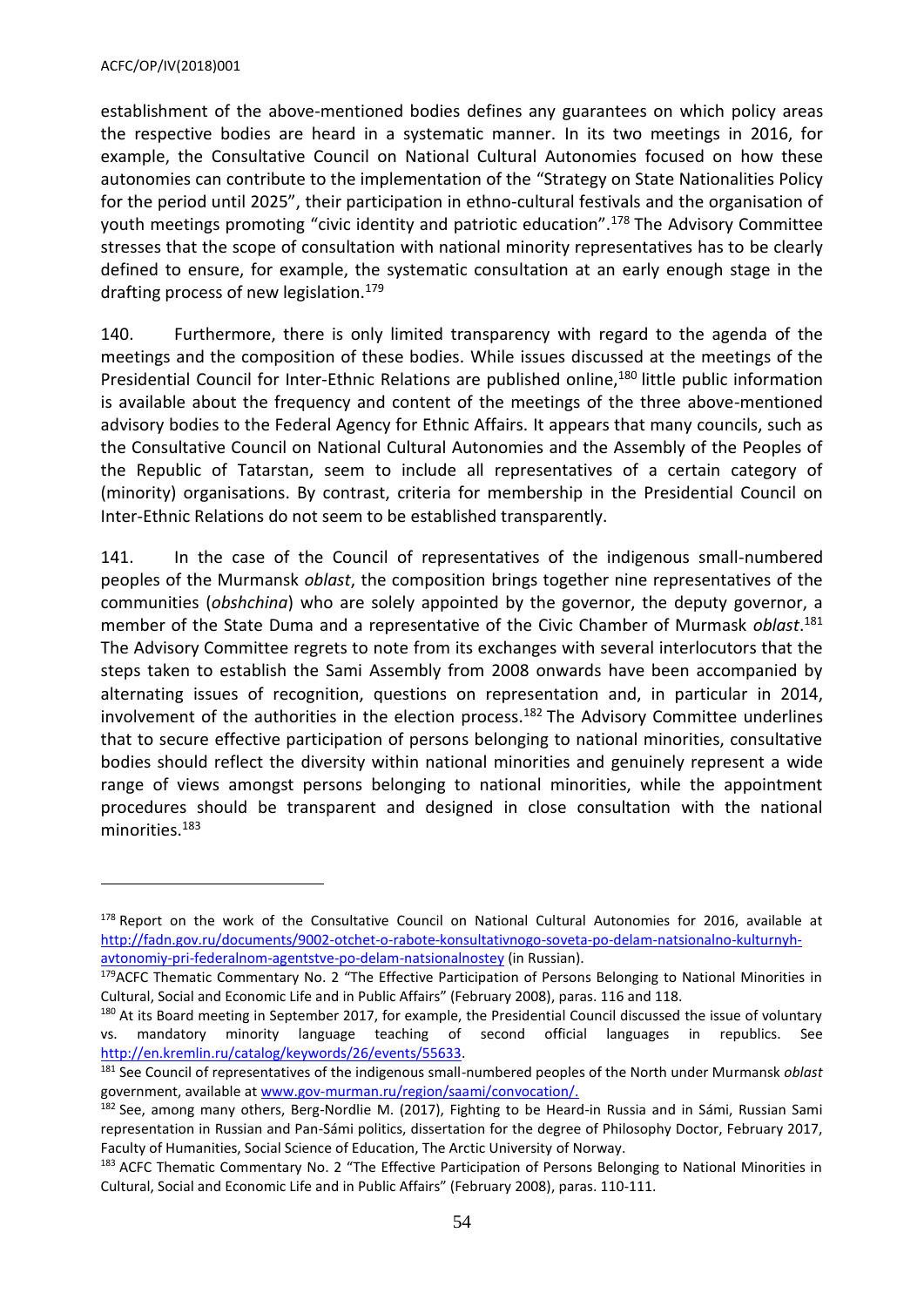142. Further factors limiting the enjoyment of the right to participation are the restrictions on the freedom of association and the requirement of national minorities to form only one association at any given level (see Article 7).

### *Recommendation*

 $\overline{a}$ 

143. The Advisory Committee calls on the authorities to ensure that existing consultative bodies at federal, regional and local levels are equipped with legally guaranteed consultation rights in all relevant areas. Their composition should genuinely represent a wide range of views amongst persons belonging to national minorities.

### **Participation in socio-economic life**

144. The Advisory Committee takes note of information it has received from a group of persons belonging to the Siberian Tatar minority living in the village of Nizhnie Aremzyany in the Tobolsk district in Tyumen *oblast* about the lack of consultation on the planned construction of a large timber industry complex in the immediate vicinity of their village. The group also mentioned other planned developments of holiday resorts in areas traditionally inhabited by Siberian Tatars, where minority representatives felt their views were not taken into account. The Advisory Committee indeed got the impression that regional authorities were not sufficiently aware of the rights of persons belonging to national minorities to effective participation in matters affecting them.<sup>184</sup>

145. Although the legislation provides for participation of indigenous peoples in decisionmaking as far as the use of land and natural resources in the areas where they live traditionally,<sup>185</sup> the Advisory Committee was informed by its interlocutors that in practice their effective involvement is not always ensured and consultations are not organised in a way that leads to meaningful results and to their views being taken into account. The extent to which consultations are organised depends in some cases on the local authorities<sup>186</sup> and varies among regions, with some being more advanced in ensuring participation of indigenous peoples. The Advisory Committee notes, for example, that only the Republic of Sakha has adopted a law on "ethnological analysis", defined in the Law on Guarantees of the Rights of Indigenous Peoples of the Russian Federation as research on the impact of the changes in the native habitat and socio-cultural situation of the indigenous peoples in the development of their ethnos. This is compulsory before any decision to carry out economic activities in the areas inhabited by indigenous peoples. A federal legal framework on the "ethnological analysis" is, however, missing and its adoption would be a step forward, according to interlocutors of the Advisory Committee. In the case of other industrial projects developed in the areas inhabited by indigenous peoples, such as the Yamal Liquefied Natural Gas Project, effective consultation was not ensured, as it did not reportedly take place in a "culturally-

<sup>184</sup> The Advisory Committee learned that its interlocutor affiliating with the Siberian Tatar minority was dismissed from her job at the university on 2 November 2017, allegedly due to her activism against the timber industry complex. The decision was revoked by a local court on 16 January 2018. <sup>185</sup> See for example the Law on Guarantees, Articles 7.2, 7.5 - 7.6.

<sup>186</sup> For example, Article 39.14.9 of the Federal Land Code foresees that in the areas of traditional residence and traditional economic activities of indigenous peoples, gatherings or referenda *may* be held before providing land plots for facilities not related to their traditional economic activities; the allocation of plots is based on the results of these consultations.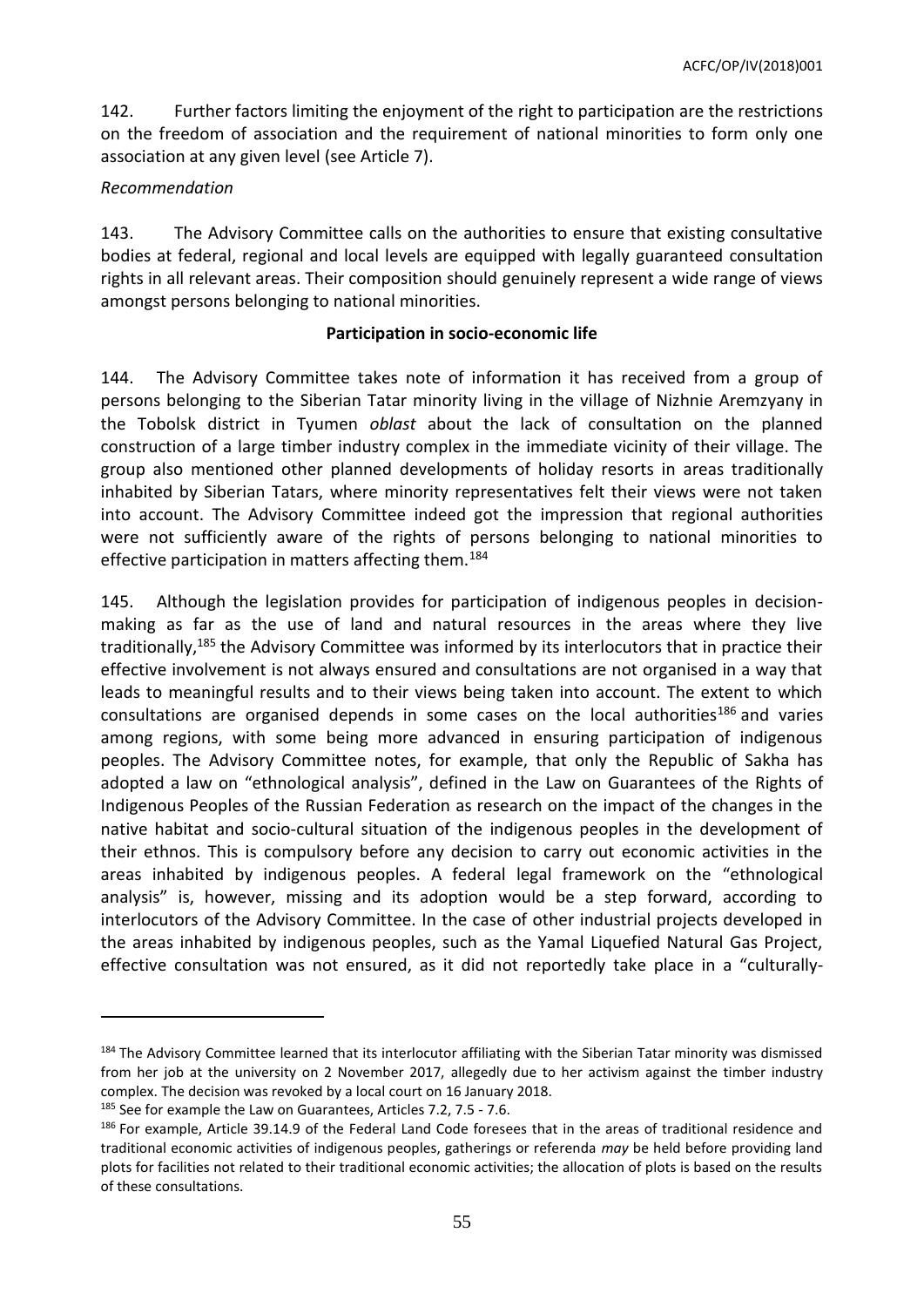appropriate manner", and did not ensure that people were fully informed and understood to what they were giving their consent.<sup>187</sup>

### *Recommendation*

 $\overline{a}$ 

146. The Advisory Committee urges the authorities to ensure effective participation of persons belonging to national minorities, including indigenous peoples, in socio-economic life, by promoting the sustainable economic development of the territories in which they live.

### <span id="page-55-0"></span>**Articles 17 and 18 of the Framework Convention**

### **Cross-border co-operation and bilateral relations**

147. The Advisory Committee notes that the Russian Federation has concluded a large number of bilateral agreements containing clauses aimed at protecting national minorities and facilitating cross-border co-operation on education and culture.<sup>188</sup> Close ties exist in these fields with a variety of countries, albeit in a differentiated way for instance with Armenia, Central Asian countries or Germany. The Advisory Committee notes that one of the agreements with Ukraine (on higher education institutions signed in 2003) is marked as "not in force" on the website of the Ministry of Foreign Affairs.<sup>189</sup>

148. The Advisory Committee notes with regret reports from various minority communities that they are experiencing restrictions in their co-operation with interested states. The situation is particularly difficult for some persons belonging to the Ukrainian minority, but also others such as representatives of the Polish minority have equally experienced problems as a result of inter-state tensions that developed throughout the reporting period. In the case of the Pomor movement, co-operation of its leader with organisations in Norway has raised the suspicion of the authorities.<sup>190</sup> Some representatives of Germans and Armenians reported no difficulties in receiving support from Germany and Armenia, respectively, but were aware that this was due to specificities in inter-state relations with the Russian Federation. During its visit, the Advisory Committee was able to learn from its interlocutors that minority representatives consider themselves as an integral part of Russian society and hence expect support primarily from the Russian state. Some feel uncomfortable, fearing exposure to a situation where they become the object of bilateral political struggles. The Advisory Committee wishes to recall that the protection of national minority rights is a primary responsibility of the state with national minorities. <sup>191</sup> The protection afforded and support given to certain national minorities should not be dependent on the conditions of bilateral relations with another state.

<sup>&</sup>lt;sup>187</sup> Submission to the Advisory Committee by the IWGIA, Institute for Ecology and Action Anthropology, Myski local civic organisation "Revival of the Kazas and Shor People", European Network on Indigenous Peoples, paras. 26-28.

<sup>&</sup>lt;sup>188</sup> For the full list of bilateral treaties se[e www.mid.ru/foreign\\_policy/international\\_contracts.](http://www.mid.ru/foreign_policy/international_contracts)<br><sup>189</sup> Mobisto of the Ministry of Foreign Affairs

<sup>189</sup> Website of the Ministry of Foreign Affairs, available at www.mid.ru/ru/foreign\_policy/international\_contracts/2\_contract.

<sup>&</sup>lt;sup>190</sup> Barents Observer (22 November 2012), Pomor Brothorhood?, available at [http://barentsobserver.com/en/opinion/2012/11/pomor-brotherhood-22-11.](http://barentsobserver.com/en/opinion/2012/11/pomor-brotherhood-22-11)

<sup>&</sup>lt;sup>191</sup> See also OSCE High Commissioner on National Minorities (2008), The Bolzano/Bozen Recommendations on National Minorities in Inter-State Relations.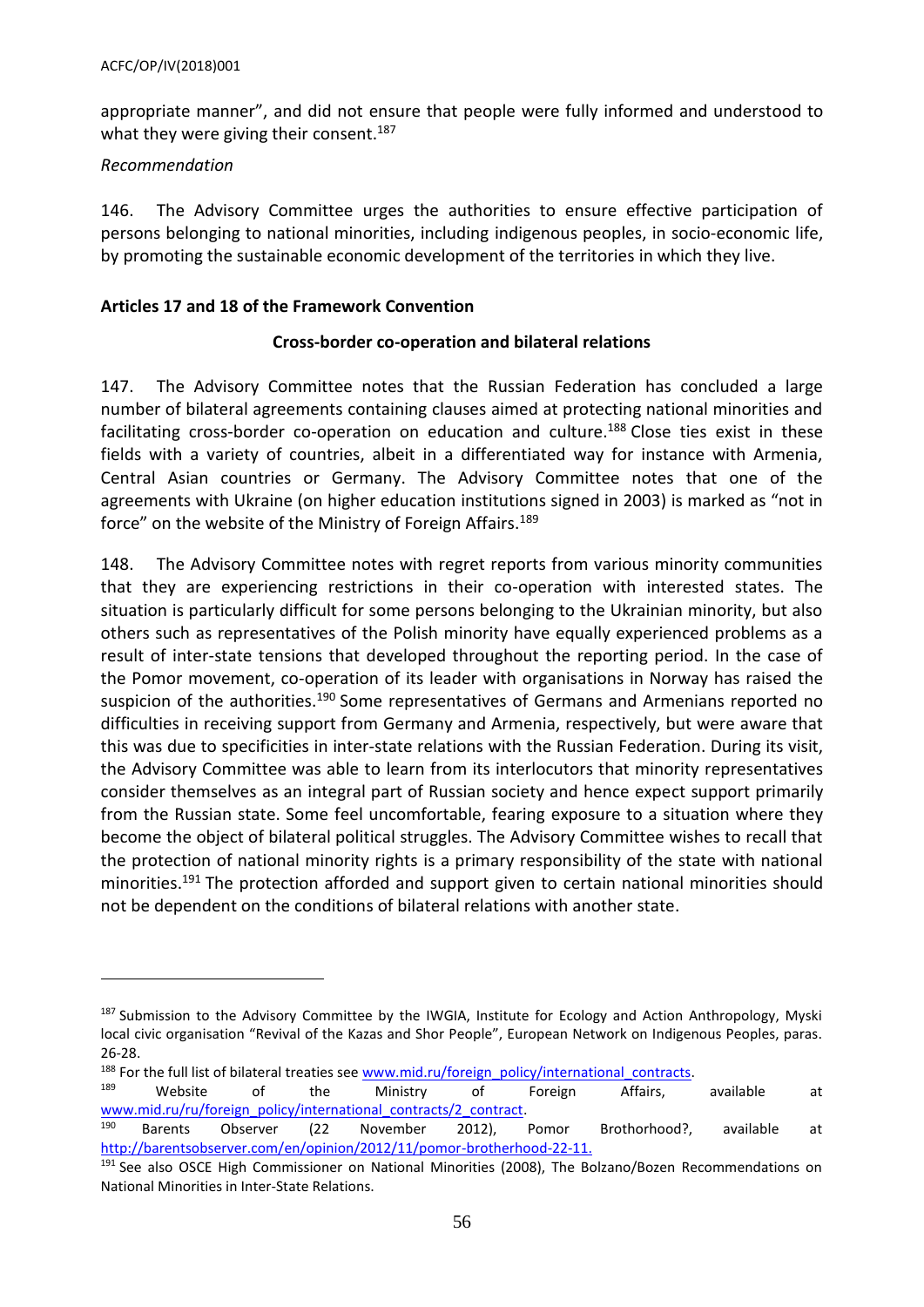149. The Advisory Committee is deeply concerned about the cases of minority organisations that have been put on the list of "foreign agents" owing to their links to other states. It observed during its visit that many minority organisations are weary of the legislation on "foreign agents" and "undesirable organisations" and consequently avoid accepting funding from abroad and engaging in activities that might be interpreted as political (see Article 7). While noting that support for minority organisations is the primary responsibility of the state concerned, the Advisory Committee finds that the current legislation makes minority organisations with links in other countries vulnerable to undue restrictions on their right to establish and maintain free and peaceful contacts across frontiers.

150. The Advisory Committee is furthermore concerned about the case of several indigenous peoples' delegates travelling to the 2014 UN World Conference of Indigenous Peoples in New York, who were obstructed from catching their flights by means of a physical assault or administrative interference. Two such incidents occurred on 18 and 20 September 2014, at Moscow Sheremetyevo International Airport, where the passports of the two representatives were seized allegedly as they were invalid, due to missing pages. They were unable to leave Russia and faced administrative proceedings, but both cases were closed a few days later. Two other cases concern two representatives who travelled together on 20 September 2014 from Lovozero to Kirkenes (Norway) and from there on to New York. The car they planned to travel in had the tyres punctured, and they were stopped later and questioned three times by the police. During one such check-up, an individual attempted to steal the belongings of one of the representatives resulting in them also having to travel to a police station to file a complaint. Although delayed, they were however able to travel to New York one day later. 192

### *Recommendation*

 $\overline{\phantom{a}}$ 

151. The Advisory Committee calls on the authorities not to interfere with the right of persons belonging to national minorities to establish and maintain free and peaceful contacts across borders, including through the application of the legislation on "foreign agents". The authorities should ensure that inter-state relations do not negatively affect the enjoyment of minority rights.

 $192$  For detailed information, see Human Rights Council, Communications Report of Special Procedures, 28<sup>th</sup> session, March 2015, A/HCR/28/85, p. 90, including the request for information sent to the Russian authorities and their reply, available at [www.ohchr.org/EN/HRBodies/SP/Pages/CommunicationsreportsSP.aspx.](http://www.ohchr.org/EN/HRBodies/SP/Pages/CommunicationsreportsSP.aspx)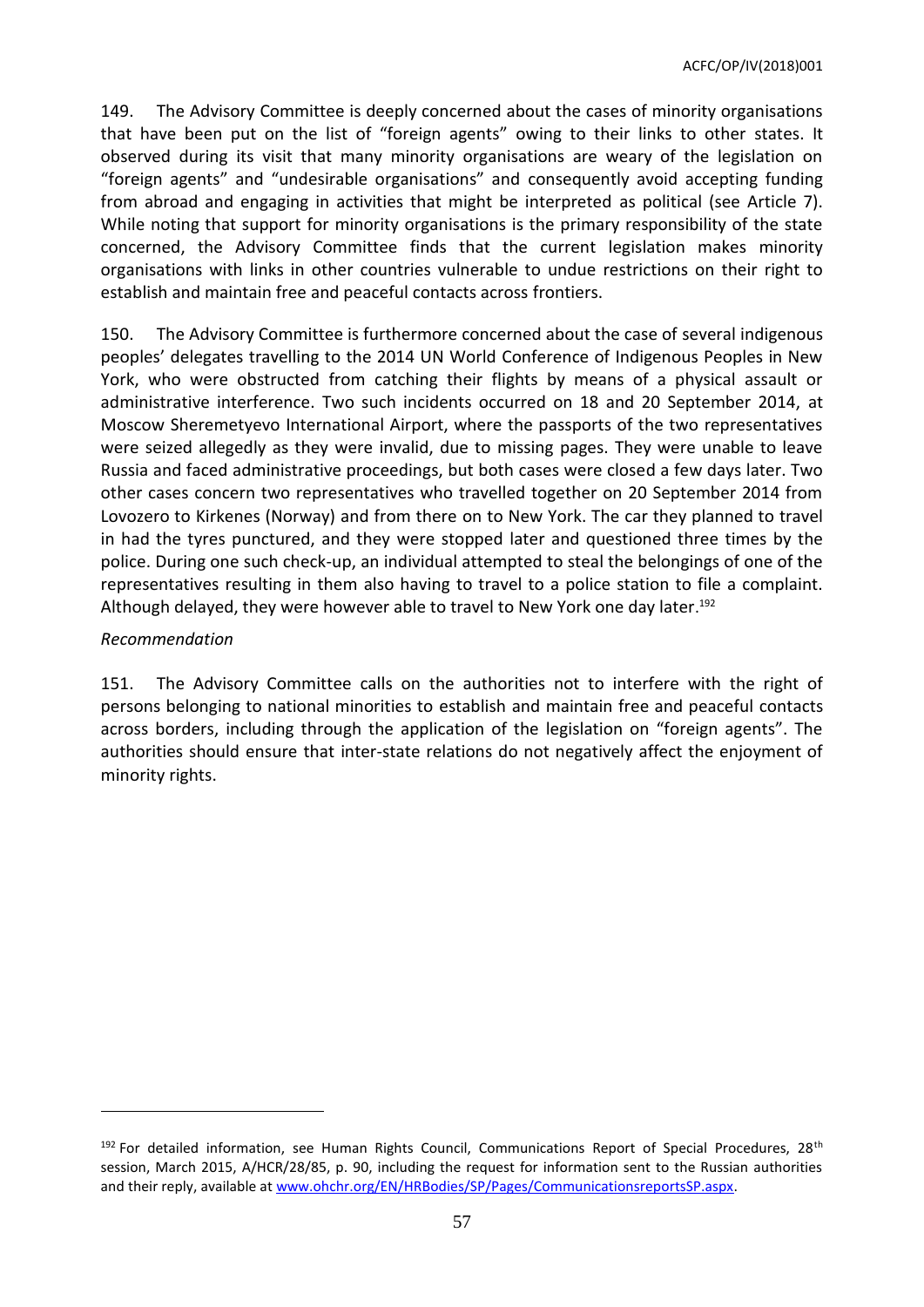### <span id="page-57-0"></span>**III. Conclusions**

152. The Advisory Committee considers that the present concluding remarks and recommendations could serve as the basis for the resolution to be adopted by the Committee of Ministers with respect to the implementation of the Framework Convention by the Russian Federation.

153. The authorities are invited to take account of the detailed observations and recommendations contained in Sections I and II of the Advisory Committee's fourth opinion.<sup>193</sup> In particular, they should take the following measures to improve further the implementation of the Framework Convention:

### <span id="page-57-1"></span>**Recommendations for immediate action**<sup>194</sup>

 **Take resolute measures to guarantee full and effective equality for persons belonging to national minorities; strengthen efforts to implement the Concept Paper for the sustainable development of indigenous small-numbered peoples. Ensure that conditions are in place for persons belonging to indigenous peoples to maintain and develop their cultures in the widest sense and provide for their effective participation in matters concerning them, including the use of land and resources.**

 **Amend the legislation and change practice regarding non-governmental organisations and national cultural autonomies in a way that all persons belonging to national minorities can enjoy freedom of association and benefit from support for their cultural activities. Guarantee effective participation of persons belonging to national minorities in consultative bodies at all levels and ensure that their composition genuinely represents a wide range of views amongst persons belonging to national minorities.** 

 **Develop and implement programmes promoting respect and intercultural understanding and societal integration as an all-encompassing process, based on the recognition of minority communities as an equal and integral part of society.**

 **Adopt, in consultation with persons belonging to national minorities, a comprehensive long-term strategy and corresponding legislation safeguarding the teaching in and of minority languages from kindergarten to higher education, including through strengthening bilingual and multilingual teaching approaches. Ensure that comprehensive and adequate knowledge about national minorities, including on their histories, is provided in education, in particular in teaching and learning materials.**

<span id="page-57-2"></span>Further recommendations<sup>195</sup>

 $\overline{\phantom{a}}$ 

 $\triangleright$  Ensure that the 2020 population census is prepared in consultation with national minority representatives and that it safeguards free and voluntary self-identification. The census methodology should provide for the possibility to declare more than one ethnic

<sup>&</sup>lt;sup>193</sup> A link to the opinion is to be inserted in the draft resolution before submission to the GR-H.

<sup>194</sup> The recommendations below are listed in the order of the corresponding articles of the Framework Convention.

<sup>&</sup>lt;sup>195</sup> The recommendations below are listed in the order of the corresponding articles of the Framework Convention